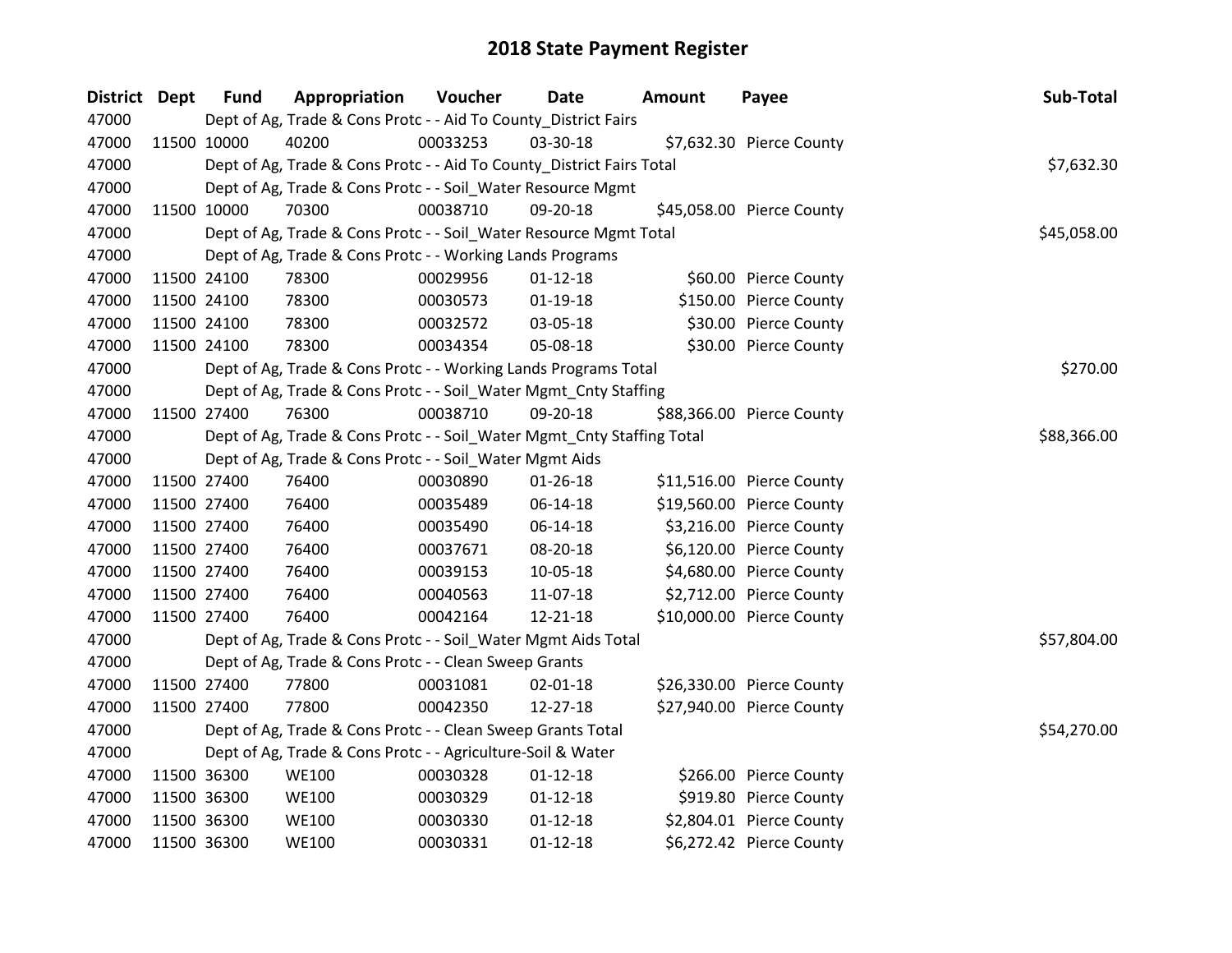| District Dept | <b>Fund</b> | Appropriation                                                         | Voucher  | <b>Date</b>    | <b>Amount</b> | Payee                      | Sub-Total    |
|---------------|-------------|-----------------------------------------------------------------------|----------|----------------|---------------|----------------------------|--------------|
| 47000         | 11500 36300 | <b>WE100</b>                                                          | 00035481 | 06-14-18       |               | \$1,715.00 Pierce County   |              |
| 47000         | 11500 36300 | <b>WE100</b>                                                          | 00035486 | 06-14-18       |               | \$2,886.07 Pierce County   |              |
| 47000         | 11500 36300 | <b>WE100</b>                                                          | 00037667 | 08-20-18       |               | \$2,564.54 Pierce County   |              |
| 47000         | 11500 36300 | <b>WE100</b>                                                          | 00037668 | 08-20-18       |               | \$910.00 Pierce County     |              |
| 47000         | 11500 36300 | <b>WE100</b>                                                          | 00037669 | 08-20-18       |               | \$3,741.50 Pierce County   |              |
| 47000         | 11500 36300 | <b>WE100</b>                                                          | 00037670 | 08-20-18       |               | \$13,160.00 Pierce County  |              |
| 47000         | 11500 36300 | <b>WE100</b>                                                          | 00039154 | 10-05-18       |               | \$6,303.86 Pierce County   |              |
| 47000         | 11500 36300 | <b>WE100</b>                                                          | 00039155 | 10-05-18       |               | \$19,474.00 Pierce County  |              |
| 47000         | 11500 36300 | <b>WE100</b>                                                          | 00039424 | $10-12-18$     |               | \$3,150.00 Pierce County   |              |
| 47000         | 11500 36300 | <b>WE100</b>                                                          | 00039425 | $10-12-18$     |               | \$11,977.00 Pierce County  |              |
| 47000         | 11500 36300 | <b>WE100</b>                                                          | 00040564 | 11-07-18       |               | \$5,432.00 Pierce County   |              |
| 47000         | 11500 36300 | <b>WE100</b>                                                          | 00040565 | 11-07-18       |               | \$2,555.77 Pierce County   |              |
| 47000         | 11500 36300 | <b>WE100</b>                                                          | 00040896 | 11-15-18       |               | \$5,820.50 Pierce County   |              |
| 47000         |             | Dept of Ag, Trade & Cons Protc - - Agriculture-Soil & Water Total     |          |                |               |                            | \$89,952.47  |
| 47000         |             | Dept of Safety & Prof Services - - Powts Replacement Rehab            |          |                |               |                            |              |
| 47000         | 16500 10000 | 23600                                                                 | 00027332 | 11-29-18       |               | \$18,300.00 Pierce County  |              |
| 47000         |             | Dept of Safety & Prof Services - - Powts Replacement Rehab Total      |          |                |               |                            | \$18,300.00  |
| 47000         |             | Wisconsin Historical Society - - General Program Operations-Prf       |          |                |               |                            |              |
| 47000         | 24500 10000 | 14100                                                                 | 00016165 | 03-22-18       |               | \$60.00 Pierce County      |              |
| 47000         | 24500 10000 | 14100                                                                 | 00019314 | 09-20-18       |               | \$30.00 Pierce County      |              |
| 47000         |             | Wisconsin Historical Society - - General Program Operations-Prf Total |          |                |               |                            | \$90.00      |
| 47000         |             | Dept of Natural Resources - - Ea - Federal Funds                      |          |                |               |                            |              |
| 47000         | 37000 10000 | 68300                                                                 | 00211522 | $02 - 02 - 18$ |               | \$100,898.64 Pierce County |              |
| 47000         |             | Dept of Natural Resources - - Ea - Federal Funds Total                |          |                |               |                            | \$100,898.64 |
| 47000         |             | Dept of Natural Resources - - Gen Program Ops-State Funds             |          |                |               |                            |              |
| 47000         | 37000 21200 | 16100                                                                 | 00280849 | 11-30-18       |               | \$275.00 Pierce County     |              |
| 47000         |             | Dept of Natural Resources - - Gen Program Ops-State Funds Total       |          |                |               |                            | \$275.00     |
| 47000         |             | Dept of Natural Resources - - Gen Program Ops-State Funds-Fr          |          |                |               |                            |              |
| 47000         | 37000 21200 | 16600                                                                 | 00207949 | $01 - 18 - 18$ |               | \$570.00 Pierce County     |              |
| 47000         |             | Dept of Natural Resources - - Gen Program Ops-State Funds-Fr Total    |          |                |               |                            | \$570.00     |
| 47000         |             | Dept of Natural Resources - - General Program Operations --           |          |                |               |                            |              |
| 47000         | 37000 21200 | 25400                                                                 | 00225551 | 04-09-18       |               | \$660.00 Pierce County     |              |
| 47000         | 37000 21200 | 25400                                                                 | 00255037 | 07-24-18       |               | \$480.00 Pierce County     |              |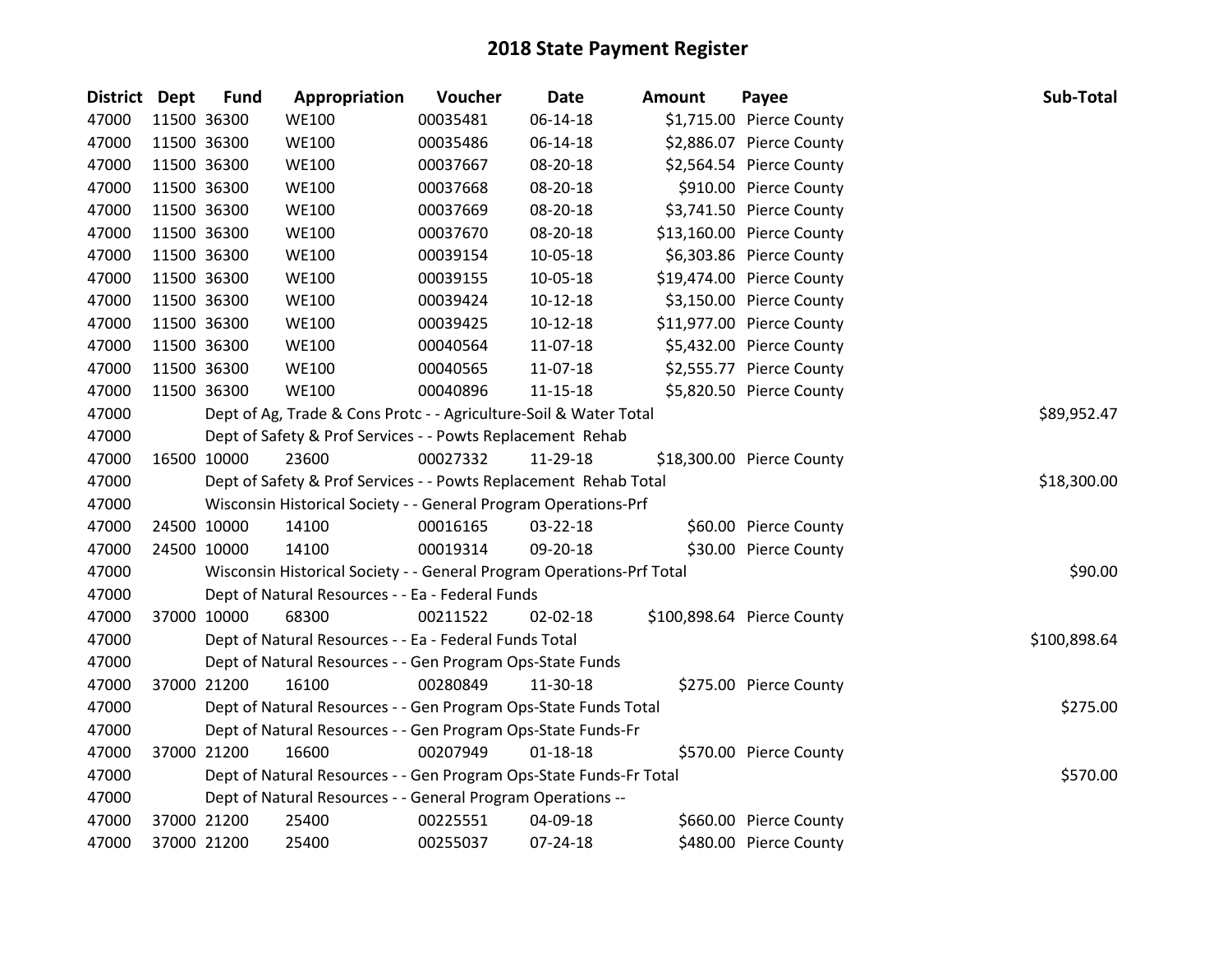| District Dept | <b>Fund</b> | Appropriation                                                      | Voucher    | Date           | <b>Amount</b> | Payee                     | Sub-Total    |
|---------------|-------------|--------------------------------------------------------------------|------------|----------------|---------------|---------------------------|--------------|
| 47000         | 37000 21200 | 25400                                                              | 00282879   | 12-06-18       |               | \$300.00 Pierce County    |              |
| 47000         | 37000 21200 | 25400                                                              | 00286778   | 12-28-18       |               | \$930.00 Pierce County    |              |
| 47000         |             | Dept of Natural Resources - - General Program Operations -- Total  | \$2,370.00 |                |               |                           |              |
| 47000         |             | Dept of Natural Resources - - Gpo -Federal Funds                   |            |                |               |                           |              |
| 47000         | 37000 21200 | 38100                                                              | 00222251   | 03-23-18       |               | \$17,513.81 Pierce County |              |
| 47000         |             | Dept of Natural Resources - - Gpo -Federal Funds Total             |            |                |               |                           | \$17,513.81  |
| 47000         |             | Dept of Natural Resources - - Venison Processing                   |            |                |               |                           |              |
| 47000         | 37000 21200 | 54900                                                              | 00222321   | 03-28-18       |               | \$5,280.00 Pierce County  |              |
| 47000         |             | Dept of Natural Resources - - Venison Processing Total             |            |                |               |                           | \$5,280.00   |
| 47000         |             | Dept of Natural Resources - - Enf A - Boating Enforcement          |            |                |               |                           |              |
| 47000         | 37000 21200 | 55000                                                              | 00222251   | 03-23-18       |               | \$38,426.71 Pierce County |              |
| 47000         |             | Dept of Natural Resources - - Enf A - Boating Enforcement Total    |            |                |               |                           | \$38,426.71  |
| 47000         |             | Dept of Natural Resources - - Enf A - Atv & Utv Enforcement        |            |                |               |                           |              |
| 47000         | 37000 21200 | 55100                                                              | 00268019   | 09-27-18       |               | \$14,216.44 Pierce County |              |
| 47000         | 37000 21200 | 55100                                                              | 00268554   | 09-27-18       |               | \$30,100.79 Pierce County |              |
| 47000         |             | Dept of Natural Resources - - Enf A - Atv & Utv Enforcement Total  |            |                |               |                           | \$44,317.23  |
| 47000         |             | Dept of Natural Resources - - Wildlife Damage Claims & Abat        |            |                |               |                           |              |
| 47000         | 37000 21200 | 55300                                                              | 00222321   | 03-28-18       |               | \$13,129.65 Pierce County |              |
| 47000         |             | Dept of Natural Resources - - Wildlife Damage Claims & Abat Total  |            |                |               |                           | \$13,129.65  |
| 47000         |             | Dept of Natural Resources - - Resaids - County Cons Aids           |            |                |               |                           |              |
| 47000         | 37000 21200 | 56300                                                              | 00268245   | 09-26-18       |               | \$1,559.00 Pierce County  |              |
| 47000         | 37000 21200 | 56300                                                              | 00268247   | 09-26-18       |               | \$2,849.00 Pierce County  |              |
| 47000         | 37000 21200 | 56300                                                              | 00268248   | 09-26-18       |               | \$1,559.00 Pierce County  |              |
| 47000         |             | Dept of Natural Resources - - Resaids - County Cons Aids Total     |            |                |               |                           | \$5,967.00   |
| 47000         |             | Dept of Natural Resources - - Ra- Cnty Snow Trail & Area Aid       |            |                |               |                           |              |
| 47000         | 37000 21200 | 57400                                                              | 00258378   | 08-08-18       |               | \$14,127.76 Pierce County |              |
| 47000         |             | Dept of Natural Resources - - Ra- Cnty Snow Trail & Area Aid Total |            |                |               |                           | \$14,127.76  |
| 47000         |             | Dept of Natural Resources - - Ra- Snowmobile Trail Areas           |            |                |               |                           |              |
| 47000         | 37000 21200 | 57500                                                              | 00255647   | $07 - 27 - 18$ |               | \$33,540.00 Pierce County |              |
| 47000         | 37000 21200 | 57500                                                              | 00269061   | 09-28-18       |               | \$17,243.98 Pierce County |              |
| 47000         | 37000 21200 | 57500                                                              | 00280982   | 11-23-18       |               | \$33,540.00 Pierce County |              |
| 47000         | 37000 21200 | 57500                                                              | 00285594   | $12 - 14 - 18$ |               | \$16,914.48 Pierce County |              |
| 47000         |             | Dept of Natural Resources - - Ra- Snowmobile Trail Areas Total     |            |                |               |                           | \$101,238.46 |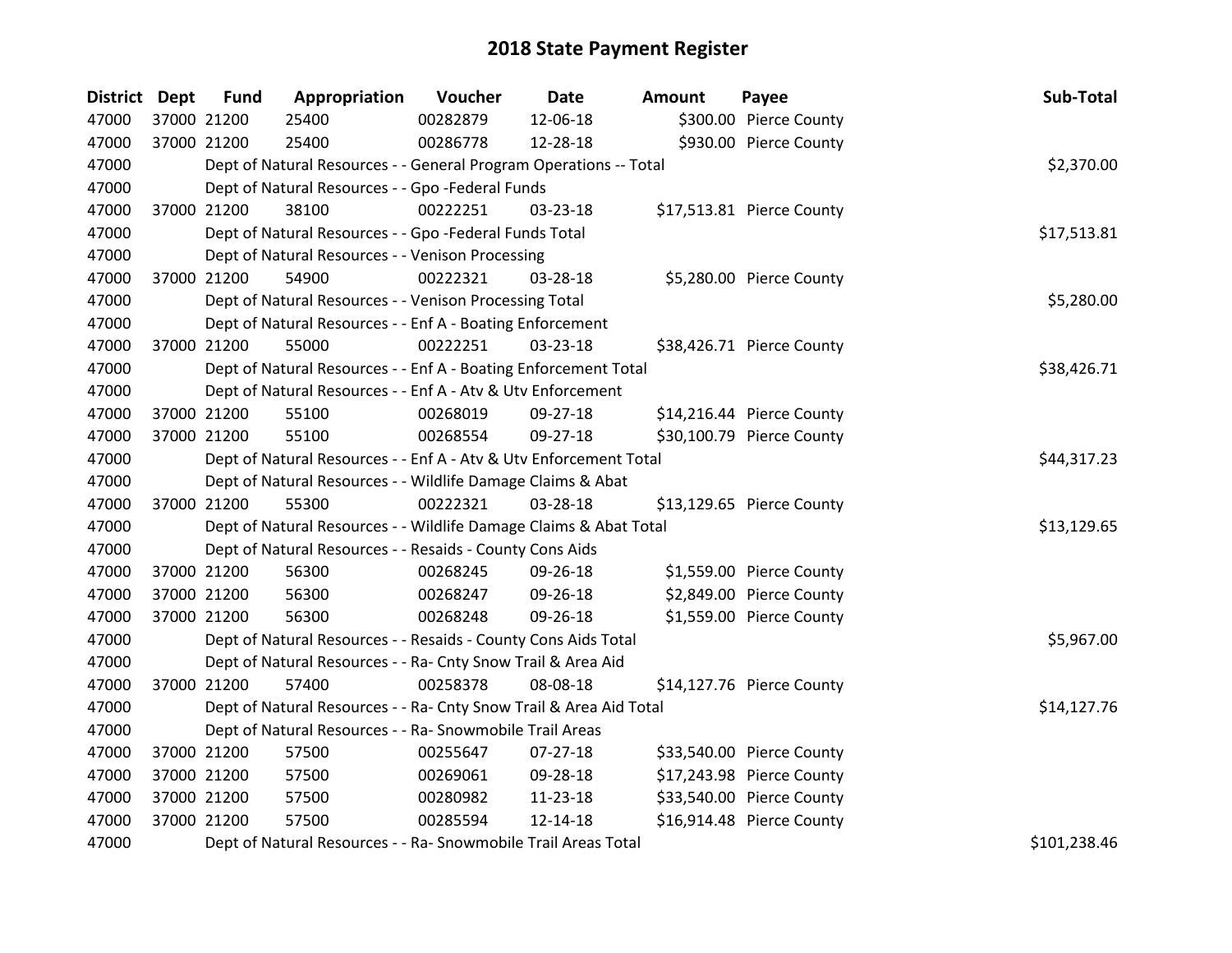| District Dept | <b>Fund</b> | Appropriation                                                      | Voucher  | <b>Date</b>    | <b>Amount</b> | Payee                      | Sub-Total      |
|---------------|-------------|--------------------------------------------------------------------|----------|----------------|---------------|----------------------------|----------------|
| 47000         |             | Dept of Natural Resources - - Resaids - Pymt In Lieu Tax Fed       |          |                |               |                            |                |
| 47000         | 37000 21200 | 58400                                                              | 00270442 | 10-01-18       |               | \$2,797.00 Pierce County   |                |
| 47000         |             | Dept of Natural Resources - - Resaids - Pymt In Lieu Tax Fed Total |          |                |               |                            | \$2,797.00     |
| 47000         |             | Dept of Natural Resources - - Gpo--State Funds                     |          |                |               |                            |                |
| 47000         | 37000 21200 | 86100                                                              | 00226742 | $04 - 12 - 18$ |               | \$66.00 Pierce County      |                |
| 47000         | 37000 21200 | 86100                                                              | 00243130 | 06-15-18       |               | \$10.00 Pierce County      |                |
| 47000         | 37000 21200 | 86100                                                              | 00286214 | 12-28-18       |               | \$7.00 Pierce County       |                |
| 47000         |             | Dept of Natural Resources - - Gpo--State Funds Total               |          |                |               |                            | \$83.00        |
| 47000         |             | Dept of Natural Resources - - Fin Asst For Responsible Units       |          |                |               |                            |                |
| 47000         | 37000 27400 | 67000                                                              | 00235228 | $05 - 11 - 18$ |               | \$190,466.93 Pierce County |                |
| 47000         |             | Dept of Natural Resources - - Fin Asst For Responsible Units Total |          |                |               |                            | \$190,466.93   |
| 47000         |             | Dept of Natural Resources - - Recycling Consolidation Grants       |          |                |               |                            |                |
| 47000         | 37000 27400 | 67300                                                              | 00235228 | $05-11-18$     |               | \$11,004.05 Pierce County  |                |
| 47000         |             | Dept of Natural Resources - - Recycling Consolidation Grants Total |          |                |               |                            | \$11,004.05    |
| 47000         |             | Dept of Natural Resources - - Land Acquisition                     |          |                |               |                            |                |
| 47000         | 37000 36300 | <b>TA100</b>                                                       | 00236122 | 05-16-18       |               | \$13.00 Pierce County      |                |
| 47000         | 37000 36300 | <b>TA100</b>                                                       | 00243607 | 06-29-18       |               | \$16.00 Pierce County      |                |
| 47000         |             | Dept of Natural Resources - - Land Acquisition Total               |          |                |               |                            | \$29.00        |
| 47000         |             | Dept of Natural Resources - - Gpo - Sd Water Loan Prog, Fed        |          |                |               |                            |                |
| 47000         | 37000 57300 | 48200                                                              | 00214872 | $02 - 16 - 18$ |               | \$3,264.25 Pierce County   |                |
| 47000         | 37000 57300 | 48200                                                              | 00222036 | 04-19-18       |               | \$2,960.00 Pierce County   |                |
| 47000         | 37000 57300 | 48200                                                              | 00244145 | 06-18-18       |               | \$2,960.00 Pierce County   |                |
| 47000         | 37000 57300 | 48200                                                              | 00268124 | 09-25-18       |               | \$2,960.00 Pierce County   |                |
| 47000         |             | Dept of Natural Resources - - Gpo - Sd Water Loan Prog, Fed Total  |          |                |               |                            | \$12,144.25    |
| 47000         |             | WI Dept of Transportation - - Eldly&Disa Co/Aid Sf                 |          |                |               |                            |                |
| 47000         | 39500 21100 | 16800                                                              | 00229656 | $03-14-18$     |               | \$79,723.00 Pierce County  |                |
| 47000         |             | WI Dept of Transportation - - Eldly&Disa Co/Aid Sf Total           |          |                |               |                            | \$79,723.00    |
| 47000         |             | WI Dept of Transportation - - Trans Aids To Co.-Sf                 |          |                |               |                            |                |
| 47000         | 39500 21100 | 19000                                                              | 00203659 | $01 - 02 - 18$ |               | \$293,685.77 Pierce County |                |
| 47000         | 39500 21100 | 19000                                                              | 00267867 | 07-02-18       |               | \$587,371.54 Pierce County |                |
| 47000         | 39500 21100 | 19000                                                              | 00301919 | 10-01-18       |               | \$293,685.80 Pierce County |                |
| 47000         |             | WI Dept of Transportation - - Trans Aids To Co.-Sf Total           |          |                |               |                            | \$1,174,743.11 |
| 47000         |             | WI Dept of Transportation - - Loc Trns Facl Implfd                 |          |                |               |                            |                |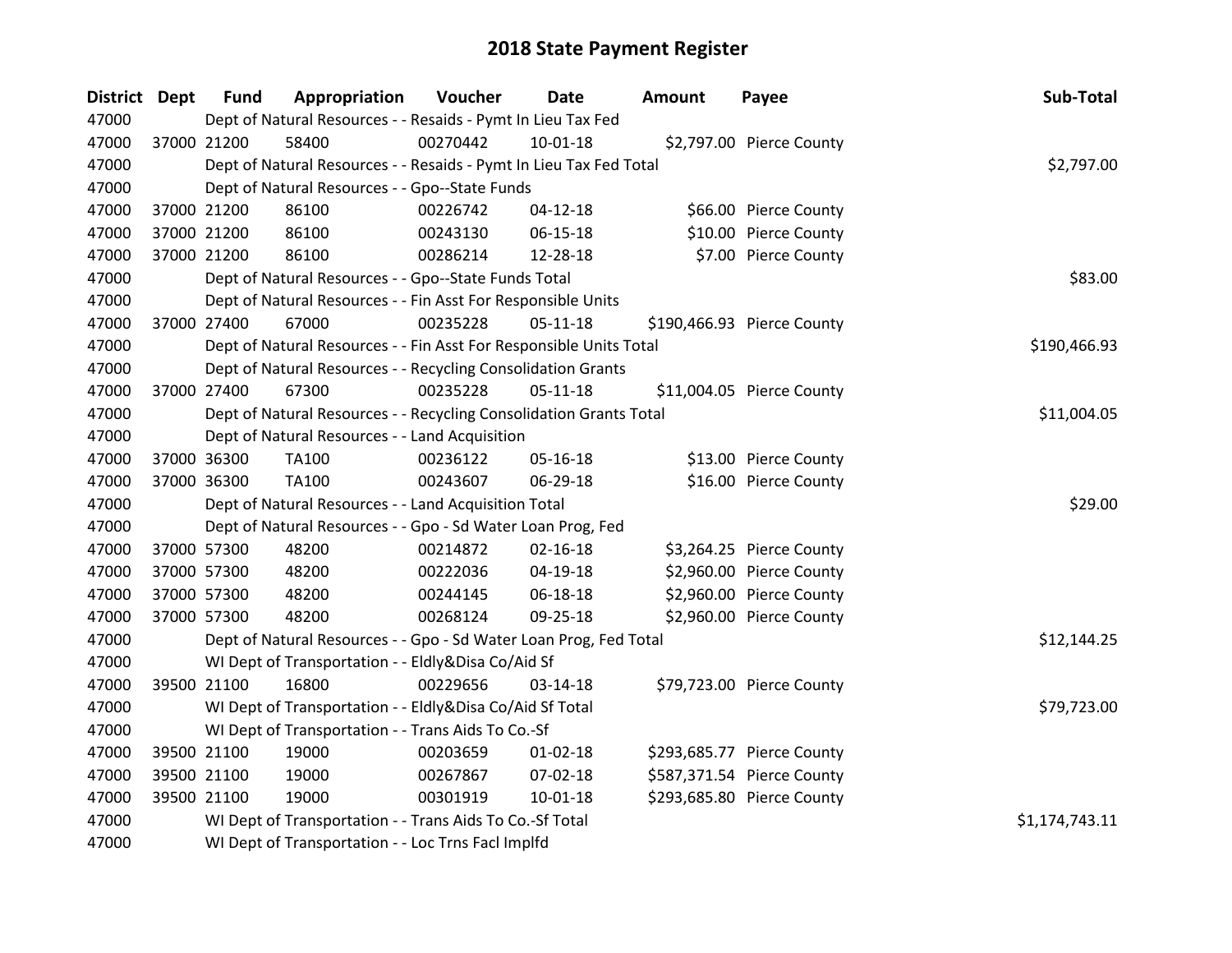| District Dept | <b>Fund</b> | Appropriation                                            | Voucher  | Date           | <b>Amount</b> | Payee                      | Sub-Total    |
|---------------|-------------|----------------------------------------------------------|----------|----------------|---------------|----------------------------|--------------|
| 47000         | 39500 21100 | 27600                                                    | 00335462 | 12-26-18       |               | \$2,811.05 Pierce County   |              |
| 47000         | 39500 21100 | 27600                                                    | 00335463 | 12-26-18       |               | \$46,911.62 Pierce County  |              |
| 47000         |             | WI Dept of Transportation - - Loc Trns Facl Implfd Total |          |                |               |                            | \$49,722.67  |
| 47000         |             | WI Dept of Transportation - - Loc Rd Imp Prg St Fd       |          |                |               |                            |              |
| 47000         | 39500 21100 | 27800                                                    | 00278505 | 07-25-18       |               | \$4,954.27 Pierce County   |              |
| 47000         | 39500 21100 | 27800                                                    | 00316139 | 10-29-18       |               | \$141,956.86 Pierce County |              |
| 47000         |             | WI Dept of Transportation - - Loc Rd Imp Prg St Fd Total |          |                |               |                            | \$146,911.13 |
| 47000         |             | WI Dept of Transportation - - St Hwy Rehab, Sf           |          |                |               |                            |              |
| 47000         | 39500 21100 | 36300                                                    | 00221160 | $02 - 12 - 18$ |               | \$39.00 Pierce County      |              |
| 47000         | 39500 21100 | 36300                                                    | 00231681 | 03-16-18       |               | \$25.00 Pierce County      |              |
| 47000         | 39500 21100 | 36300                                                    | 00252800 | 05-11-18       |               | \$90.00 Pierce County      |              |
| 47000         | 39500 21100 | 36300                                                    | 00325358 | $11 - 21 - 18$ |               | \$99.58 Pierce County      |              |
| 47000         |             | WI Dept of Transportation - - St Hwy Rehab, Sf Total     |          |                |               |                            | \$253.58     |
| 47000         |             | WI Dept of Transportation - - Hwy Mgmt & Opers Sf        |          |                |               |                            |              |
| 47000         | 39500 21100 | 36500                                                    | 00223438 | 02-22-18       |               | \$4,548.99 Pierce County   |              |
| 47000         | 39500 21100 | 36500                                                    | 00228294 | 03-07-18       |               | \$1,013.19 Pierce County   |              |
| 47000         | 39500 21100 | 36500                                                    | 00233060 | 03-23-18       |               | \$16,641.43 Pierce County  |              |
| 47000         | 39500 21100 | 36500                                                    | 00238644 | 04-04-18       |               | \$1,889.45 Pierce County   |              |
| 47000         | 39500 21100 | 36500                                                    | 00242002 | $04 - 13 - 18$ |               | \$333.27 Pierce County     |              |
| 47000         | 39500 21100 | 36500                                                    | 00253753 | 05-17-18       |               | \$857.16 Pierce County     |              |
| 47000         | 39500 21100 | 36500                                                    | 00260818 | $06 - 11 - 18$ |               | \$909.65 Pierce County     |              |
| 47000         | 39500 21100 | 36500                                                    | 00283423 | 08-06-18       |               | \$18,603.78 Pierce County  |              |
| 47000         | 39500 21100 | 36500                                                    | 00294429 | 09-14-18       |               | \$693.56 Pierce County     |              |
| 47000         | 39500 21100 | 36500                                                    | 00306448 | 10-03-18       |               | \$44,937.43 Pierce County  |              |
| 47000         | 39500 21100 | 36500                                                    | 00308512 | 10-09-18       |               | \$51,409.66 Pierce County  |              |
| 47000         | 39500 21100 | 36500                                                    | 00325358 | 11-21-18       |               | \$77,588.21 Pierce County  |              |
| 47000         | 39500 21100 | 36500                                                    | 00330528 | 12-19-18       |               | \$49,948.01 Pierce County  |              |
| 47000         |             | WI Dept of Transportation - - Hwy Mgmt & Opers Sf Total  |          |                |               |                            | \$269,373.79 |
| 47000         |             | WI Dept of Transportation - - Wi Lift Brdg Op/M Sf       |          |                |               |                            |              |
| 47000         | 39500 21100 | 36600                                                    | 00306448 | 10-03-18       |               | \$14,993.22 Pierce County  |              |
| 47000         | 39500 21100 | 36600                                                    | 00308512 | 10-09-18       |               | \$13,937.06 Pierce County  |              |
| 47000         | 39500 21100 | 36600                                                    | 00325358 | $11 - 21 - 18$ |               | \$21,948.10 Pierce County  |              |
| 47000         | 39500 21100 | 36600                                                    | 00330528 | 12-19-18       |               | \$14,374.91 Pierce County  |              |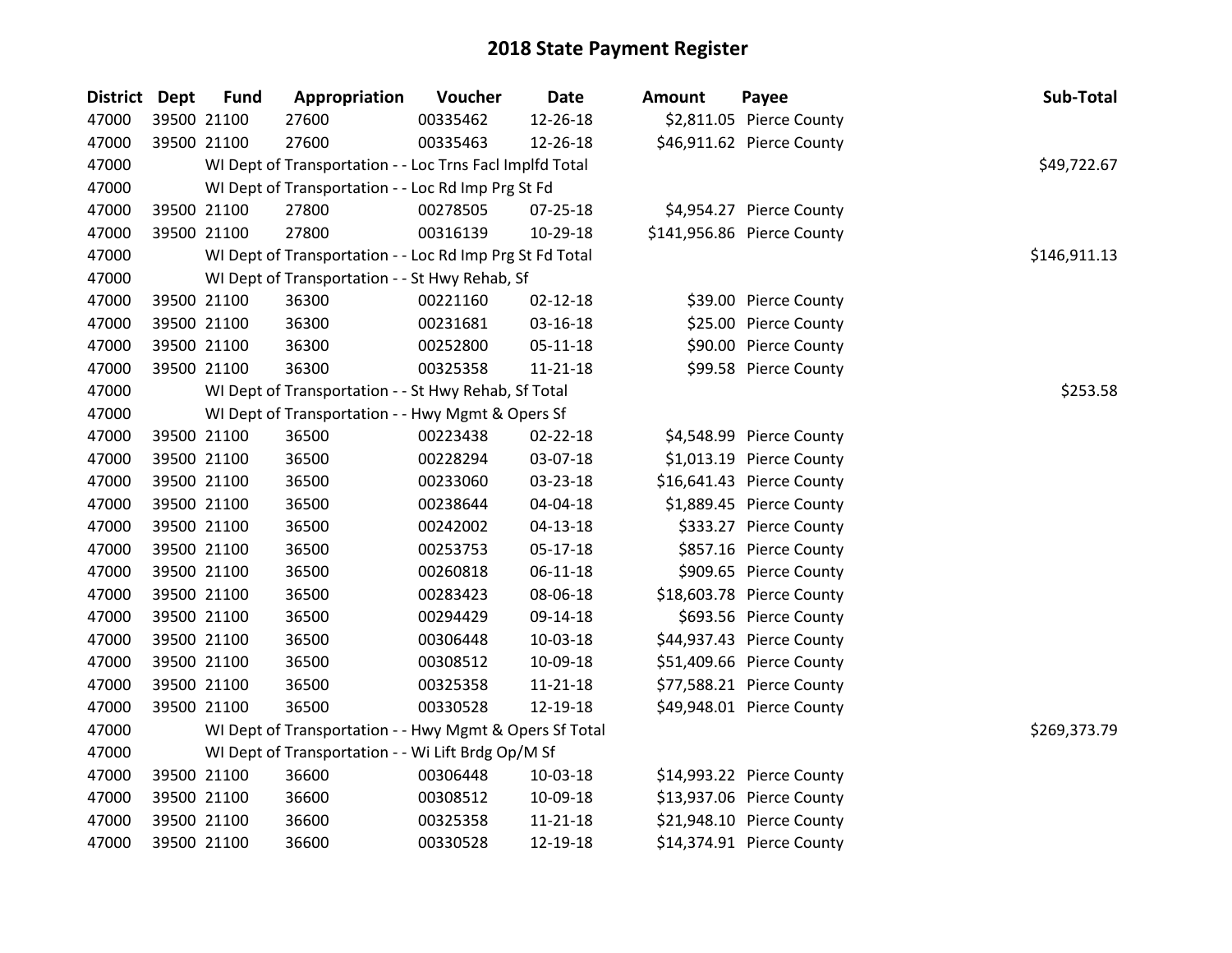| District Dept | <b>Fund</b> | Appropriation                                                | Voucher  | Date           | Amount | Payee                      | Sub-Total      |
|---------------|-------------|--------------------------------------------------------------|----------|----------------|--------|----------------------------|----------------|
| 47000         |             | WI Dept of Transportation - - Wi Lift Brdg Op/M Sf Total     |          |                |        |                            | \$65,253.29    |
| 47000         |             | WI Dept of Transportation - - Routine Maint Sf               |          |                |        |                            |                |
| 47000         | 39500 21100 | 36800                                                        | 00223438 | 02-22-18       |        | \$78,005.04 Pierce County  |                |
| 47000         | 39500 21100 | 36800                                                        | 00228294 | 03-07-18       |        | \$215,263.32 Pierce County |                |
| 47000         | 39500 21100 | 36800                                                        | 00233060 | 03-23-18       |        | \$4,357.90 Pierce County   |                |
| 47000         | 39500 21100 | 36800                                                        | 00238644 | 04-04-18       |        | \$189,978.05 Pierce County |                |
| 47000         | 39500 21100 | 36800                                                        | 00242002 | $04 - 13 - 18$ |        | \$189,625.94 Pierce County |                |
| 47000         | 39500 21100 | 36800                                                        | 00253753 | 05-17-18       |        | \$218,573.63 Pierce County |                |
| 47000         | 39500 21100 | 36800                                                        | 00260818 | 06-11-18       |        | \$303,646.76 Pierce County |                |
| 47000         | 39500 21100 | 36800                                                        | 00262417 | $06 - 12 - 18$ |        | \$63,180.25 Pierce County  |                |
| 47000         | 39500 21100 | 36800                                                        | 00262418 | 06-12-18       |        | \$75,600.77 Pierce County  |                |
| 47000         | 39500 21100 | 36800                                                        | 00272750 | 07-09-18       |        | \$799.75 Pierce County     |                |
| 47000         | 39500 21100 | 36800                                                        | 00272751 | 07-09-18       |        | \$940.67 Pierce County     |                |
| 47000         | 39500 21100 | 36800                                                        | 00283423 | 08-06-18       |        | \$141,620.82 Pierce County |                |
| 47000         | 39500 21100 | 36800                                                        | 00294429 | 09-14-18       |        | \$70,138.42 Pierce County  |                |
| 47000         | 39500 21100 | 36800                                                        | 00306448 | 10-03-18       |        | \$12,150.98 Pierce County  |                |
| 47000         | 39500 21100 | 36800                                                        | 00308512 | 10-09-18       |        | \$18,465.29 Pierce County  |                |
| 47000         | 39500 21100 | 36800                                                        | 00325358 | $11 - 21 - 18$ |        | \$25,699.94 Pierce County  |                |
| 47000         | 39500 21100 | 36800                                                        | 00330528 | 12-19-18       |        | \$14,377.49 Pierce County  |                |
| 47000         |             | WI Dept of Transportation - - Routine Maint Sf Total         |          |                |        |                            | \$1,622,425.02 |
| 47000         |             | WI Dept of Transportation - - Hwy Mgmt & Opers Lf            |          |                |        |                            |                |
| 47000         | 39500 21100 | 37500                                                        | 00306448 | 10-03-18       |        | \$3,470.54 Pierce County   |                |
| 47000         | 39500 21100 | 37500                                                        | 00308512 | 10-09-18       |        | \$3,062.85 Pierce County   |                |
| 47000         | 39500 21100 | 37500                                                        | 00325358 | $11 - 21 - 18$ |        | \$4,830.56 Pierce County   |                |
| 47000         | 39500 21100 | 37500                                                        | 00330528 | 12-19-18       |        | \$3,132.25 Pierce County   |                |
| 47000         |             | WI Dept of Transportation - - Hwy Mgmt & Opers Lf Total      |          |                |        |                            | \$14,496.20    |
| 47000         |             | WI Dept of Transportation - - St Hwy Rehab Fed Fd            |          |                |        |                            |                |
| 47000         | 39500 21100 | 38300                                                        | 00325358 | $11 - 21 - 18$ |        | \$398.30 Pierce County     |                |
| 47000         |             | WI Dept of Transportation - - St Hwy Rehab Fed Fd Total      |          |                |        |                            | \$398.30       |
| 47000         |             | Department of Corrections - - Becky Young Community Correcti |          |                |        |                            |                |
| 47000         | 41000 10000 | 11200                                                        | 00184654 | $01 - 26 - 18$ |        | \$1,830.00 Pierce County   |                |
| 47000         | 41000 10000 | 11200                                                        | 00188968 | 03-07-18       |        | \$2,700.00 Pierce County   |                |
| 47000         | 41000 10000 | 11200                                                        | 00196695 | 03-20-18       |        | \$3,152.50 Pierce County   |                |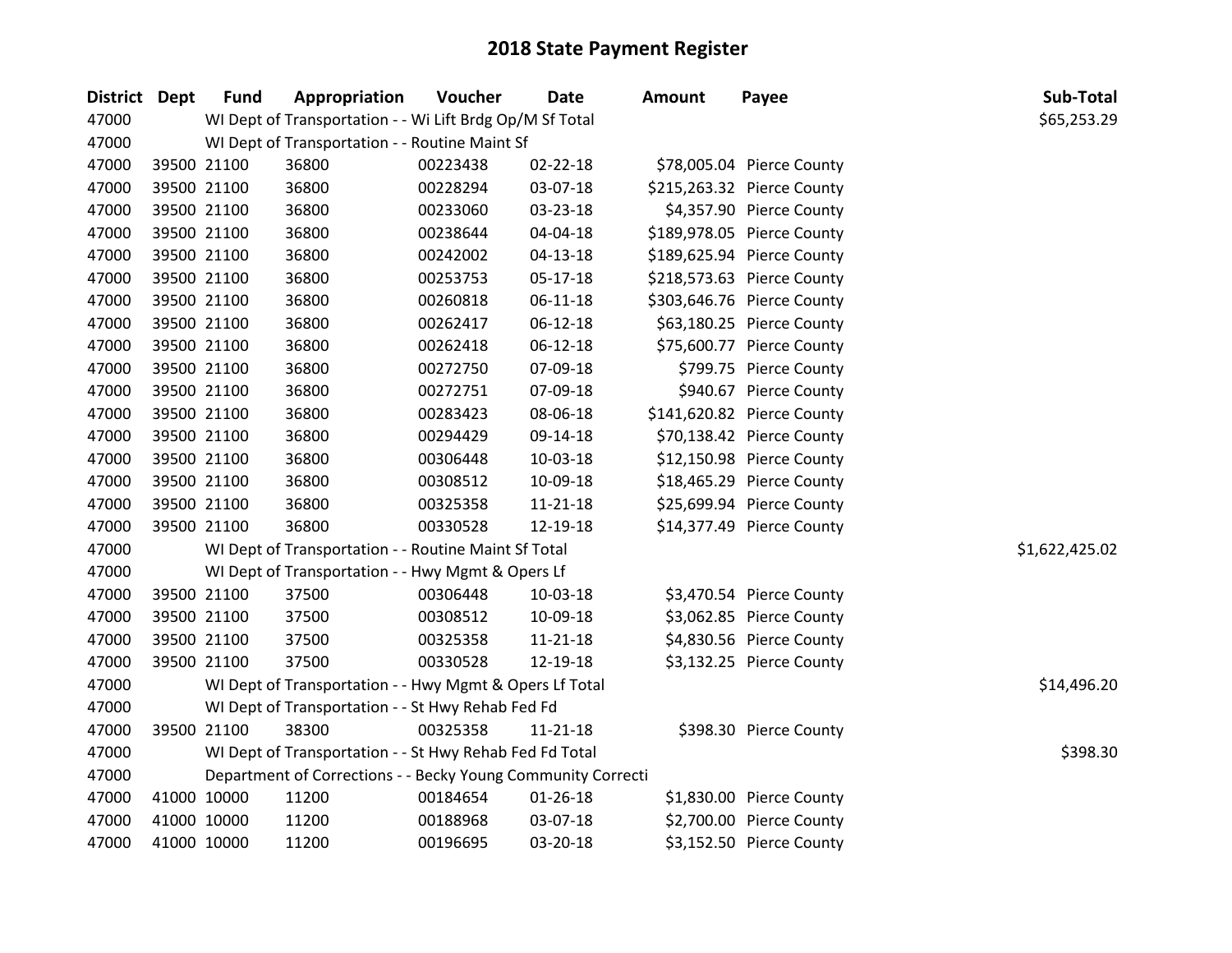| District Dept |             | <b>Fund</b> | Appropriation                                                      | Voucher  | Date           | Amount | Payee                                                                                                         | Sub-Total   |
|---------------|-------------|-------------|--------------------------------------------------------------------|----------|----------------|--------|---------------------------------------------------------------------------------------------------------------|-------------|
| 47000         |             | 41000 10000 | 11200                                                              | 00201401 | 04-12-18       |        | \$3,757.50 Pierce County                                                                                      |             |
| 47000         |             | 41000 10000 | 11200                                                              | 00207949 | 05-11-18       |        | \$3,377.50 Pierce County                                                                                      |             |
| 47000         |             | 41000 10000 | 11200                                                              | 00218499 | 06-27-18       |        | \$4,522.50 Pierce County                                                                                      |             |
| 47000         |             | 41000 10000 | 11200                                                              | 00221016 | 07-10-18       |        | \$4,207.50 Pierce County                                                                                      |             |
| 47000         |             | 41000 10000 | 11200                                                              | 00228704 | 08-15-18       |        | \$5,074.00 Pierce County                                                                                      |             |
| 47000         |             | 41000 10000 | 11200                                                              | 00236158 | 09-19-18       |        | \$5,559.00 Pierce County                                                                                      |             |
| 47000         |             | 41000 10000 | 11200                                                              | 00240007 | 10-05-18       |        | \$5,632.50 Pierce County                                                                                      |             |
| 47000         |             |             | Department of Corrections - - Becky Young Community Correcti Total |          |                |        |                                                                                                               | \$39,813.00 |
| 47000         |             |             | Department of Corrections - - Corrections Contracts And Agre       |          |                |        |                                                                                                               |             |
| 47000         |             | 41000 10000 | 11400                                                              | 00185674 | $02 - 01 - 18$ |        | \$5,197.46 Pierce County                                                                                      |             |
| 47000         |             | 41000 10000 | 11400                                                              | 00191807 | 03-01-18       |        | \$5,712.06 Pierce County                                                                                      |             |
| 47000         |             | 41000 10000 | 11400                                                              | 00205809 | 05-03-18       |        | \$6,844.18 Pierce County                                                                                      |             |
| 47000         |             | 41000 10000 | 11400                                                              | 00205814 | 05-03-18       |        | \$4,425.56 Pierce County                                                                                      |             |
| 47000         |             | 41000 10000 | 11400                                                              | 00208897 | 05-14-18       |        | \$8,285.06 Pierce County                                                                                      |             |
| 47000         |             | 41000 10000 | 11400                                                              | 00219713 | 07-05-18       |        | \$7,873.38 Pierce County                                                                                      |             |
| 47000         |             | 41000 10000 | 11400                                                              | 00222604 | $07-17-18$     |        | \$5,917.90 Pierce County                                                                                      |             |
| 47000         |             | 41000 10000 | 11400                                                              | 00233046 | 09-06-18       |        | \$7,821.92 Pierce County                                                                                      |             |
| 47000         |             | 41000 10000 | 11400                                                              | 00240159 | 10-09-18       |        | \$7,204.40 Pierce County                                                                                      |             |
| 47000         |             |             | Department of Corrections - - Corrections Contracts And Agre Total |          |                |        |                                                                                                               | \$59,281.92 |
| 47000         |             |             |                                                                    |          |                |        | Department of Corrections - - Reimbursing Counties For Probation, Extended Supervision And Parole Holds       |             |
| 47000         |             | 41000 10000 | 11600                                                              | 00246169 | 11-02-18       |        | \$35,079.60 Pierce County                                                                                     |             |
| 47000         |             |             |                                                                    |          |                |        | Department of Corrections - - Reimbursing Counties For Probation, Extended Supervision And Parole Holds Total | \$35,079.60 |
| 47000         |             |             | Department of Corrections - - Probation, Parole And Extended       |          |                |        |                                                                                                               |             |
| 47000         |             | 41000 10000 | 18700                                                              | 00246169 | $11-02-18$     |        | \$2,640.40 Pierce County                                                                                      |             |
| 47000         |             |             | Department of Corrections - - Probation, Parole And Extended Total |          |                |        |                                                                                                               | \$2,640.40  |
| 47000         |             |             | Department of Health Services - - State/Federal Aids               |          |                |        |                                                                                                               |             |
| 47000         |             | 43500 10000 | 00000                                                              | 90808    | 01-02-18       |        | \$72,147.00 Pierce County                                                                                     |             |
| 47000         |             | 43500 10000 | 00000                                                              | 90809    | 02-01-18       |        | \$44,886.00 Pierce County                                                                                     |             |
| 47000         |             | 43500 10000 | 00000                                                              | 90810    | 03-01-18       |        | \$136,430.00 Pierce County                                                                                    |             |
| 47000         |             | 43500 10000 | 00000                                                              | 90811    | 03-02-18       |        | \$11,849.00 Pierce County                                                                                     |             |
| 47000         |             | 43500 10000 | 00000                                                              | 90812    | 04-02-18       |        | \$95,481.00 Pierce County                                                                                     |             |
| 47000         |             | 43500 10000 | 00000                                                              | 90813    | 05-01-18       |        | \$172,994.00 Pierce County                                                                                    |             |
| 47000         | 43500 10000 |             | 00000                                                              | 90814    | 06-01-18       |        | \$119,794.00 Pierce County                                                                                    |             |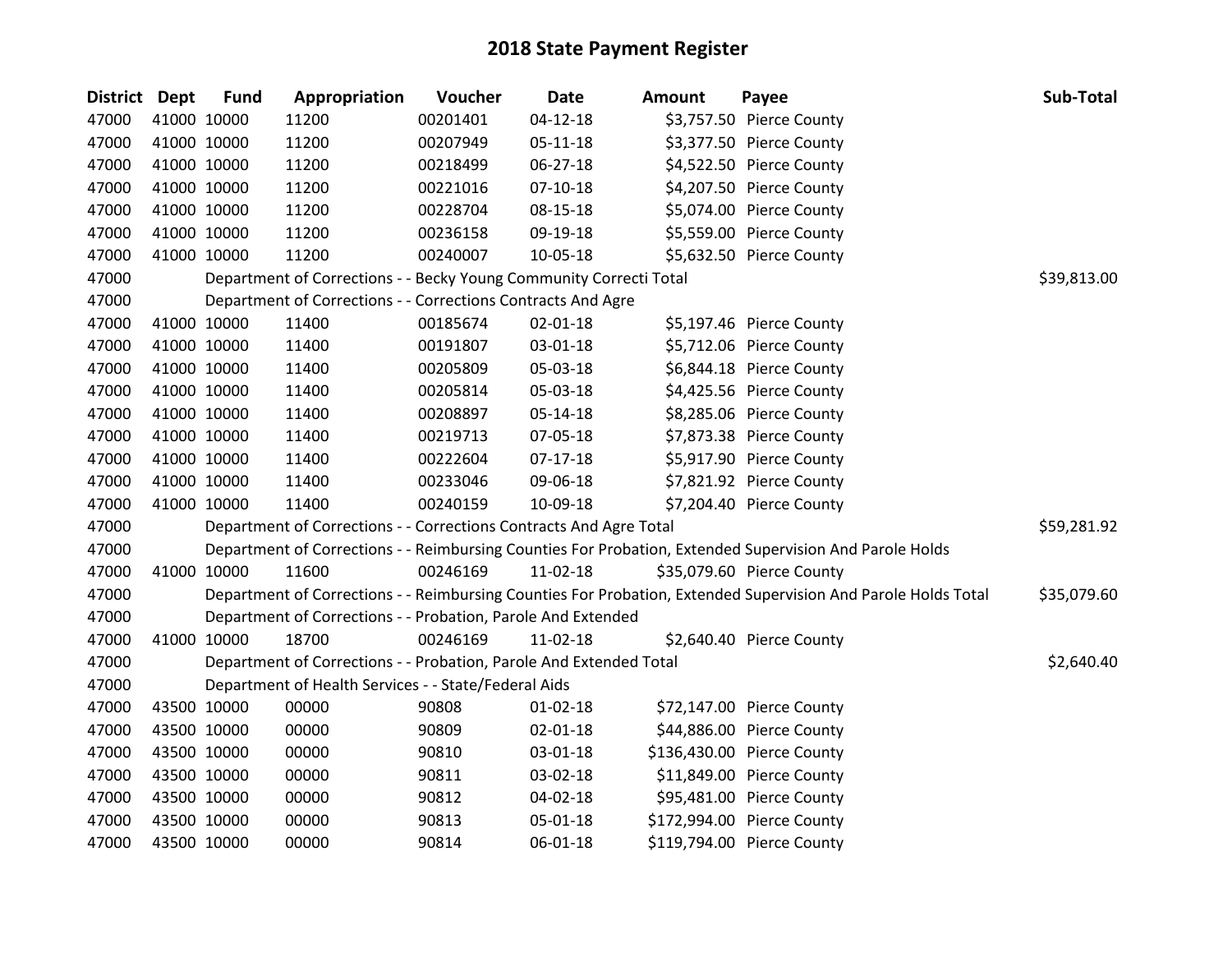| <b>District</b> | <b>Dept</b> | <b>Fund</b> | Appropriation                                                          | Voucher  | <b>Date</b>    | <b>Amount</b> | Payee                      | Sub-Total      |
|-----------------|-------------|-------------|------------------------------------------------------------------------|----------|----------------|---------------|----------------------------|----------------|
| 47000           |             | 43500 10000 | 00000                                                                  | 90900    | 07-02-18       |               | \$569,561.00 Pierce County |                |
| 47000           |             | 43500 10000 | 00000                                                                  | 90901    | 08-01-18       |               | \$219,425.00 Pierce County |                |
| 47000           |             | 43500 10000 | 00000                                                                  | 90902    | 09-04-18       |               | \$309,756.00 Pierce County |                |
| 47000           |             | 43500 10000 | 00000                                                                  | 90903    | $10-01-18$     |               | \$193,811.00 Pierce County |                |
| 47000           |             | 43500 10000 | 00000                                                                  | 90904    | 11-01-18       |               | \$97,929.00 Pierce County  |                |
| 47000           |             | 43500 10000 | 00000                                                                  | 90905    | 12-03-18       |               | \$67,870.00 Pierce County  |                |
| 47000           |             |             | Department of Health Services - - State/Federal Aids Total             |          |                |               |                            | \$2,111,933.00 |
| 47000           |             |             | Department of Health Services - - Public Health Dispensaries And       |          |                |               |                            |                |
| 47000           |             | 43500 10000 | 10700                                                                  | 00177460 | $01 - 17 - 18$ |               | \$43.73 Pierce County      |                |
| 47000           |             | 43500 10000 | 10700                                                                  | 00189589 | 03-22-18       |               | \$47.35 Pierce County      |                |
| 47000           |             | 43500 10000 | 10700                                                                  | 00196951 | 04-12-18       |               | \$37.68 Pierce County      |                |
| 47000           |             | 43500 10000 | 10700                                                                  | 00201675 | 05-04-18       |               | \$37.60 Pierce County      |                |
| 47000           |             | 43500 10000 | 10700                                                                  | 00204839 | 05-24-18       |               | \$119.60 Pierce County     |                |
| 47000           |             | 43500 10000 | 10700                                                                  | 00239433 | 11-02-18       |               | \$37.77 Pierce County      |                |
| 47000           |             | 43500 10000 | 10700                                                                  | 00249559 | 12-20-18       |               | \$56.48 Pierce County      |                |
| 47000           |             |             | Department of Health Services - - Public Health Dispensaries And Total |          |                |               |                            | \$380.21       |
| 47000           |             |             | Department of Health Services - - Radiation Monitoring                 |          |                |               |                            |                |
| 47000           |             | 43500 10000 | 13800                                                                  | 00222093 | 07-31-18       |               | \$345.00 Pierce County     |                |
| 47000           |             |             | Department of Health Services - - Radiation Monitoring Total           |          |                |               |                            | \$345.00       |
| 47000           |             |             | Department of Health Services - - General Program Operations           |          |                |               |                            |                |
| 47000           |             | 43500 10000 | 40100                                                                  | 00186515 | 02-14-18       |               | \$15.00 Pierce County      |                |
| 47000           |             | 43500 10000 | 40100                                                                  | 00187954 | 02-21-18       |               | \$1.50 Pierce County       |                |
| 47000           |             | 43500 10000 | 40100                                                                  | 00200376 | 04-18-18       |               | \$1.50 Pierce County       |                |
| 47000           |             | 43500 10000 | 40100                                                                  | 00200379 | 04-18-18       |               | \$1.50 Pierce County       |                |
| 47000           |             | 43500 10000 | 40100                                                                  | 00216642 | 07-05-18       |               | \$1.00 Pierce County       |                |
| 47000           |             | 43500 10000 | 40100                                                                  | 00216643 | 07-05-18       |               | \$15.00 Pierce County      |                |
| 47000           |             | 43500 10000 | 40100                                                                  | 00248377 | 11-28-18       |               | \$1.00 Pierce County       |                |
| 47000           |             | 43500 10000 | 40100                                                                  | 00248378 | 11-28-18       |               | \$15.00 Pierce County      |                |
| 47000           |             |             | Department of Health Services - - General Program Operations Total     |          |                |               |                            | \$51.50        |
| 47000           |             |             | Department of Health Services - - Medical Assistance State Admin       |          |                |               |                            |                |
| 47000           |             | 43500 10000 | 44000                                                                  | 00186515 | 02-14-18       |               | \$15.00 Pierce County      |                |
| 47000           |             | 43500 10000 | 44000                                                                  | 00186516 | 02-14-18       |               | \$30.00 Pierce County      |                |
| 47000           |             | 43500 10000 | 44000                                                                  | 00187954 | $02 - 21 - 18$ |               | \$1.50 Pierce County       |                |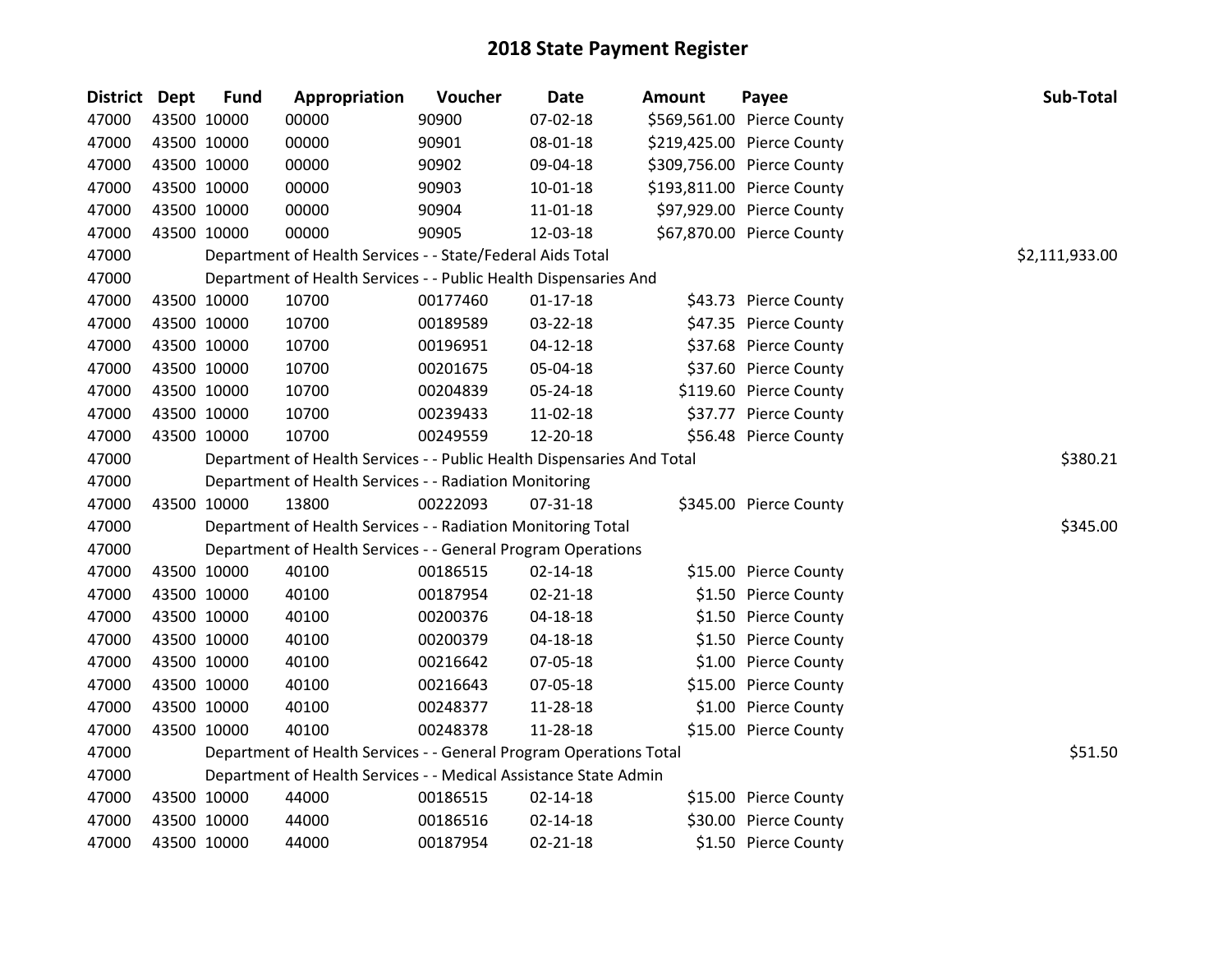| <b>District Dept</b> |             | <b>Fund</b> | Appropriation                                                          | Voucher  | <b>Date</b>    | <b>Amount</b> | Payee                      | Sub-Total |
|----------------------|-------------|-------------|------------------------------------------------------------------------|----------|----------------|---------------|----------------------------|-----------|
| 47000                | 43500 10000 |             | 44000                                                                  | 00200376 | 04-18-18       |               | \$1.50 Pierce County       |           |
| 47000                | 43500 10000 |             | 44000                                                                  | 00200379 | 04-18-18       |               | \$1.50 Pierce County       |           |
| 47000                | 43500 10000 |             | 44000                                                                  | 00216642 | 07-05-18       |               | \$1.00 Pierce County       |           |
| 47000                | 43500 10000 |             | 44000                                                                  | 00216643 | 07-05-18       |               | \$15.00 Pierce County      |           |
| 47000                | 43500 10000 |             | 44000                                                                  | 00221593 | 07-25-18       |               | \$3.00 Pierce County       |           |
| 47000                | 43500 10000 |             | 44000                                                                  | 00248377 | 11-28-18       |               | \$1.00 Pierce County       |           |
| 47000                | 43500 10000 |             | 44000                                                                  | 00248378 | 11-28-18       |               | \$15.00 Pierce County      |           |
| 47000                |             |             | Department of Health Services - - Medical Assistance State Admin Total |          |                |               |                            | \$84.50   |
| 47000                |             |             | Dept of Children and Families - - Fees For Administrative Servic       |          |                |               |                            |           |
| 47000                | 43700 10000 |             | 23100                                                                  | 00033813 | 01-19-18       |               | \$20.00 Pierce County      |           |
| 47000                | 43700 10000 |             | 23100                                                                  | 00038272 | 04-18-18       |               | \$10.00 Pierce County      |           |
| 47000                | 43700 10000 |             | 23100                                                                  | 00042335 | $07-17-18$     |               | \$35.00 Pierce County      |           |
| 47000                | 43700 10000 |             | 23100                                                                  | 00045800 | 10-18-18       |               | \$30.00 Pierce County      |           |
| 47000                |             |             | Dept of Children and Families - - Fees For Administrative Servic Total |          |                |               |                            | \$95.00   |
| 47000                |             |             | Dept of Children and Families - - General Aids                         |          |                |               |                            |           |
| 47000                | 43700 10000 |             | 99000                                                                  | 00033319 | 01-05-18       |               | \$6,234.00 Pierce County   |           |
| 47000                | 43700 10000 |             | 99000                                                                  | 00034128 | $01-30-18$     |               | \$71,255.77 Pierce County  |           |
| 47000                | 43700 10000 |             | 99000                                                                  | 00034322 | 02-05-18       |               | \$12,382.81 Pierce County  |           |
| 47000                | 43700 10000 |             | 99000                                                                  | 00034411 | 02-06-18       |               | \$1,290.12 Pierce County   |           |
| 47000                | 43700 10000 |             | 99000                                                                  | 00034868 | 02-21-18       |               | \$27.92 Pierce County      |           |
| 47000                | 43700 10000 |             | 99000                                                                  | 00035021 | $02 - 21 - 18$ |               | \$47.25 Pierce County      |           |
| 47000                | 43700 10000 |             | 99000                                                                  | 00035124 | $02 - 21 - 18$ |               | \$298.78 Pierce County     |           |
| 47000                | 43700 10000 |             | 99000                                                                  | 00035255 | 02-22-18       |               | \$97.35 Pierce County      |           |
| 47000                | 43700 10000 |             | 99000                                                                  | 00036854 | 03-28-18       |               | \$142,541.00 Pierce County |           |
| 47000                | 43700 10000 |             | 99000                                                                  | 00037626 | 04-06-18       |               | \$20,783.39 Pierce County  |           |
| 47000                | 43700 10000 |             | 99000                                                                  | 00037813 | 04-09-18       |               | \$410.00 Pierce County     |           |
| 47000                | 43700 10000 |             | 99000                                                                  | 00038404 | 04-20-18       |               | \$95,336.00 Pierce County  |           |
| 47000                | 43700 10000 |             | 99000                                                                  | 00038820 | 04-30-18       |               | \$83,872.09 Pierce County  |           |
| 47000                | 43700 10000 |             | 99000                                                                  | 00038874 | 04-30-18       |               | \$34.86 Pierce County      |           |
| 47000                | 43700 10000 |             | 99000                                                                  | 00039196 | 05-07-18       |               | \$77,516.75 Pierce County  |           |
| 47000                | 43700 10000 |             | 99000                                                                  | 00040616 | 06-05-18       |               | \$13,356.32 Pierce County  |           |
| 47000                | 43700 10000 |             | 99000                                                                  | 00040662 | 06-05-18       |               | \$19,573.91 Pierce County  |           |
| 47000                | 43700 10000 |             | 99000                                                                  | 00041561 | 06-27-18       |               | \$17,872.00 Pierce County  |           |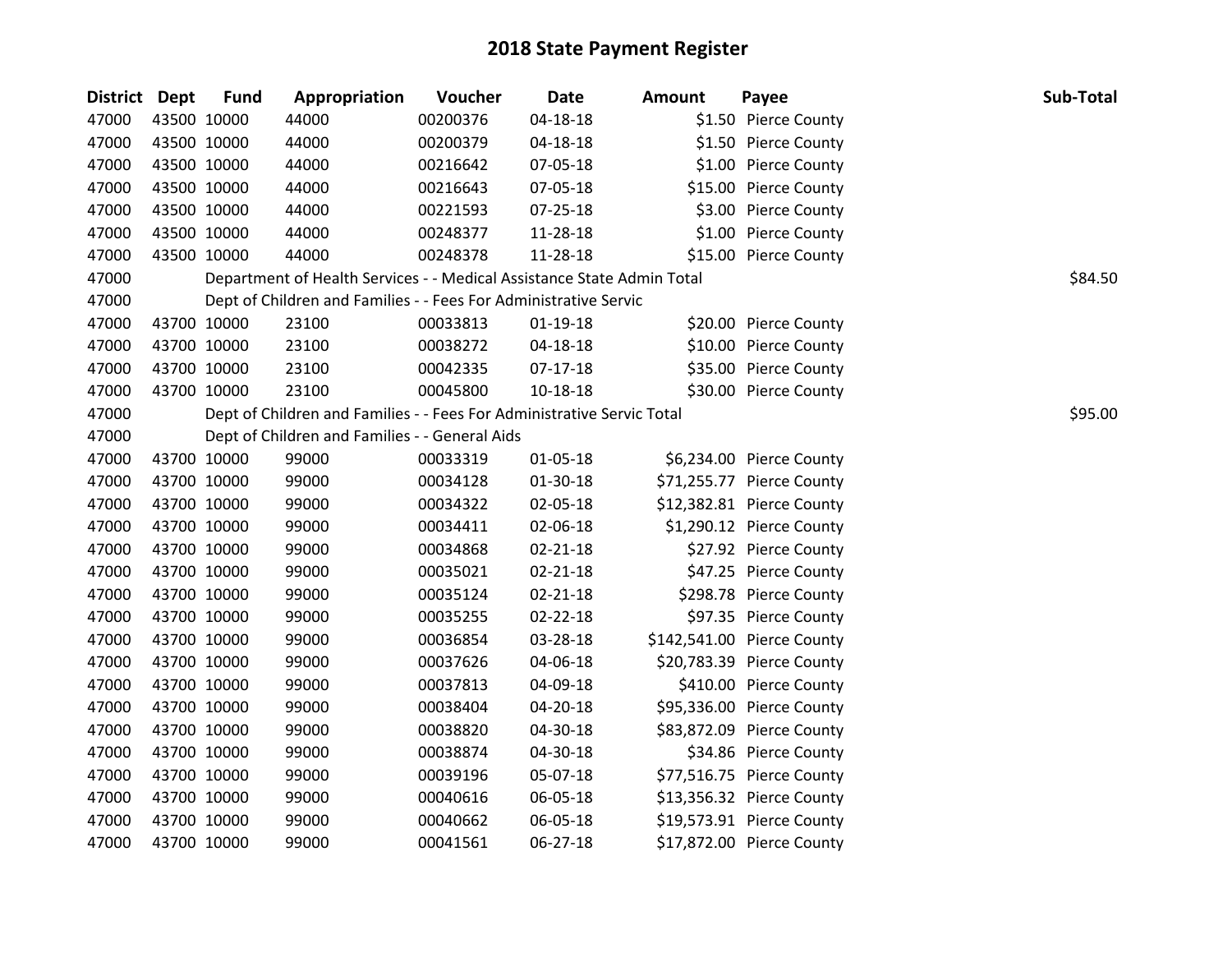| District Dept | <b>Fund</b> | Appropriation                                             | Voucher  | Date           | <b>Amount</b> | Payee                      | Sub-Total      |
|---------------|-------------|-----------------------------------------------------------|----------|----------------|---------------|----------------------------|----------------|
| 47000         | 43700 10000 | 99000                                                     | 00041632 | 06-29-18       |               | \$11,384.00 Pierce County  |                |
| 47000         | 43700 10000 | 99000                                                     | 00041797 | 07-05-18       |               | \$20,315.67 Pierce County  |                |
| 47000         | 43700 10000 | 99000                                                     | 00042811 | 07-31-18       |               | \$68,931.32 Pierce County  |                |
| 47000         | 43700 10000 | 99000                                                     | 00043017 | 08-03-18       |               | \$830.00 Pierce County     |                |
| 47000         | 43700 10000 | 99000                                                     | 00043107 | 08-06-18       |               | \$93.03 Pierce County      |                |
| 47000         | 43700 10000 | 99000                                                     | 00043383 | 08-14-18       |               | \$17,693.76 Pierce County  |                |
| 47000         | 43700 10000 | 99000                                                     | 00043985 | 08-29-18       |               | \$485,677.62 Pierce County |                |
| 47000         | 43700 10000 | 99000                                                     | 00044070 | 08-30-18       |               | \$16,726.00 Pierce County  |                |
| 47000         | 43700 10000 | 99000                                                     | 00044180 | 09-05-18       |               | \$30,435.78 Pierce County  |                |
| 47000         | 43700 10000 | 99000                                                     | 00044437 | 09-11-18       |               | \$14,147.00 Pierce County  |                |
| 47000         | 43700 10000 | 99000                                                     | 00045388 | 10-05-18       |               | \$20,950.63 Pierce County  |                |
| 47000         | 43700 10000 | 99000                                                     | 00046208 | 10-30-18       |               | \$76,251.80 Pierce County  |                |
| 47000         | 43700 10000 | 99000                                                     | 00046522 | 11-05-18       |               | \$19,003.65 Pierce County  |                |
| 47000         | 43700 10000 | 99000                                                     | 00046701 | 11-09-18       |               | \$18,881.69 Pierce County  |                |
| 47000         | 43700 10000 | 99000                                                     | 00047579 | 12-05-18       |               | \$170.47 Pierce County     |                |
| 47000         | 43700 10000 | 99000                                                     | 00048045 | 12-21-18       |               | \$14,235.00 Pierce County  |                |
| 47000         | 43700 10000 | 99000                                                     | 00048182 | 12-27-18       |               | \$17,445.74 Pierce County  |                |
| 47000         |             | Dept of Children and Families - - General Aids Total      |          |                |               |                            | \$1,396,103.48 |
| 47000         |             | Dept of Workforce Development - - Ui Admin Fed            |          |                |               |                            |                |
| 47000         | 44500 10000 | 15100                                                     | 00142153 | $01-03-18$     |               | \$20.00 Pierce County      |                |
| 47000         | 44500 10000 | 15100                                                     | 00146833 | $02 - 02 - 18$ |               | \$85.00 Pierce County      |                |
| 47000         | 44500 10000 | 15100                                                     | 00152418 | 03-02-18       |               | \$10.00 Pierce County      |                |
| 47000         | 44500 10000 | 15100                                                     | 00157730 | 04-03-18       |               | \$30.00 Pierce County      |                |
| 47000         | 44500 10000 | 15100                                                     | 00163048 | 05-02-18       |               | \$45.00 Pierce County      |                |
| 47000         | 44500 10000 | 15100                                                     | 00168124 | 06-04-18       |               | \$20.00 Pierce County      |                |
| 47000         | 44500 10000 | 15100                                                     | 00173126 | 07-03-18       |               | \$40.00 Pierce County      |                |
| 47000         | 44500 10000 | 15100                                                     | 00178372 | 08-02-18       |               | \$30.00 Pierce County      |                |
| 47000         | 44500 10000 | 15100                                                     | 00183430 | 09-05-18       |               | \$25.00 Pierce County      |                |
| 47000         | 44500 10000 | 15100                                                     | 00188576 | 10-02-18       |               | \$55.00 Pierce County      |                |
| 47000         | 44500 10000 | 15100                                                     | 00194639 | 11-02-18       |               | \$40.00 Pierce County      |                |
| 47000         | 44500 10000 | 15100                                                     | 00199620 | 12-04-18       |               | \$25.00 Pierce County      |                |
| 47000         |             | Dept of Workforce Development - - Ui Admin Fed Total      |          |                |               |                            | \$425.00       |
| 47000         |             | Dept of Workforce Development - - Title Ib Aids State Gpr |          |                |               |                            |                |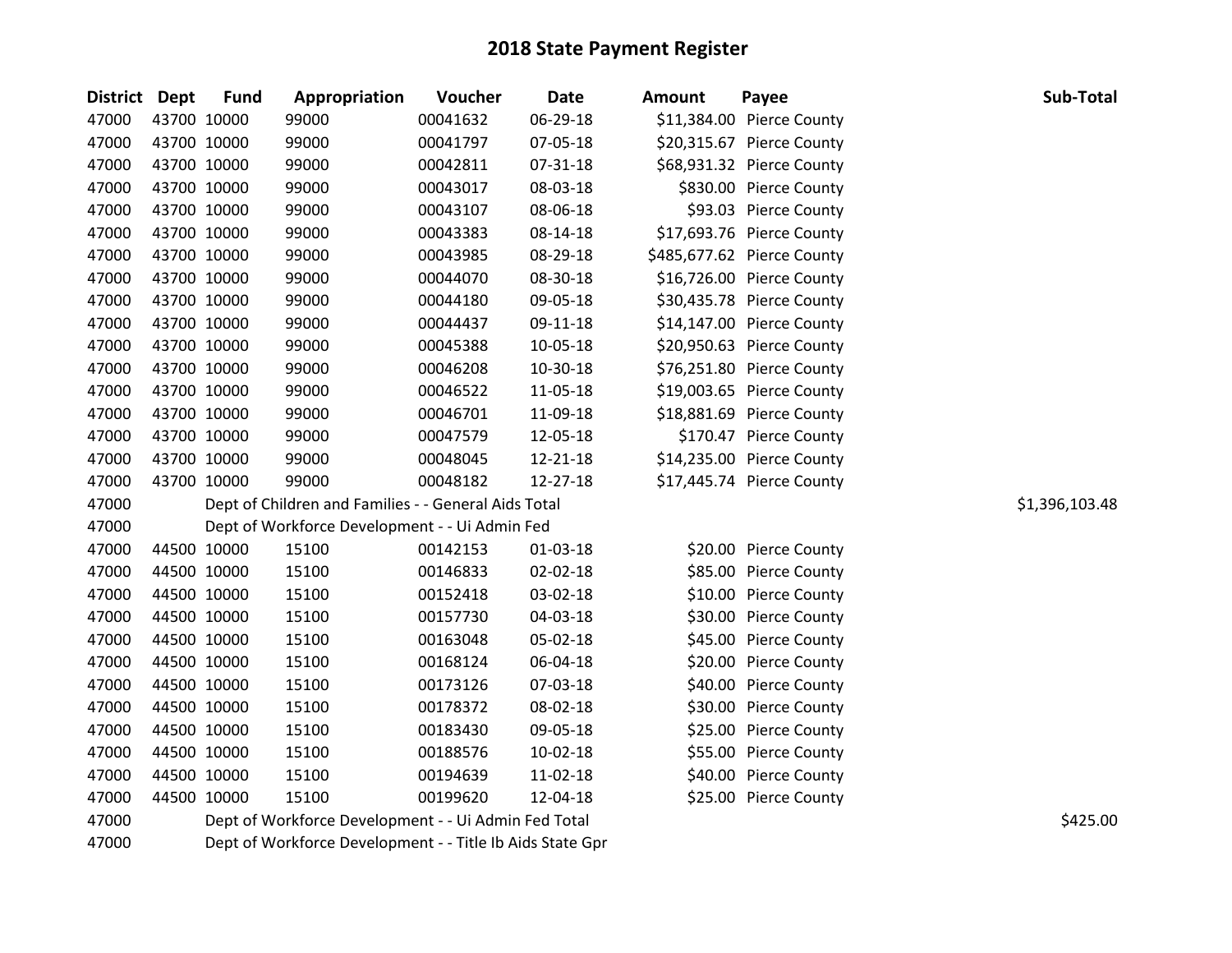| <b>District</b> | <b>Dept</b> | <b>Fund</b> | Appropriation                                                         | Voucher  | <b>Date</b>    | <b>Amount</b> | Payee                     | Sub-Total    |
|-----------------|-------------|-------------|-----------------------------------------------------------------------|----------|----------------|---------------|---------------------------|--------------|
| 47000           | 44500 10000 |             | 50900                                                                 | 00160234 | 04-23-18       |               | \$1.49 Pierce County      |              |
| 47000           |             |             | Dept of Workforce Development - - Title Ib Aids State Gpr Total       |          |                |               |                           | \$1.49       |
| 47000           |             |             | Dept of Workforce Development - - Title Ib Aids Federal Prf           |          |                |               |                           |              |
| 47000           |             | 44500 10000 | 54400                                                                 | 00160234 | 04-23-18       |               | \$5.51 Pierce County      |              |
| 47000           |             |             | Dept of Workforce Development - - Title Ib Aids Federal Prf Total     | \$5.51   |                |               |                           |              |
| 47000           |             |             | Dept of Workforce Development - - Wc Ops Uninsured Emplyr Admin       |          |                |               |                           |              |
| 47000           |             | 44500 22700 | 17700                                                                 | 00152570 | 03-02-18       |               | \$5.00 Pierce County      |              |
| 47000           |             | 44500 22700 | 17700                                                                 | 00152572 | 03-05-18       |               | \$35.00 Pierce County     |              |
| 47000           |             | 44500 22700 | 17700                                                                 | 00195354 | 11-07-18       |               | \$30.00 Pierce County     |              |
| 47000           |             |             | Dept of Workforce Development - - Wc Ops Uninsured Emplyr Admin Total |          |                |               |                           | \$70.00      |
| 47000           |             |             | Department of Justice - - Crime Laboratories, Dna                     |          |                |               |                           |              |
| 47000           |             | 45500 10000 | 22100                                                                 | 00049019 | $07-19-18$     |               | \$1,620.00 Pierce County  |              |
| 47000           |             |             | Department of Justice - - Crime Laboratories, Dna Total               |          |                |               |                           | \$1,620.00   |
| 47000           |             |             | Department of Justice - - Law Enforcement Train, Local                |          |                |               |                           |              |
| 47000           |             | 45500 10000 | 23100                                                                 | 00053548 | 10-18-18       |               | \$7,360.00 Pierce County  |              |
| 47000           |             |             | Department of Justice - - Law Enforcement Train, Local Total          |          |                |               |                           | \$7,360.00   |
| 47000           |             |             | Department of Justice - - Alt Prosecution Alcohol Drugs               |          |                |               |                           |              |
| 47000           |             | 45500 10000 | 27100                                                                 | 00044922 | 04-30-18       |               | \$36,607.00 Pierce County |              |
| 47000           |             | 45500 10000 | 27100                                                                 | 00050347 | 08-14-18       |               | \$40,241.00 Pierce County |              |
| 47000           |             | 45500 10000 | 27100                                                                 | 00054786 | 11-05-18       |               | \$40,608.00 Pierce County |              |
| 47000           |             |             | Department of Justice - - Alt Prosecution Alcohol Drugs Total         |          |                |               |                           | \$117,456.00 |
| 47000           |             |             | Department of Justice - - Alternatives To Prosecution                 |          |                |               |                           |              |
| 47000           |             | 45500 10000 | 28500                                                                 | 00041425 | 02-05-18       |               | \$72,195.15 Pierce County |              |
| 47000           |             |             | Department of Justice - - Alternatives To Prosecution Total           |          |                |               |                           | \$72,195.15  |
| 47000           |             |             | Department of Justice - - Crime Victim Witness Assist                 |          |                |               |                           |              |
| 47000           |             | 45500 10000 | 53200                                                                 | 00043068 | 03-06-18       |               | \$27,801.83 Pierce County |              |
| 47000           |             | 45500 10000 | 53200                                                                 | 00049127 | $07-19-18$     |               | \$14,776.62 Pierce County |              |
| 47000           |             |             | Department of Justice - - Crime Victim Witness Assist Total           |          |                |               |                           | \$42,578.45  |
| 47000           |             |             | Department of Military Affairs - - Local Emer Planning Grants         |          |                |               |                           |              |
| 47000           |             | 46500 10000 | 33700                                                                 | 00045734 | $07 - 02 - 18$ |               | \$5,435.55 Pierce County  |              |
| 47000           |             |             | Department of Military Affairs - - Local Emer Planning Grants Total   |          |                |               |                           | \$5,435.55   |
| 47000           |             |             | Department of Military Affairs - - Federal Aid, Local Assistance      |          |                |               |                           |              |
| 47000           |             | 46500 10000 | 34200                                                                 | 00038097 | 01-30-18       |               | \$19,013.30 Pierce County |              |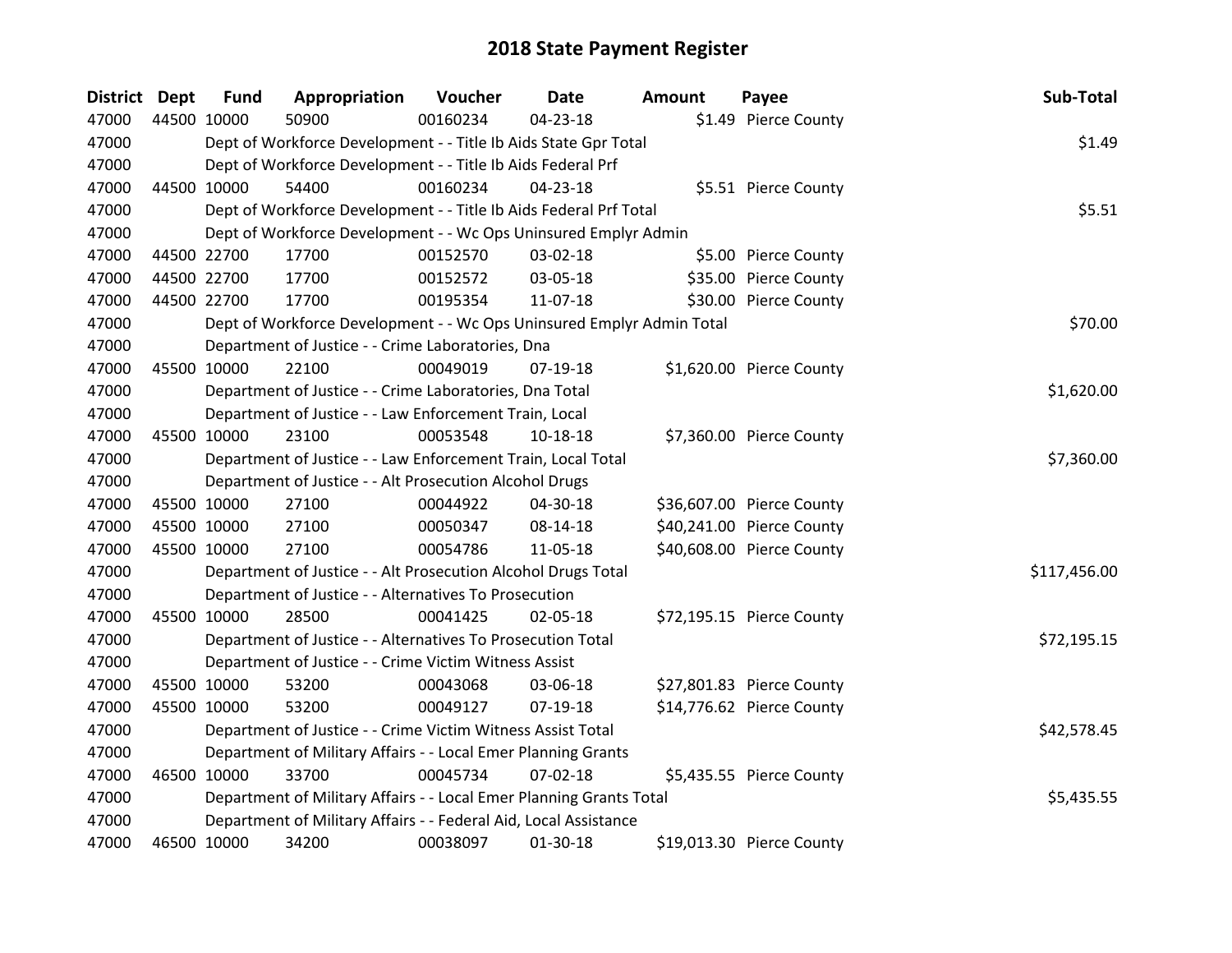| District Dept | <b>Fund</b> | Appropriation                                                           | Voucher  | <b>Date</b>    | <b>Amount</b> | Payee                     | Sub-Total   |
|---------------|-------------|-------------------------------------------------------------------------|----------|----------------|---------------|---------------------------|-------------|
| 47000         | 46500 10000 | 34200                                                                   | 00046384 | $07-13-18$     |               | \$5,311.11 Pierce County  |             |
| 47000         | 46500 10000 | 34200                                                                   | 00048209 | 08-29-18       |               | \$18,987.62 Pierce County |             |
| 47000         |             | Department of Military Affairs - - Federal Aid, Local Assistance Total  |          |                |               |                           | \$43,312.03 |
| 47000         |             | Department of Military Affairs - - St Emerg Response Bd Grant Pif       |          |                |               |                           |             |
| 47000         | 46500 27200 | 36400                                                                   | 00038432 | 01-30-18       |               | \$5,405.12 Pierce County  |             |
| 47000         |             | Department of Military Affairs - - St Emerg Response Bd Grant Pif Total |          |                |               |                           | \$5,405.12  |
| 47000         |             | Department of Veterans Affairs - - Grants To Counties                   |          |                |               |                           |             |
| 47000         | 48500 15200 | 12700                                                                   | 00043056 | $02 - 16 - 18$ |               | \$1,000.00 Pierce County  |             |
| 47000         |             | Department of Veterans Affairs - - Grants To Counties Total             |          |                |               |                           | \$1,000.00  |
| 47000         |             | Department of Veterans Affairs - - County Grants                        |          |                |               |                           |             |
| 47000         | 48500 58200 | 26700                                                                   | 00043056 | $02 - 16 - 18$ |               | \$4,500.00 Pierce County  |             |
| 47000         |             | Department of Veterans Affairs - - County Grants Total                  |          |                |               |                           | \$4,500.00  |
| 47000         |             | Department of Veterans Affairs - - Veterans Transportation Grant        |          |                |               |                           |             |
| 47000         | 48500 58200 | 28000                                                                   | 00056417 | $11 - 16 - 18$ |               | \$7,302.68 Pierce County  |             |
| 47000         |             | Department of Veterans Affairs - - Veterans Transportation Grant Total  |          |                |               |                           | \$7,302.68  |
| 47000         |             | Department of Veterans Affairs - - County Grants                        |          |                |               |                           |             |
| 47000         | 48500 58300 | 37000                                                                   | 00043056 | $02 - 16 - 18$ |               | \$4,500.00 Pierce County  |             |
| 47000         |             | Department of Veterans Affairs - - County Grants Total                  |          |                |               |                           | \$4,500.00  |
| 47000         |             | Department of Administration - - Federal Aid, Local Assistance          |          |                |               |                           |             |
| 47000         | 50500 10000 | 15500                                                                   | 00070027 | $01 - 16 - 18$ |               | \$2,142.00 Pierce County  |             |
| 47000         | 50500 10000 | 15500                                                                   | 00072676 | $02 - 14 - 18$ |               | \$2,330.00 Pierce County  |             |
| 47000         | 50500 10000 | 15500                                                                   | 00075138 | 03-14-18       |               | \$1,017.00 Pierce County  |             |
| 47000         | 50500 10000 | 15500                                                                   | 00077673 | $04 - 16 - 18$ |               | \$196.00 Pierce County    |             |
| 47000         | 50500 10000 | 15500                                                                   | 00080169 | 05-14-18       |               | \$1,698.00 Pierce County  |             |
| 47000         | 50500 10000 | 15500                                                                   | 00082690 | 06-14-18       |               | \$881.00 Pierce County    |             |
| 47000         | 50500 10000 | 15500                                                                   | 00083974 | 06-28-18       |               | \$429.00 Pierce County    |             |
| 47000         | 50500 10000 | 15500                                                                   | 00086698 | 08-14-18       |               | \$269.00 Pierce County    |             |
| 47000         | 50500 10000 | 15500                                                                   | 00088337 | 09-14-18       |               | \$110.00 Pierce County    |             |
| 47000         | 50500 10000 | 15500                                                                   | 00093773 | 12-14-18       |               | \$2,331.00 Pierce County  |             |
| 47000         |             | Department of Administration - - Federal Aid, Local Assistance Total    |          |                |               |                           | \$11,403.00 |
| 47000         |             | Department of Administration - - Low-Income Assistance Grants           |          |                |               |                           |             |
| 47000         | 50500 23500 | 37100                                                                   | 00070027 | $01 - 16 - 18$ |               | \$3,492.00 Pierce County  |             |
| 47000         | 50500 23500 | 37100                                                                   | 00072676 | $02 - 14 - 18$ |               | \$3,938.00 Pierce County  |             |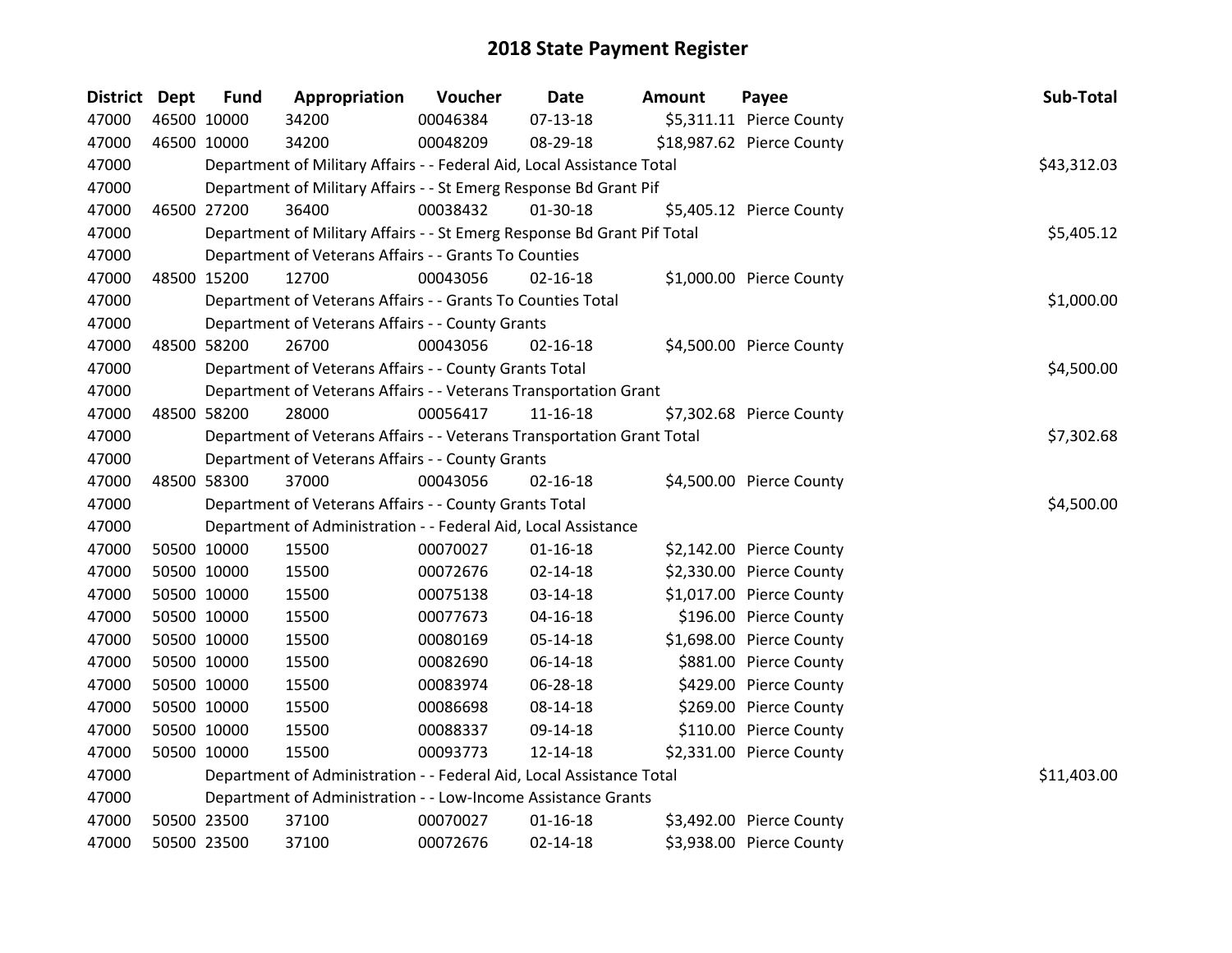| <b>District Dept</b> | <b>Fund</b> | Appropriation                                                         | Voucher  | <b>Date</b>    | <b>Amount</b> | Payee                     | Sub-Total   |        |
|----------------------|-------------|-----------------------------------------------------------------------|----------|----------------|---------------|---------------------------|-------------|--------|
| 47000                | 50500 23500 | 37100                                                                 | 00075138 | 03-14-18       |               | \$983.00 Pierce County    |             |        |
| 47000                | 50500 23500 | 37100                                                                 | 00093773 | 12-14-18       |               | \$4,512.00 Pierce County  |             |        |
| 47000                |             | Department of Administration - - Low-Income Assistance Grants Total   |          |                |               |                           | \$12,925.00 |        |
| 47000                |             | Department of Administration - - Land Information Program; Loca       |          |                |               |                           |             |        |
| 47000                | 50500 26900 | 17300                                                                 | 00073062 | 02-22-18       |               | \$1,000.00 Pierce County  |             |        |
| 47000                | 50500 26900 | 17300                                                                 | 00075536 | 03-20-18       |               | \$41,520.00 Pierce County |             |        |
| 47000                | 50500 26900 | 17300                                                                 | 00077009 | 04-06-18       |               | \$25,000.00 Pierce County |             |        |
| 47000                |             | Department of Administration - - Land Information Program; Loca Total |          |                |               |                           | \$67,520.00 |        |
| 47000                |             | Public Defender Board - - Appellate Representation                    |          |                |               |                           |             |        |
| 47000                | 55000 10000 | 10200                                                                 | 00138701 | 05-09-18       |               | \$3.25 Pierce County      |             |        |
| 47000                |             | Public Defender Board - - Appellate Representation Total              |          |                |               |                           |             | \$3.25 |
| 47000                |             | Public Defender Board - - Transcript, Discovery And Int               |          |                |               |                           |             |        |
| 47000                | 55000 10000 | 10600                                                                 | 00126248 | 01-30-18       |               | \$3,476.80 Pierce County  |             |        |
| 47000                | 55000 10000 | 10600                                                                 | 00136765 | $04 - 11 - 18$ |               | \$1.00 Pierce County      |             |        |
| 47000                | 55000 10000 | 10600                                                                 | 00139656 | 04-30-18       |               | \$1,856.80 Pierce County  |             |        |
| 47000                | 55000 10000 | 10600                                                                 | 00143573 | 05-23-18       |               | \$3.20 Pierce County      |             |        |
| 47000                | 55000 10000 | 10600                                                                 | 00151470 | $07-17-18$     |               | \$1,883.00 Pierce County  |             |        |
| 47000                | 55000 10000 | 10600                                                                 | 00157476 | 08-21-18       |               | \$13.40 Pierce County     |             |        |
| 47000                | 55000 10000 | 10600                                                                 | 00163663 | 10-05-18       |               | \$12.80 Pierce County     |             |        |
| 47000                | 55000 10000 | 10600                                                                 | 00167464 | 11-07-18       |               | \$29.60 Pierce County     |             |        |
| 47000                | 55000 10000 | 10600                                                                 | 00167505 | 11-07-18       |               | \$19.00 Pierce County     |             |        |
| 47000                | 55000 10000 | 10600                                                                 | 00168479 | 11-16-18       |               | \$18.75 Pierce County     |             |        |
| 47000                | 55000 10000 | 10600                                                                 | 00168480 | $11 - 16 - 18$ |               | \$1.80 Pierce County      |             |        |
| 47000                | 55000 10000 | 10600                                                                 | 00171546 | 12-06-18       |               | \$2,109.80 Pierce County  |             |        |
| 47000                |             | Public Defender Board - - Transcript, Discovery And Int Total         |          |                |               |                           | \$9,425.95  |        |
| 47000                |             | Department of Revenue - - General Program Operations                  |          |                |               |                           |             |        |
| 47000                | 56600 10000 | 10100                                                                 | 00083237 | 02-02-18       |               | \$430.00 Pierce County    |             |        |
| 47000                | 56600 10000 | 10100                                                                 | 00084764 | 03-01-18       |               | \$210.50 Pierce County    |             |        |
| 47000                | 56600 10000 | 10100                                                                 | 00087591 | 03-15-18       |               | \$210.50 Pierce County    |             |        |
| 47000                | 56600 10000 | 10100                                                                 | 00105901 | $07 - 16 - 18$ |               | \$355.00 Pierce County    |             |        |
| 47000                | 56600 10000 | 10100                                                                 | 00106674 | 08-16-18       |               | \$210.50 Pierce County    |             |        |
| 47000                | 56600 10000 | 10100                                                                 | 00107436 | 08-29-18       |               | \$210.50 Pierce County    |             |        |
| 47000                | 56600 10000 | 10100                                                                 | 00116931 | 12-28-18       |               | \$210.50 Pierce County    |             |        |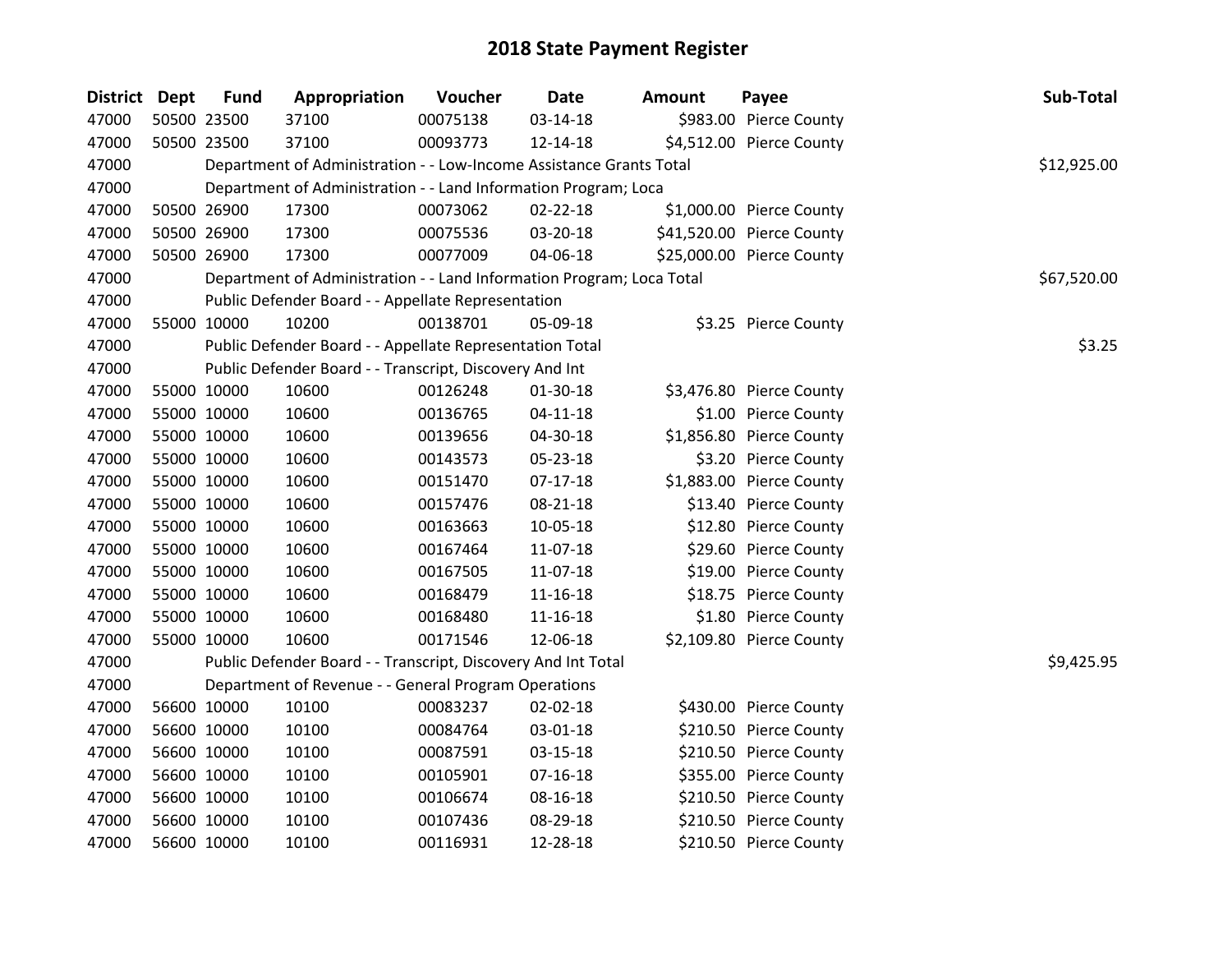| <b>District Dept</b> |             | <b>Fund</b> | Appropriation                                                         | Voucher      | <b>Date</b>    | <b>Amount</b> | Payee                        | Sub-Total       |
|----------------------|-------------|-------------|-----------------------------------------------------------------------|--------------|----------------|---------------|------------------------------|-----------------|
| 47000                |             |             | Department of Revenue - - General Program Operations Total            |              |                |               |                              | \$1,837.50      |
| 47000                |             |             | Circuit Courts - - Circuit Court Costs                                |              |                |               |                              |                 |
| 47000                | 62500 10000 |             | 10500                                                                 | 00000513     | 01-09-18       |               | \$26,137.00 Pierce County    |                 |
| 47000                | 62500 10000 |             | 10500                                                                 | 00000618     | 02-22-18       |               | \$397.50 Pierce County       |                 |
| 47000                |             | 62500 10000 | 10500                                                                 | 00000912     | 08-02-18       |               | \$377.50 Pierce County       |                 |
| 47000                |             | 62500 10000 | 10500                                                                 | 00000987     | 08-24-18       |               | \$51,282.50 Pierce County    |                 |
| 47000                | 62500 10000 |             | 10500                                                                 | 00001040     | 09-20-18       |               | \$620.00 Pierce County       |                 |
| 47000                |             |             | Circuit Courts - - Circuit Court Costs Total                          | \$78,814.50  |                |               |                              |                 |
| 47000                |             |             | Shared Revenue and Tax Relief - - County And Municipal Aid            |              |                |               |                              |                 |
| 47000                |             | 83500 10000 | 10500                                                                 | 00033841     | $07 - 23 - 18$ |               | \$137,740.11 Pierce County   |                 |
| 47000                | 83500 10000 |             | 10500                                                                 | 00036727     | 11-19-18       |               | \$780,527.26 Pierce County   |                 |
| 47000                |             |             | Shared Revenue and Tax Relief - - County And Municipal Aid Total      | \$918,267.37 |                |               |                              |                 |
| 47000                |             |             | Shared Revenue and Tax Relief - - Exempt Computer Aid                 |              |                |               |                              |                 |
| 47000                | 83500 10000 |             | 10900                                                                 | 00029916     | $07 - 23 - 18$ |               | \$11,001.38 Pierce County    |                 |
| 47000                |             |             | Shared Revenue and Tax Relief - - Exempt Computer Aid Total           |              |                |               |                              | \$11,001.38     |
| 47000                |             |             | Shared Revenue and Tax Relief - - Utility Aid                         |              |                |               |                              |                 |
| 47000                | 83500 10000 |             | 11000                                                                 | 00033841     | $07 - 23 - 18$ |               | \$11,729.79 Pierce County    |                 |
| 47000                | 83500 10000 |             | 11000                                                                 | 00036727     | 11-19-18       |               | \$75,436.02 Pierce County    |                 |
| 47000                |             |             | Shared Revenue and Tax Relief - - Utility Aid Total                   |              |                |               |                              | \$87,165.81     |
| 47000                |             |             | Shared Revenue and Tax Relief - - School Lvy Tx/First Dollar Cr       |              |                |               |                              |                 |
| 47000                | 83500 10000 |             | 30200                                                                 | 00029664     | $07 - 23 - 18$ |               | \$1,088,108.82 Pierce County |                 |
| 47000                |             | 83500 10000 | 30200                                                                 | 00029812     | $07 - 23 - 18$ |               | \$6,214,928.58 Pierce County |                 |
| 47000                |             |             | Shared Revenue and Tax Relief - - School Lvy Tx/First Dollar Cr Total |              |                |               |                              | \$7,303,037.40  |
| 47000                |             |             | Shared Revenue and Tax Relief - - Lottery & Gaming Credit             |              |                |               |                              |                 |
| 47000                |             | 83500 52100 | 36300                                                                 | 00027179     | 03-26-18       |               | \$1,349,441.90 Pierce County |                 |
| 47000                |             |             | Shared Revenue and Tax Relief - - Lottery & Gaming Credit Total       |              |                |               |                              | \$1,349,441.90  |
| 47000 Total          |             |             |                                                                       |              |                |               |                              | \$18,155,499.00 |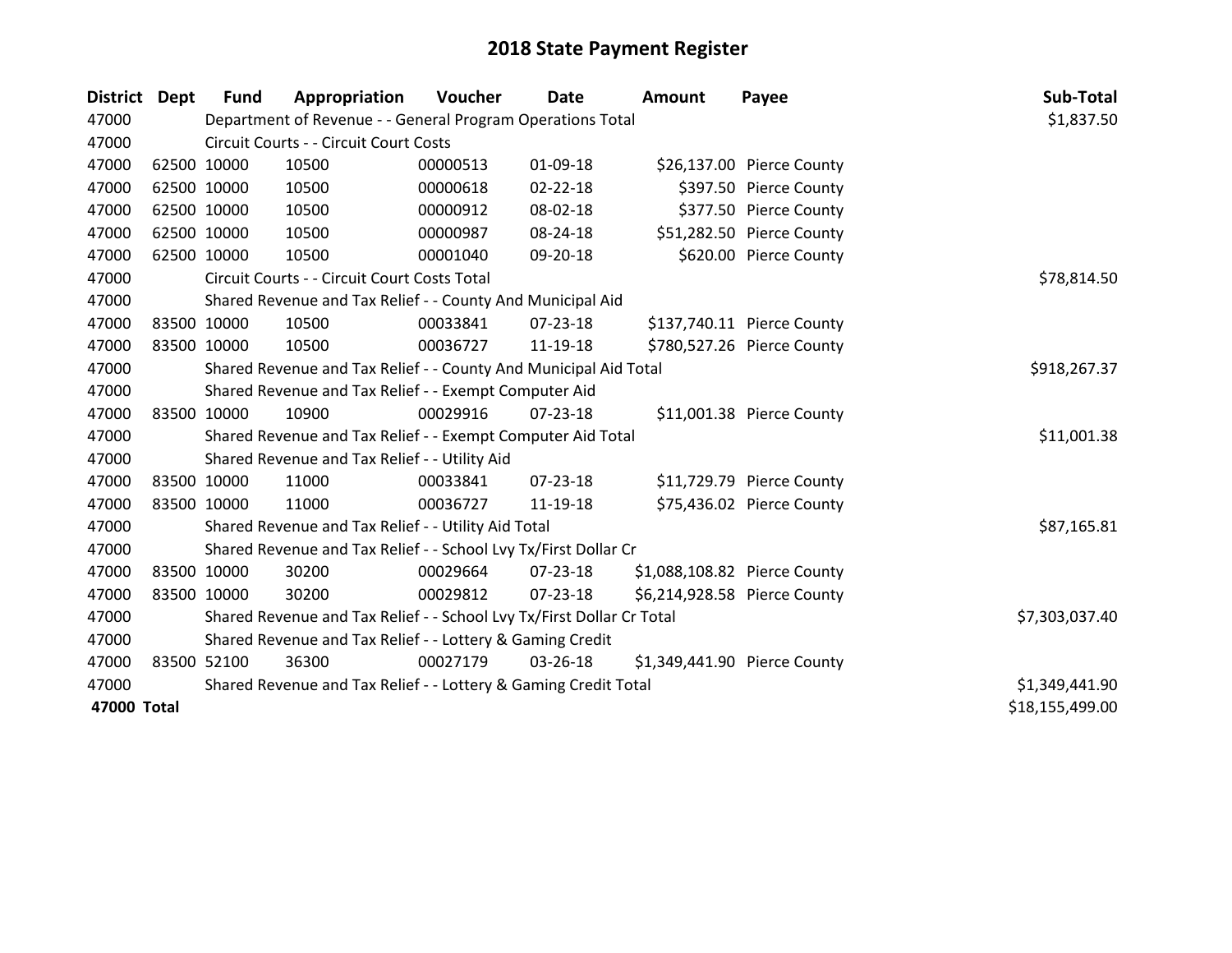| <b>District Dept</b> |             | <b>Fund</b> | Appropriation                                                      | Voucher     | Date           | <b>Amount</b> | Payee                       | Sub-Total   |
|----------------------|-------------|-------------|--------------------------------------------------------------------|-------------|----------------|---------------|-----------------------------|-------------|
| 47002                |             |             | Dept of Safety & Prof Services - - Fire Dues Distribution          |             |                |               |                             |             |
| 47002                |             | 16500 10000 | 22500                                                              | 00022224    | $07 - 25 - 18$ |               | \$10,794.40 Town Of Clifton |             |
| 47002                |             |             | Dept of Safety & Prof Services - - Fire Dues Distribution Total    |             |                |               |                             | \$10,794.40 |
| 47002                |             |             | Dept of Natural Resources - - Aids In Lieu Of Taxes - Gener        |             |                |               |                             |             |
| 47002                |             | 37000 10000 | 50300                                                              | 00212099    | 02-05-18       |               | \$2,323.06 Town Of Clifton  |             |
| 47002                |             | 37000 10000 | 50300                                                              | 00212100    | 02-05-18       |               | \$20,024.16 Town Of Clifton |             |
| 47002                |             | 37000 10000 | 50300                                                              | 00229331    | 04-20-18       |               | \$2,350.62 Town Of Clifton  |             |
| 47002                |             |             | Dept of Natural Resources - - Aids In Lieu Of Taxes - Gener Total  | \$24,697.84 |                |               |                             |             |
| 47002                |             |             | Dept of Natural Resources - - Resaids - Cnty Forst, Cl & Mfl       |             |                |               |                             |             |
| 47002                |             | 37000 21200 | 57100                                                              | 00247914    | 06-28-18       |               | \$120.17 Town Of Clifton    |             |
| 47002                |             |             | Dept of Natural Resources - - Resaids - Cnty Forst, Cl & Mfl Total |             |                |               |                             | \$120.17    |
| 47002                |             |             | WI Dept of Transportation - - Trns Aids To Mnc.-Sf                 |             |                |               |                             |             |
| 47002                |             | 39500 21100 | 19100                                                              | 00204849    | $01 - 02 - 18$ |               | \$20,611.09 Town Of Clifton |             |
| 47002                |             | 39500 21100 | 19100                                                              | 00235357    | 04-02-18       |               | \$20,611.09 Town Of Clifton |             |
| 47002                |             | 39500 21100 | 19100                                                              | 00269056    | 07-02-18       |               | \$20,611.09 Town Of Clifton |             |
| 47002                |             | 39500 21100 | 19100                                                              | 00303108    | 10-01-18       |               | \$20,611.12 Town Of Clifton |             |
| 47002                |             |             | WI Dept of Transportation - - Trns Aids To Mnc.-Sf Total           |             |                |               |                             | \$82,444.39 |
| 47002                |             |             | WI Dept of Transportation - - Loc Rd Imp Prg St Fd                 |             |                |               |                             |             |
| 47002                |             | 39500 21100 | 27800                                                              | 00321102    | 11-07-18       |               | \$21,924.17 Town Of Clifton |             |
| 47002                |             |             | WI Dept of Transportation - - Loc Rd Imp Prg St Fd Total           |             |                |               |                             | \$21,924.17 |
| 47002                |             |             | Department of Revenue - - Payments For Municipal Svcs              |             |                |               |                             |             |
| 47002                |             | 56600 10000 | 50100                                                              | 00026875    | $01 - 31 - 18$ |               | \$95.88 Town Of Clifton     |             |
| 47002                |             |             | Department of Revenue - - Payments For Municipal Svcs Total        |             |                |               |                             | \$95.88     |
| 47002                |             |             | Shared Revenue and Tax Relief - - County And Municipal Aid         |             |                |               |                             |             |
| 47002                |             | 83500 10000 | 10500                                                              | 00033816    | 07-23-18       |               | \$2,430.84 Town Of Clifton  |             |
| 47002                |             | 83500 10000 | 10500                                                              | 00036702    | 11-19-18       |               | \$13,774.78 Town Of Clifton |             |
| 47002                |             |             | Shared Revenue and Tax Relief - - County And Municipal Aid Total   |             |                |               |                             | \$16,205.62 |
| 47002                |             |             | Shared Revenue and Tax Relief - - Exempt Computer Aid              |             |                |               |                             |             |
| 47002                | 83500 10000 |             | 10900                                                              | 00031044    | 07-23-18       |               | \$6.09 Town Of Clifton      |             |
| 47002                |             |             | Shared Revenue and Tax Relief - - Exempt Computer Aid Total        |             |                |               |                             | \$6.09      |
| 47002                |             |             | Shared Revenue and Tax Relief - - Utility Aid                      |             |                |               |                             |             |
| 47002                |             | 83500 10000 | 11000                                                              | 00033816    | 07-23-18       |               | \$0.62 Town Of Clifton      |             |
| 47002                | 83500 10000 |             | 11000                                                              | 00036702    | 11-19-18       |               | \$3.12 Town Of Clifton      |             |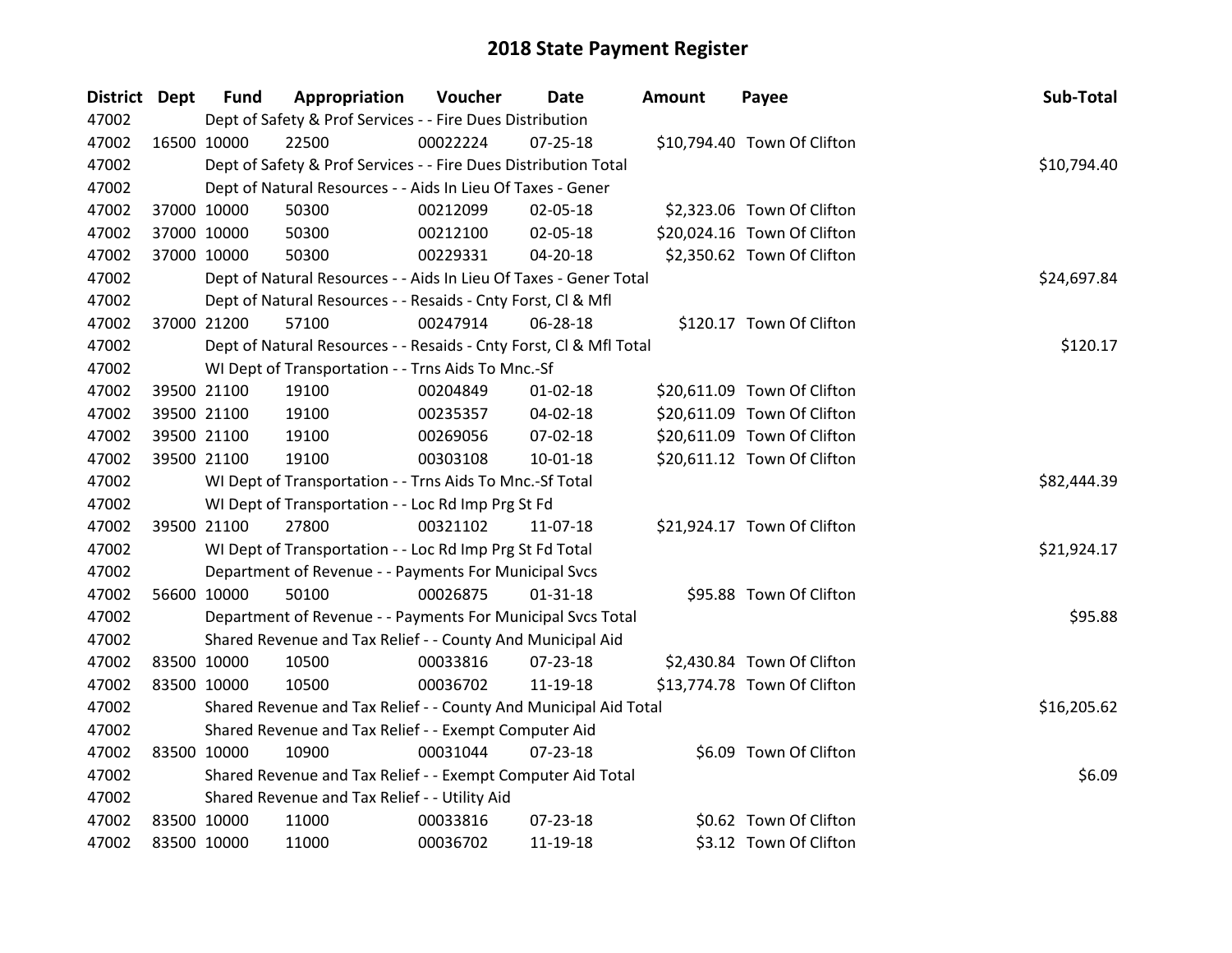| District Dept | Fund | <b>Appropriation</b>                                | Voucher | Date | Amount | <b>Pavee</b> | Sub-Total    |
|---------------|------|-----------------------------------------------------|---------|------|--------|--------------|--------------|
| 47002         |      | Shared Revenue and Tax Relief - - Utility Aid Total |         |      |        |              | \$3.74       |
| 47002 Total   |      |                                                     |         |      |        |              | \$156,292.30 |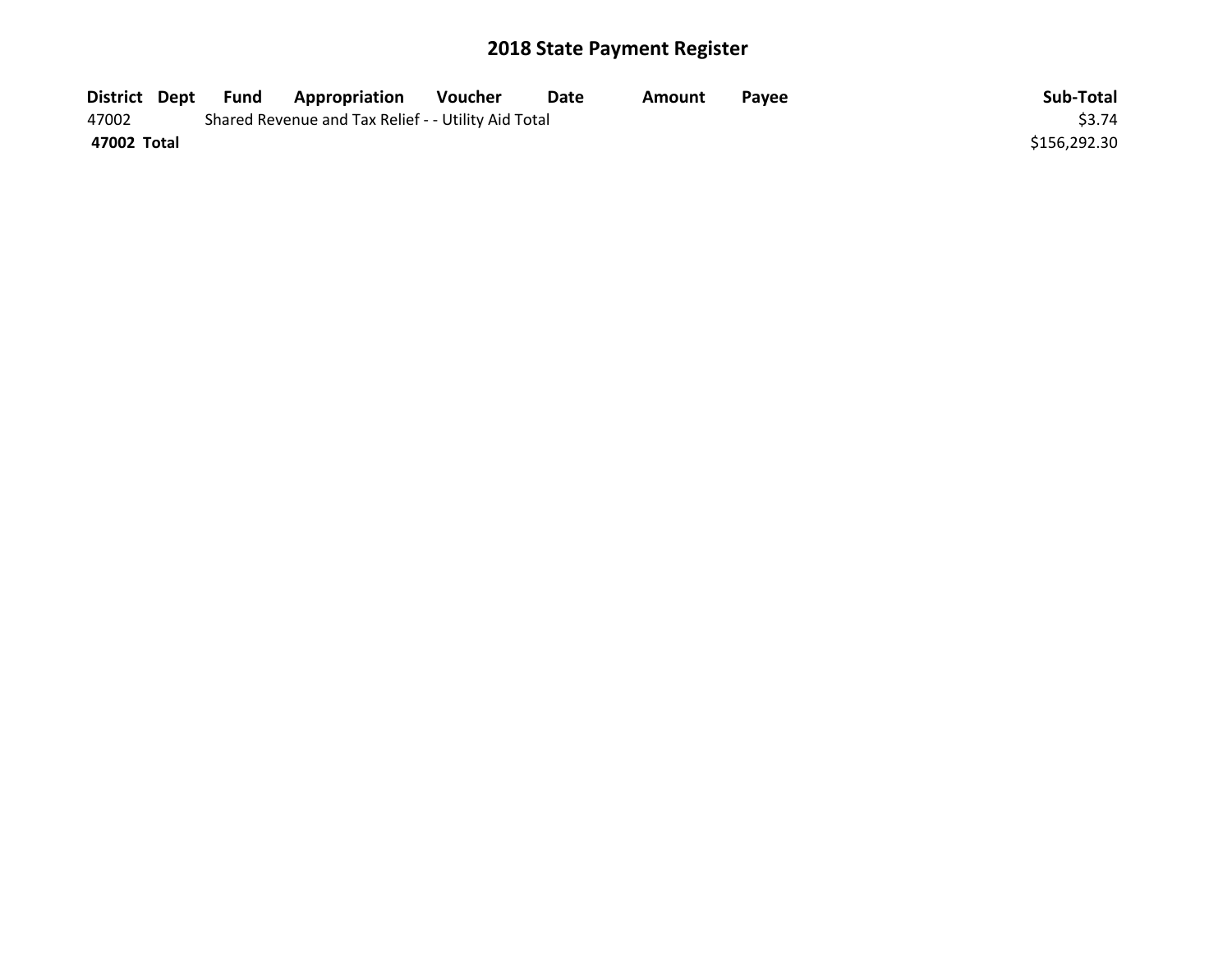| District Dept |       | <b>Fund</b> | Appropriation                                                      | <b>Voucher</b> | <b>Date</b>    | <b>Amount</b> | Payee                             | Sub-Total   |
|---------------|-------|-------------|--------------------------------------------------------------------|----------------|----------------|---------------|-----------------------------------|-------------|
| 47004         |       |             | Dept of Safety & Prof Services - - Fire Dues Distribution          |                |                |               |                                   |             |
| 47004         |       | 16500 10000 | 22500                                                              | 00022225       | 07-26-18       |               | \$1,601.24 Town Of Diamond Bluff  |             |
| 47004         |       |             | Dept of Safety & Prof Services - - Fire Dues Distribution Total    |                |                |               |                                   | \$1,601.24  |
| 47004         |       |             | Dept of Natural Resources - - Resaids - Cnty Forst, CI & Mfl       |                |                |               |                                   |             |
| 47004         | 37000 | 21200       | 57100                                                              | 00247915       | 06-28-18       |               | \$162.00 Town Of Diamond Bluff    |             |
| 47004         |       |             | Dept of Natural Resources - - Resaids - Cnty Forst, Cl & Mfl Total |                | \$162.00       |               |                                   |             |
| 47004         |       |             | WI Dept of Transportation - - Trns Aids To Mnc.-Sf                 |                |                |               |                                   |             |
| 47004         |       | 39500 21100 | 19100                                                              | 00204850       | $01 - 02 - 18$ |               | \$8,445.11 Town Of Diamond Bluff  |             |
| 47004         |       | 39500 21100 | 19100                                                              | 00235358       | 04-02-18       |               | \$8,445.11 Town Of Diamond Bluff  |             |
| 47004         |       | 39500 21100 | 19100                                                              | 00269057       | $07 - 02 - 18$ |               | \$8,445.11 Town Of Diamond Bluff  |             |
| 47004         |       | 39500 21100 | 19100                                                              | 00303109       | 10-01-18       |               | \$8,445.13 Town Of Diamond Bluff  |             |
| 47004         |       |             | WI Dept of Transportation - - Trns Aids To Mnc.-Sf Total           |                |                |               |                                   | \$33,780.46 |
| 47004         |       |             | Shared Revenue and Tax Relief - - County And Municipal Aid         |                |                |               |                                   |             |
| 47004         |       | 83500 10000 | 10500                                                              | 00033817       | $07 - 23 - 18$ |               | \$2,662.92 Town Of Diamond Bluff  |             |
| 47004         |       | 83500 10000 | 10500                                                              | 00036703       | 11-19-18       |               | \$15,089.86 Town Of Diamond Bluff |             |
| 47004         |       |             | Shared Revenue and Tax Relief - - County And Municipal Aid Total   |                |                |               |                                   | \$17,752.78 |
| 47004         |       |             | Shared Revenue and Tax Relief - - Exempt Computer Aid              |                |                |               |                                   |             |
| 47004         | 83500 | 10000       | 10900                                                              | 00031045       | 07-23-18       |               | \$1.01 Town Of Diamond Bluff      |             |
| 47004         |       |             | Shared Revenue and Tax Relief - - Exempt Computer Aid Total        |                |                |               |                                   | \$1.01      |
| 47004         |       |             | Shared Revenue and Tax Relief - - Utility Aid                      |                |                |               |                                   |             |
| 47004         |       | 83500 10000 | 11000                                                              | 00033817       | 07-23-18       |               | \$19.67 Town Of Diamond Bluff     |             |
| 47004         |       | 83500 10000 | 11000                                                              | 00036703       | 11-19-18       |               | \$109.02 Town Of Diamond Bluff    |             |
| 47004         |       |             | Shared Revenue and Tax Relief - - Utility Aid Total                |                |                |               |                                   | \$128.69    |
| 47004 Total   |       |             |                                                                    |                |                |               |                                   | \$53,426.18 |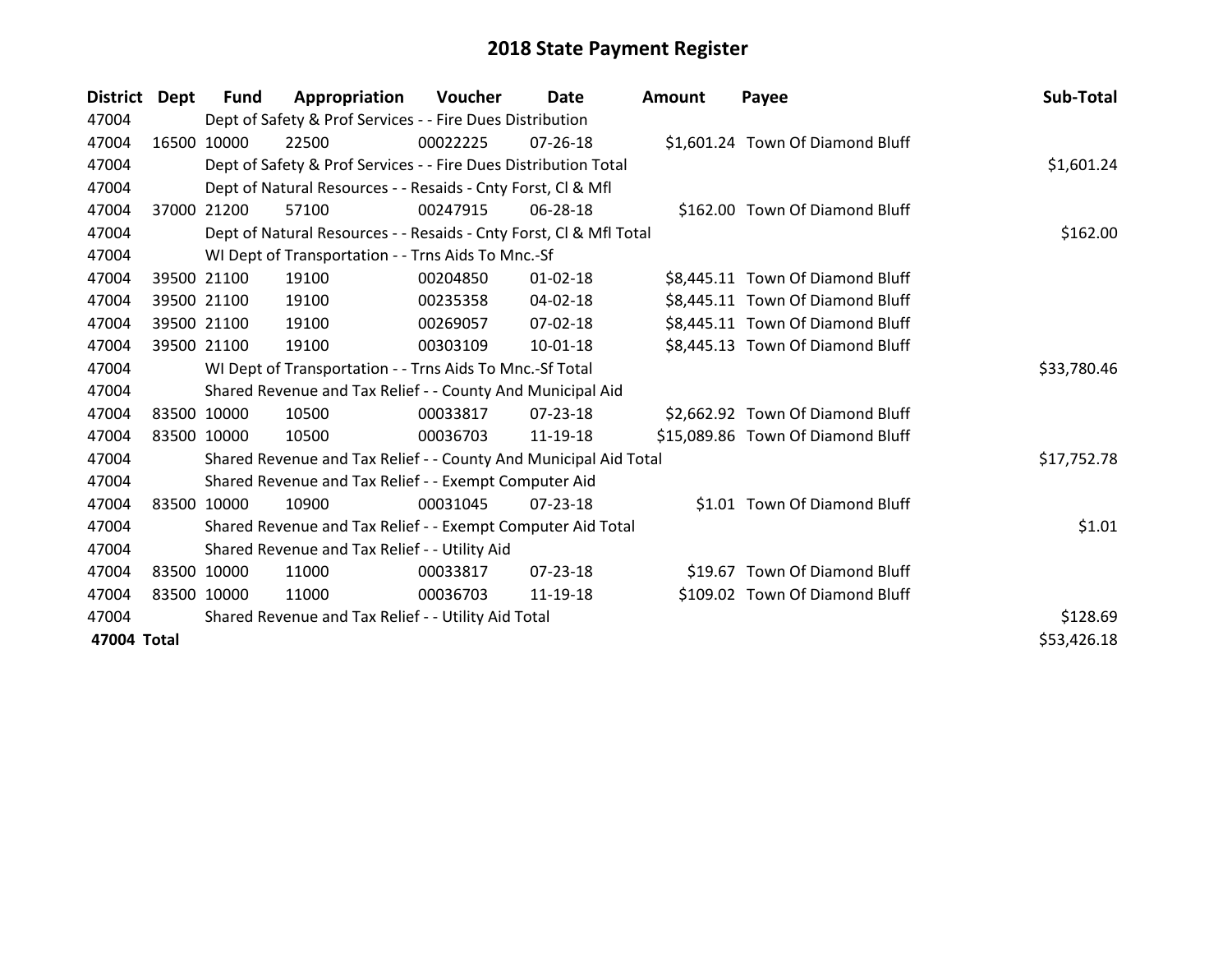| <b>District</b> | Dept  | <b>Fund</b> | Appropriation                                                      | <b>Voucher</b> | Date           | <b>Amount</b> | Payee                         | Sub-Total    |
|-----------------|-------|-------------|--------------------------------------------------------------------|----------------|----------------|---------------|-------------------------------|--------------|
| 47006           |       |             | Dept of Safety & Prof Services - - Fire Dues Distribution          |                |                |               |                               |              |
| 47006           |       | 16500 10000 | 22500                                                              | 00021145       | 07-19-18       |               | \$4,055.22 Town Of Ellsworth  |              |
| 47006           |       |             | Dept of Safety & Prof Services - - Fire Dues Distribution Total    |                |                |               |                               | \$4,055.22   |
| 47006           |       |             | Dept of Natural Resources - - Resaids - Cnty Forst, CI & Mfl       |                |                |               |                               |              |
| 47006           | 37000 | 21200       | 57100                                                              | 00247916       | 06-28-18       |               | \$177.35 Town Of Ellsworth    |              |
| 47006           |       |             | Dept of Natural Resources - - Resaids - Cnty Forst, Cl & Mfl Total |                | \$177.35       |               |                               |              |
| 47006           |       |             | WI Dept of Transportation - - Trns Aids To Mnc.-Sf                 |                |                |               |                               |              |
| 47006           |       | 39500 21100 | 19100                                                              | 00204851       | $01 - 02 - 18$ |               | \$27,145.01 Town Of Ellsworth |              |
| 47006           |       | 39500 21100 | 19100                                                              | 00235359       | 04-02-18       |               | \$27,145.01 Town Of Ellsworth |              |
| 47006           |       | 39500 21100 | 19100                                                              | 00269058       | $07 - 02 - 18$ |               | \$27,145.01 Town Of Ellsworth |              |
| 47006           |       | 39500 21100 | 19100                                                              | 00303110       | 10-01-18       |               | \$27,145.02 Town Of Ellsworth |              |
| 47006           |       |             | WI Dept of Transportation - - Trns Aids To Mnc.-Sf Total           |                |                |               |                               | \$108,580.05 |
| 47006           |       |             | Shared Revenue and Tax Relief - - County And Municipal Aid         |                |                |               |                               |              |
| 47006           |       | 83500 10000 | 10500                                                              | 00033818       | 07-23-18       |               | \$6,339.78 Town Of Ellsworth  |              |
| 47006           |       | 83500 10000 | 10500                                                              | 00036704       | 11-19-18       |               | \$35,925.41 Town Of Ellsworth |              |
| 47006           |       |             | Shared Revenue and Tax Relief - - County And Municipal Aid Total   |                |                |               |                               | \$42,265.19  |
| 47006           |       |             | Shared Revenue and Tax Relief - - Exempt Computer Aid              |                |                |               |                               |              |
| 47006           |       | 83500 10000 | 10900                                                              | 00031046       | $07 - 23 - 18$ |               | \$469.81 Town Of Ellsworth    |              |
| 47006           |       |             | Shared Revenue and Tax Relief - - Exempt Computer Aid Total        |                |                |               |                               | \$469.81     |
| 47006           |       |             | Shared Revenue and Tax Relief - - Utility Aid                      |                |                |               |                               |              |
| 47006           |       | 83500 10000 | 11000                                                              | 00033818       | $07 - 23 - 18$ |               | \$2.99 Town Of Ellsworth      |              |
| 47006           |       | 83500 10000 | 11000                                                              | 00036704       | 11-19-18       |               | \$17.00 Town Of Ellsworth     |              |
| 47006           |       |             | Shared Revenue and Tax Relief - - Utility Aid Total                |                |                |               |                               | \$19.99      |
| 47006 Total     |       |             |                                                                    |                |                |               |                               | \$155,567.61 |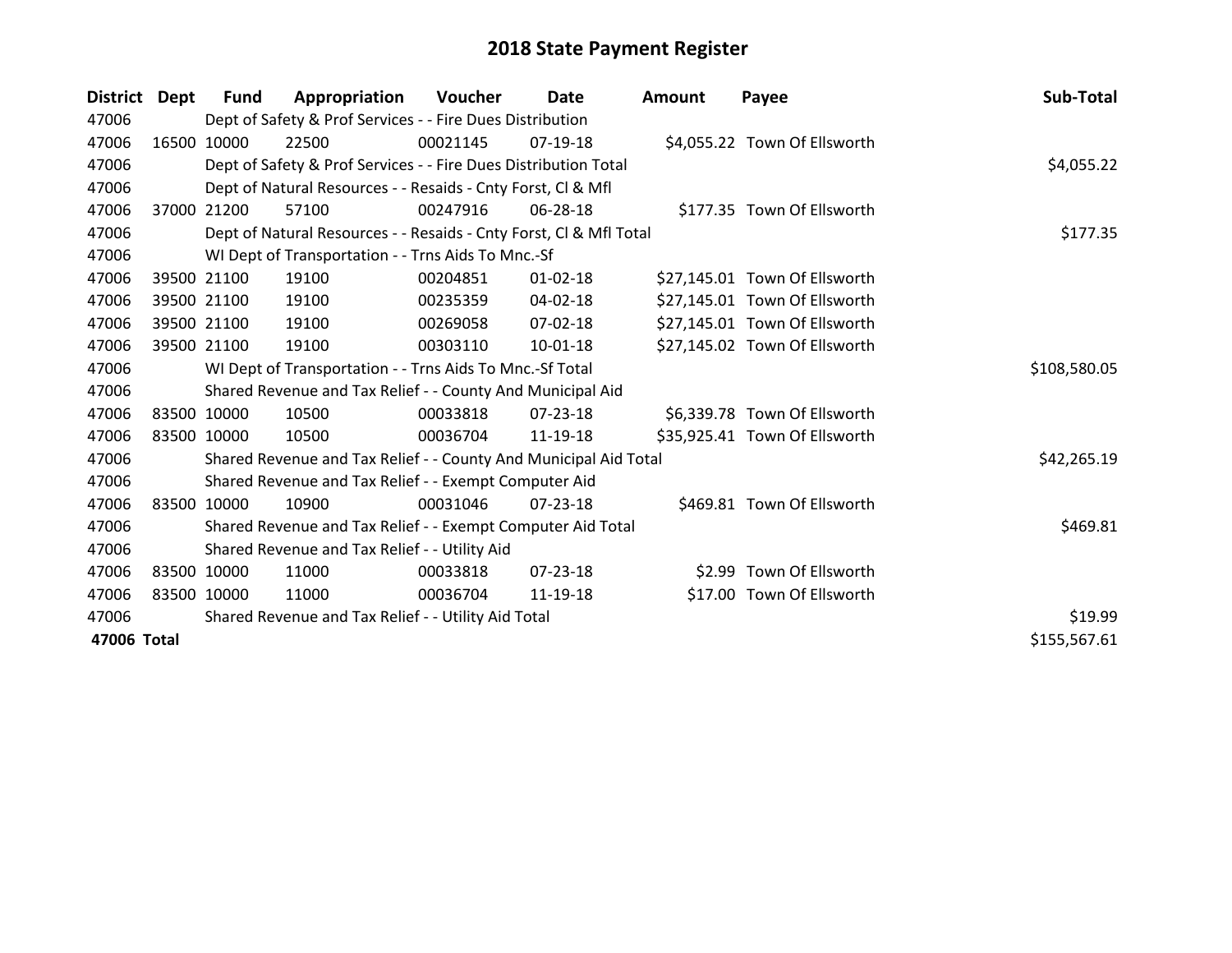| District Dept |             | <b>Fund</b> | Appropriation                                                         | Voucher  | Date           | <b>Amount</b> | Payee                       | Sub-Total    |
|---------------|-------------|-------------|-----------------------------------------------------------------------|----------|----------------|---------------|-----------------------------|--------------|
| 47008         |             |             | Dept of Safety & Prof Services - - Fire Dues Distribution             |          |                |               |                             |              |
| 47008         |             | 16500 10000 | 22500                                                                 | 00022226 | $07 - 26 - 18$ |               | \$2,729.63 Town Of El Paso  |              |
| 47008         |             |             | Dept of Safety & Prof Services - - Fire Dues Distribution Total       |          |                |               |                             | \$2,729.63   |
| 47008         |             |             | Dept of Natural Resources - - Resaids - Cnty Forst, CI & Mfl          |          |                |               |                             |              |
| 47008         |             | 37000 21200 | 57100                                                                 | 00247917 | 06-28-18       |               | \$443.69 Town Of El Paso    |              |
| 47008         |             |             | Dept of Natural Resources - - Resaids - Cnty Forst, CI & Mfl Total    |          | \$443.69       |               |                             |              |
| 47008         |             |             | WI Dept of Transportation - - Trns Aids To Mnc.-Sf                    |          |                |               |                             |              |
| 47008         |             | 39500 21100 | 19100                                                                 | 00204852 | $01 - 02 - 18$ |               | \$27,933.38 Town Of El Paso |              |
| 47008         |             | 39500 21100 | 19100                                                                 | 00235360 | 04-02-18       |               | \$27,933.38 Town Of El Paso |              |
| 47008         |             | 39500 21100 | 19100                                                                 | 00269059 | 07-02-18       |               | \$27,933.38 Town Of El Paso |              |
| 47008         |             | 39500 21100 | 19100                                                                 | 00303111 | 10-01-18       |               | \$27,933.39 Town Of El Paso |              |
| 47008         |             |             | WI Dept of Transportation - - Trns Aids To Mnc.-Sf Total              |          |                |               |                             | \$111,733.53 |
| 47008         |             |             | Shared Revenue and Tax Relief - - Expenditure Restraint Program       |          |                |               |                             |              |
| 47008         |             | 83500 10000 | 10100                                                                 | 00033819 | $07 - 23 - 18$ |               | \$1,194.91 Town Of El Paso  |              |
| 47008         | 83500 10000 |             | 10100                                                                 | 00036705 | 11-19-18       |               | \$0.07 Town Of El Paso      |              |
| 47008         |             |             | Shared Revenue and Tax Relief - - Expenditure Restraint Program Total |          |                |               |                             | \$1,194.98   |
| 47008         |             |             | Shared Revenue and Tax Relief - - County And Municipal Aid            |          |                |               |                             |              |
| 47008         |             | 83500 10000 | 10500                                                                 | 00033819 | 07-23-18       |               | \$4,830.03 Town Of El Paso  |              |
| 47008         | 83500 10000 |             | 10500                                                                 | 00036705 | 11-19-18       |               | \$27,370.20 Town Of El Paso |              |
| 47008         |             |             | Shared Revenue and Tax Relief - - County And Municipal Aid Total      |          |                |               |                             | \$32,200.23  |
| 47008         |             |             | Shared Revenue and Tax Relief - - Exempt Computer Aid                 |          |                |               |                             |              |
| 47008         |             | 83500 10000 | 10900                                                                 | 00031047 | $07 - 23 - 18$ |               | \$3.04 Town Of El Paso      |              |
| 47008         |             |             | Shared Revenue and Tax Relief - - Exempt Computer Aid Total           | \$3.04   |                |               |                             |              |
| 47008         |             |             | Shared Revenue and Tax Relief - - Utility Aid                         |          |                |               |                             |              |
| 47008         |             | 83500 10000 | 11000                                                                 | 00033819 | $07 - 23 - 18$ |               | \$145.36 Town Of El Paso    |              |
| 47008         | 83500 10000 |             | 11000                                                                 | 00036705 | 11-19-18       |               | \$1,117.22 Town Of El Paso  |              |
| 47008         |             |             | Shared Revenue and Tax Relief - - Utility Aid Total                   |          |                |               |                             | \$1,262.58   |
| 47008 Total   |             |             |                                                                       |          |                |               |                             | \$149,567.68 |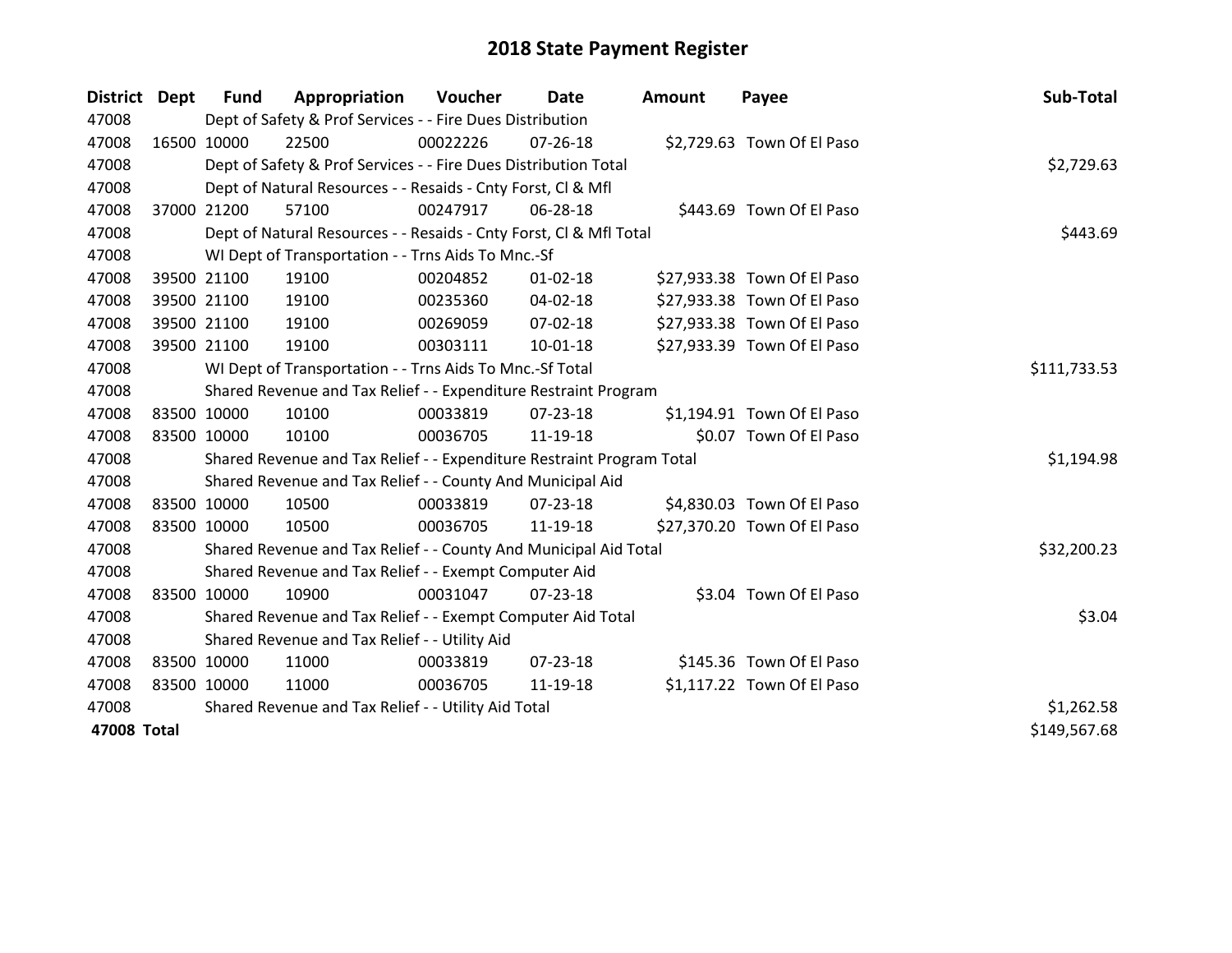| District Dept | <b>Fund</b> | Appropriation                                                      | <b>Voucher</b> | Date           | Amount | Payee                      | Sub-Total    |
|---------------|-------------|--------------------------------------------------------------------|----------------|----------------|--------|----------------------------|--------------|
| 47010         |             | Dept of Safety & Prof Services - - Fire Dues Distribution          |                |                |        |                            |              |
| 47010         | 16500 10000 | 22500                                                              | 00022227       | $07 - 24 - 18$ |        | \$3,867.59 Town Of Gilman  |              |
| 47010         |             | Dept of Safety & Prof Services - - Fire Dues Distribution Total    |                |                |        |                            | \$3,867.59   |
| 47010         |             | Dept of Natural Resources - - Resaids - Cnty Forst, CI & Mfl       |                |                |        |                            |              |
| 47010         | 37000 21200 | 57100                                                              | 00247918       | 06-28-18       |        | \$220.96 Town Of Gilman    |              |
| 47010         |             | Dept of Natural Resources - - Resaids - Cnty Forst, Cl & Mfl Total | \$220.96       |                |        |                            |              |
| 47010         |             | WI Dept of Transportation - - Trns Aids To Mnc.-Sf                 |                |                |        |                            |              |
| 47010         | 39500 21100 | 19100                                                              | 00204853       | $01 - 02 - 18$ |        | \$28,912.87 Town Of Gilman |              |
| 47010         | 39500 21100 | 19100                                                              | 00235361       | $04 - 02 - 18$ |        | \$28,912.87 Town Of Gilman |              |
| 47010         | 39500 21100 | 19100                                                              | 00269060       | 07-02-18       |        | \$28,912.87 Town Of Gilman |              |
| 47010         | 39500 21100 | 19100                                                              | 00303112       | $10 - 01 - 18$ |        | \$28,912.88 Town Of Gilman |              |
| 47010         |             | WI Dept of Transportation - - Trns Aids To Mnc.-Sf Total           |                |                |        |                            | \$115,651.49 |
| 47010         |             | WI Dept of Transportation - - Loc Rd Imp Prg St Fd                 |                |                |        |                            |              |
| 47010         | 39500 21100 | 27800                                                              | 00282057       | 08-01-18       |        | \$21,924.17 Town Of Gilman |              |
| 47010         |             | WI Dept of Transportation - - Loc Rd Imp Prg St Fd Total           |                |                |        |                            | \$21,924.17  |
| 47010         |             | Shared Revenue and Tax Relief - - County And Municipal Aid         |                |                |        |                            |              |
| 47010         | 83500 10000 | 10500                                                              | 00033820       | $07 - 23 - 18$ |        | \$4,163.42 Town Of Gilman  |              |
| 47010         | 83500 10000 | 10500                                                              | 00036706       | 11-19-18       |        | \$23,592.69 Town Of Gilman |              |
| 47010         |             | Shared Revenue and Tax Relief - - County And Municipal Aid Total   |                |                |        |                            | \$27,756.11  |
| 47010         |             | Shared Revenue and Tax Relief - - Exempt Computer Aid              |                |                |        |                            |              |
| 47010         | 83500 10000 | 10900                                                              | 00031048       | 07-23-18       |        | \$63.93 Town Of Gilman     |              |
| 47010         |             | Shared Revenue and Tax Relief - - Exempt Computer Aid Total        |                |                |        |                            | \$63.93      |
| 47010         |             | Shared Revenue and Tax Relief - - Utility Aid                      |                |                |        |                            |              |
| 47010         | 83500 10000 | 11000                                                              | 00033820       | 07-23-18       |        | \$1,139.68 Town Of Gilman  |              |
| 47010         | 83500 10000 | 11000                                                              | 00036706       | 11-19-18       |        | \$6,772.22 Town Of Gilman  |              |
| 47010         |             | Shared Revenue and Tax Relief - - Utility Aid Total                |                |                |        |                            | \$7,911.90   |
| 47010 Total   |             |                                                                    |                |                |        |                            | \$177,396.15 |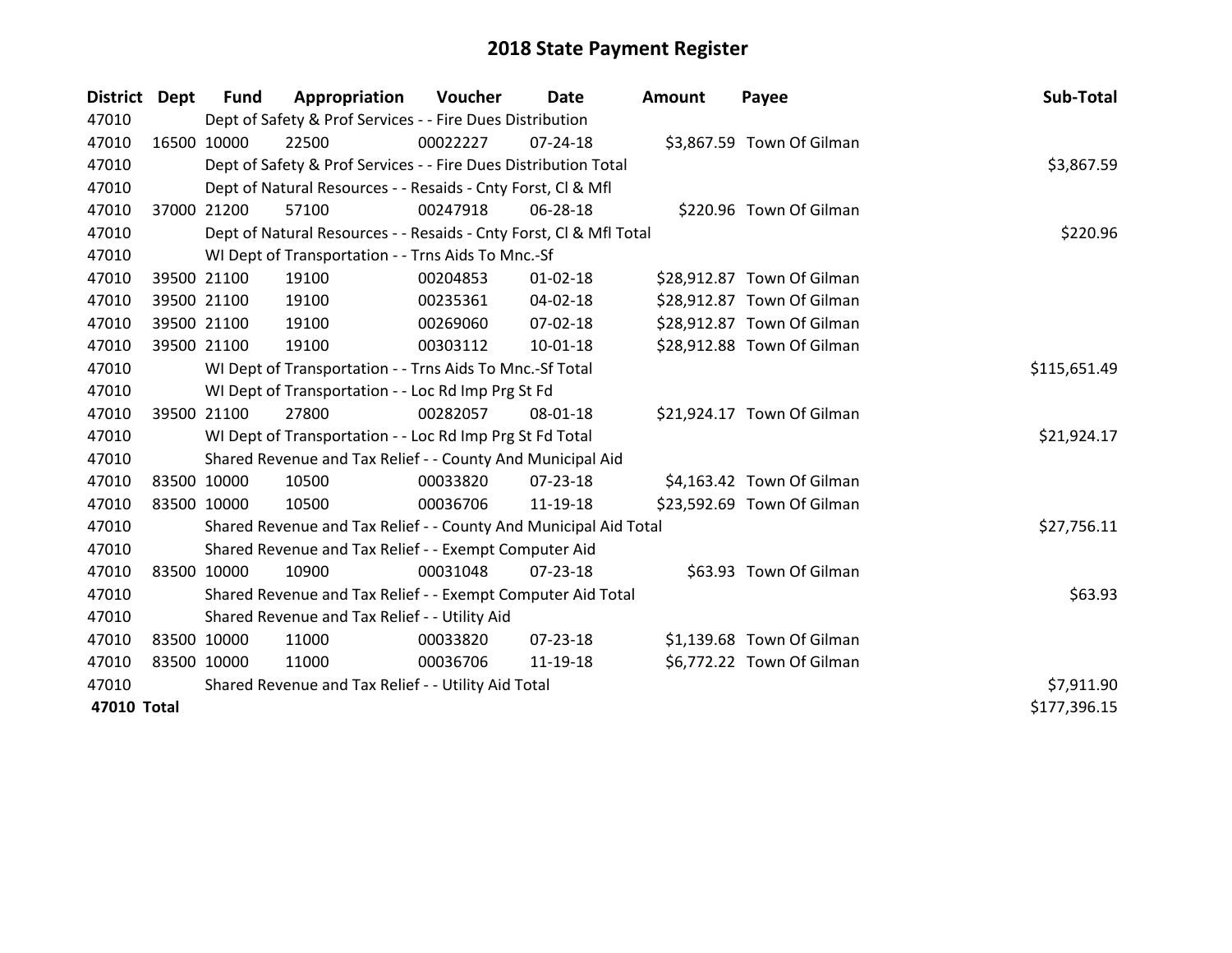| <b>District</b> | Dept  | <b>Fund</b> | Appropriation                                                      | <b>Voucher</b> | <b>Date</b>    | <b>Amount</b> | Payee                        | Sub-Total    |
|-----------------|-------|-------------|--------------------------------------------------------------------|----------------|----------------|---------------|------------------------------|--------------|
| 47012           |       |             | Dept of Safety & Prof Services - - Fire Dues Distribution          |                |                |               |                              |              |
| 47012           |       | 16500 10000 | 22500                                                              | 00022228       | $07 - 24 - 18$ |               | \$2,940.53 Town Of Hartland  |              |
| 47012           |       |             | Dept of Safety & Prof Services - - Fire Dues Distribution Total    |                |                |               |                              | \$2,940.53   |
| 47012           |       |             | Dept of Natural Resources - - Resaids - Cnty Forst, CI & Mfl       |                |                |               |                              |              |
| 47012           | 37000 | 21200       | 57100                                                              | 00247919       | 06-28-18       |               | \$328.67 Town Of Hartland    |              |
| 47012           |       |             | Dept of Natural Resources - - Resaids - Cnty Forst, Cl & Mfl Total |                | \$328.67       |               |                              |              |
| 47012           |       |             | WI Dept of Transportation - - Trns Aids To Mnc.-Sf                 |                |                |               |                              |              |
| 47012           |       | 39500 21100 | 19100                                                              | 00204854       | $01 - 02 - 18$ |               | \$30,364.19 Town Of Hartland |              |
| 47012           |       | 39500 21100 | 19100                                                              | 00235362       | 04-02-18       |               | \$30,364.19 Town Of Hartland |              |
| 47012           |       | 39500 21100 | 19100                                                              | 00269061       | $07 - 02 - 18$ |               | \$30,364.19 Town Of Hartland |              |
| 47012           |       | 39500 21100 | 19100                                                              | 00303113       | 10-01-18       |               | \$30,364.19 Town Of Hartland |              |
| 47012           |       |             | WI Dept of Transportation - - Trns Aids To Mnc.-Sf Total           |                |                |               |                              | \$121,456.76 |
| 47012           |       |             | Shared Revenue and Tax Relief - - County And Municipal Aid         |                |                |               |                              |              |
| 47012           |       | 83500 10000 | 10500                                                              | 00033821       | 07-23-18       |               | \$3,550.49 Town Of Hartland  |              |
| 47012           |       | 83500 10000 | 10500                                                              | 00036707       | 11-19-18       |               | \$20,119.41 Town Of Hartland |              |
| 47012           |       |             | Shared Revenue and Tax Relief - - County And Municipal Aid Total   |                |                |               |                              | \$23,669.90  |
| 47012           |       |             | Shared Revenue and Tax Relief - - Exempt Computer Aid              |                |                |               |                              |              |
| 47012           |       | 83500 10000 | 10900                                                              | 00031049       | $07 - 23 - 18$ |               | \$2.03 Town Of Hartland      |              |
| 47012           |       |             | Shared Revenue and Tax Relief - - Exempt Computer Aid Total        |                |                |               |                              | \$2.03       |
| 47012           |       |             | Shared Revenue and Tax Relief - - Utility Aid                      |                |                |               |                              |              |
| 47012           |       | 83500 10000 | 11000                                                              | 00033821       | $07 - 23 - 18$ |               | \$220.42 Town Of Hartland    |              |
| 47012           |       | 83500 10000 | 11000                                                              | 00036707       | 11-19-18       |               | \$1,298.63 Town Of Hartland  |              |
| 47012           |       |             | Shared Revenue and Tax Relief - - Utility Aid Total                |                |                |               |                              | \$1,519.05   |
| 47012 Total     |       |             |                                                                    |                |                |               |                              | \$149,916.94 |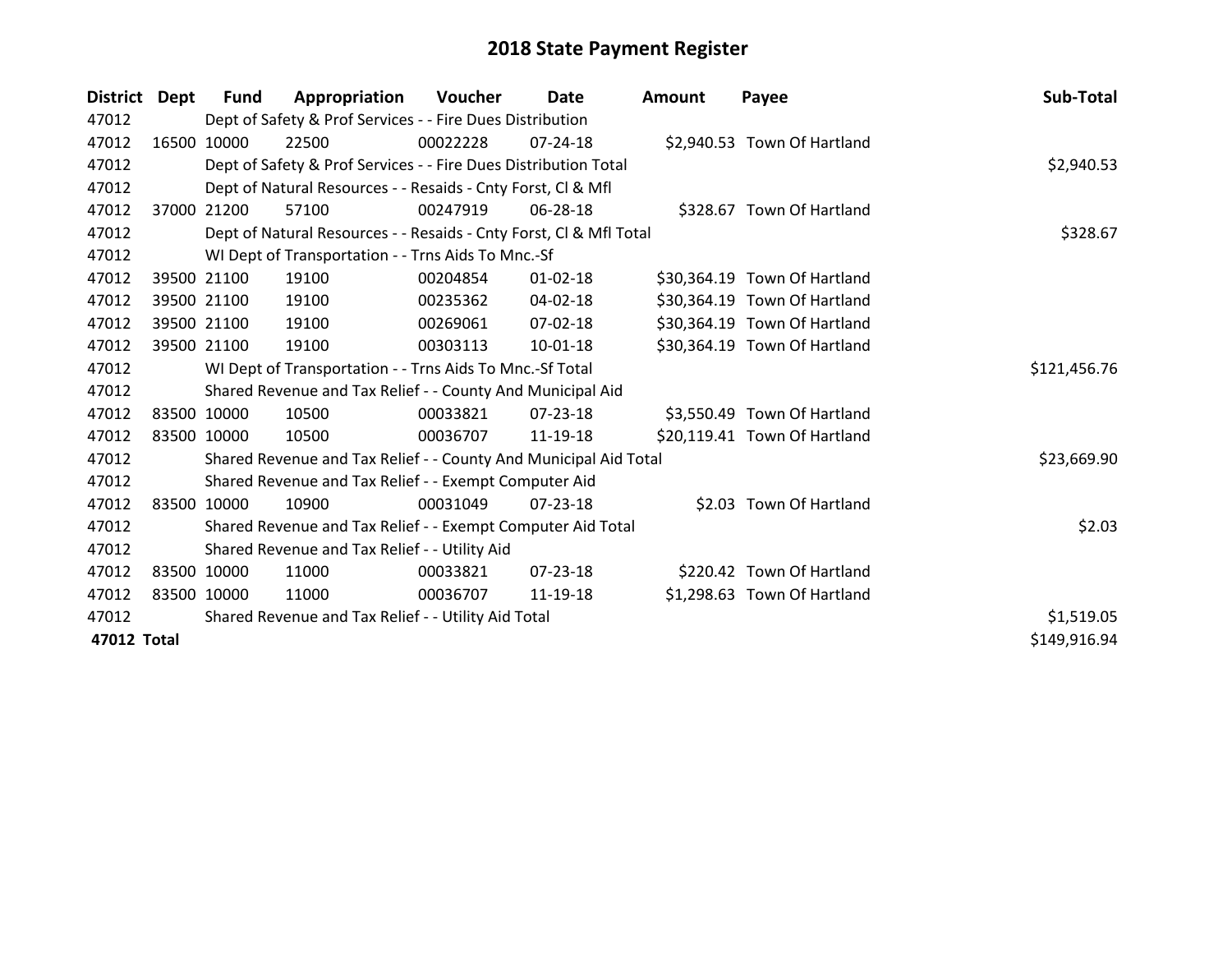| District Dept |             | Fund        | Appropriation                                                      | Voucher    | <b>Date</b>    | <b>Amount</b> | Payee                       | Sub-Total   |
|---------------|-------------|-------------|--------------------------------------------------------------------|------------|----------------|---------------|-----------------------------|-------------|
| 47014         |             |             | Dept of Safety & Prof Services - - Fire Dues Distribution          |            |                |               |                             |             |
| 47014         |             | 16500 10000 | 22500                                                              | 00022229   | 07-24-18       |               | \$835.34 Town Of Isabelle   |             |
| 47014         |             |             | Dept of Safety & Prof Services - - Fire Dues Distribution Total    |            |                |               |                             | \$835.34    |
| 47014         |             |             | Dept of Natural Resources - - Aids In Lieu Of Taxes - Gener        |            |                |               |                             |             |
| 47014         |             | 37000 10000 | 50300                                                              | 00212175   | 02-05-18       |               | \$2,507.37 Town Of Isabelle |             |
| 47014         |             | 37000 10000 | 50300                                                              | 00212176   | 02-05-18       |               | \$6,879.98 Town Of Isabelle |             |
| 47014         |             | 37000 10000 | 50300                                                              | 00229767   | 04-20-18       |               | \$172.60 Town Of Isabelle   |             |
| 47014         |             |             | Dept of Natural Resources - - Aids In Lieu Of Taxes - Gener Total  | \$9,559.95 |                |               |                             |             |
| 47014         |             |             | Dept of Natural Resources - - Resaids - Cnty Forst, CI & Mfl       |            |                |               |                             |             |
| 47014         |             | 37000 21200 | 57100                                                              | 00247920   | 06-28-18       |               | \$119.45 Town Of Isabelle   |             |
| 47014         |             |             | Dept of Natural Resources - - Resaids - Cnty Forst, CI & Mfl Total |            |                |               |                             | \$119.45    |
| 47014         |             |             | Dept of Natural Resources - - Aids In Lieu Of Taxes - Sum S        |            |                |               |                             |             |
| 47014         |             | 37000 21200 | 57900                                                              | 00229766   | $04 - 20 - 18$ |               | \$183.66 Town Of Isabelle   |             |
| 47014         |             |             | Dept of Natural Resources - - Aids In Lieu Of Taxes - Sum S Total  | \$183.66   |                |               |                             |             |
| 47014         |             |             | WI Dept of Transportation - - Trns Aids To Mnc.-Sf                 |            |                |               |                             |             |
| 47014         |             | 39500 21100 | 19100                                                              | 00204855   | $01 - 02 - 18$ |               | \$6,527.94 Town Of Isabelle |             |
| 47014         |             | 39500 21100 | 19100                                                              | 00235363   | 04-02-18       |               | \$6,527.94 Town Of Isabelle |             |
| 47014         |             | 39500 21100 | 19100                                                              | 00269062   | 07-02-18       |               | \$6,527.94 Town Of Isabelle |             |
| 47014         |             | 39500 21100 | 19100                                                              | 00303114   | $10 - 01 - 18$ |               | \$6,527.95 Town Of Isabelle |             |
| 47014         |             |             | WI Dept of Transportation - - Trns Aids To Mnc.-Sf Total           |            |                |               |                             | \$26,111.77 |
| 47014         |             |             | Shared Revenue and Tax Relief - - County And Municipal Aid         |            |                |               |                             |             |
| 47014         | 83500 10000 |             | 10500                                                              | 00033822   | 07-23-18       |               | \$465.35 Town Of Isabelle   |             |
| 47014         |             | 83500 10000 | 10500                                                              | 00036708   | 11-19-18       |               | \$2,636.95 Town Of Isabelle |             |
| 47014         |             |             | Shared Revenue and Tax Relief - - County And Municipal Aid Total   |            |                |               |                             | \$3,102.30  |
| 47014         |             |             | Shared Revenue and Tax Relief - - Exempt Computer Aid              |            |                |               |                             |             |
| 47014         | 83500 10000 |             | 10900                                                              | 00031050   | 07-23-18       |               | \$93.35 Town Of Isabelle    |             |
| 47014         |             |             | Shared Revenue and Tax Relief - - Exempt Computer Aid Total        |            |                |               |                             | \$93.35     |
| 47014 Total   |             |             |                                                                    |            |                |               |                             | \$40,005.82 |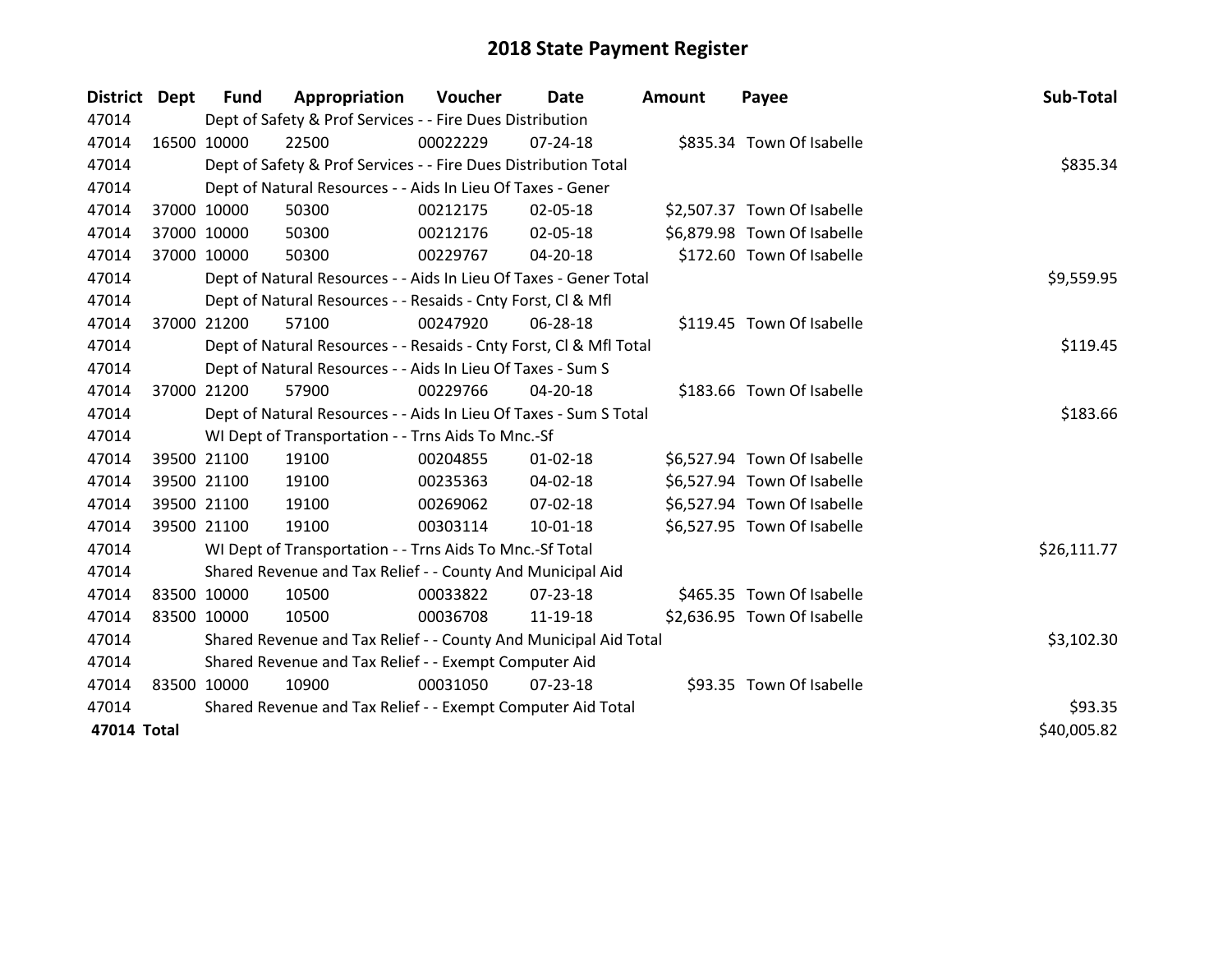| District Dept |             | <b>Fund</b> | Appropriation                                                      | Voucher    | Date           | Amount | Payee                           | Sub-Total    |
|---------------|-------------|-------------|--------------------------------------------------------------------|------------|----------------|--------|---------------------------------|--------------|
| 47016         |             |             | Dept of Safety & Prof Services - - Fire Dues Distribution          |            |                |        |                                 |              |
| 47016         |             | 16500 10000 | 22500                                                              | 00022230   | $07 - 25 - 18$ |        | \$2,132.27 Town Of Maiden Rock  |              |
| 47016         |             |             | Dept of Safety & Prof Services - - Fire Dues Distribution Total    |            |                |        |                                 | \$2,132.27   |
| 47016         |             |             | Dept of Natural Resources - - Aids In Lieu Of Taxes - Gener        |            |                |        |                                 |              |
| 47016         |             | 37000 10000 | 50300                                                              | 00212215   | 02-05-18       |        | \$3,641.33 Town Of Maiden Rock  |              |
| 47016         |             | 37000 10000 | 50300                                                              | 00212216   | 02-05-18       |        | \$83.55 Town Of Maiden Rock     |              |
| 47016         |             | 37000 10000 | 50300                                                              | 00230079   | 04-20-18       |        | \$55.33 Town Of Maiden Rock     |              |
| 47016         |             | 37000 10000 | 50300                                                              | 00230080   | 04-20-18       |        | \$59.63 Town Of Maiden Rock     |              |
| 47016         |             |             | Dept of Natural Resources - - Aids In Lieu Of Taxes - Gener Total  | \$3,839.84 |                |        |                                 |              |
| 47016         |             |             | Dept of Natural Resources - - Resaids - Cnty Forst, Cl & Mfl       |            |                |        |                                 |              |
| 47016         |             | 37000 21200 | 57100                                                              | 00247921   | 06-28-18       |        | \$700.25 Town Of Maiden Rock    |              |
| 47016         |             |             | Dept of Natural Resources - - Resaids - Cnty Forst, Cl & Mfl Total |            |                |        |                                 | \$700.25     |
| 47016         |             |             | WI Dept of Transportation - - Trns Aids To Mnc.-Sf                 |            |                |        |                                 |              |
| 47016         |             | 39500 21100 | 19100                                                              | 00204856   | $01 - 02 - 18$ |        | \$35,936.53 Town Of Maiden Rock |              |
| 47016         |             | 39500 21100 | 19100                                                              | 00235364   | 04-02-18       |        | \$35,936.53 Town Of Maiden Rock |              |
| 47016         |             | 39500 21100 | 19100                                                              | 00269063   | 07-02-18       |        | \$35,936.53 Town Of Maiden Rock |              |
| 47016         |             | 39500 21100 | 19100                                                              | 00303115   | $10-01-18$     |        | \$35,936.54 Town Of Maiden Rock |              |
| 47016         |             |             | WI Dept of Transportation - - Trns Aids To Mnc.-Sf Total           |            |                |        |                                 | \$143,746.13 |
| 47016         |             |             | Shared Revenue and Tax Relief - - County And Municipal Aid         |            |                |        |                                 |              |
| 47016         | 83500 10000 |             | 10500                                                              | 00033823   | 07-23-18       |        | \$4,875.15 Town Of Maiden Rock  |              |
| 47016         | 83500 10000 |             | 10500                                                              | 00036709   | 11-19-18       |        | \$27,625.82 Town Of Maiden Rock |              |
| 47016         |             |             | Shared Revenue and Tax Relief - - County And Municipal Aid Total   |            |                |        |                                 | \$32,500.97  |
| 47016         |             |             | Shared Revenue and Tax Relief - - Exempt Computer Aid              |            |                |        |                                 |              |
| 47016         | 83500 10000 |             | 10900                                                              | 00031051   | $07 - 23 - 18$ |        | \$2.03 Town Of Maiden Rock      |              |
| 47016         |             |             | Shared Revenue and Tax Relief - - Exempt Computer Aid Total        |            |                |        |                                 | \$2.03       |
| 47016         |             |             | Shared Revenue and Tax Relief - - Utility Aid                      |            |                |        |                                 |              |
| 47016         | 83500 10000 |             | 11000                                                              | 00033823   | 07-23-18       |        | \$451.01 Town Of Maiden Rock    |              |
| 47016         | 83500 10000 |             | 11000                                                              | 00036709   | 11-19-18       |        | \$2,574.25 Town Of Maiden Rock  |              |
| 47016         |             |             | Shared Revenue and Tax Relief - - Utility Aid Total                |            |                |        |                                 | \$3,025.26   |
| 47016 Total   |             |             |                                                                    |            |                |        |                                 | \$185,946.75 |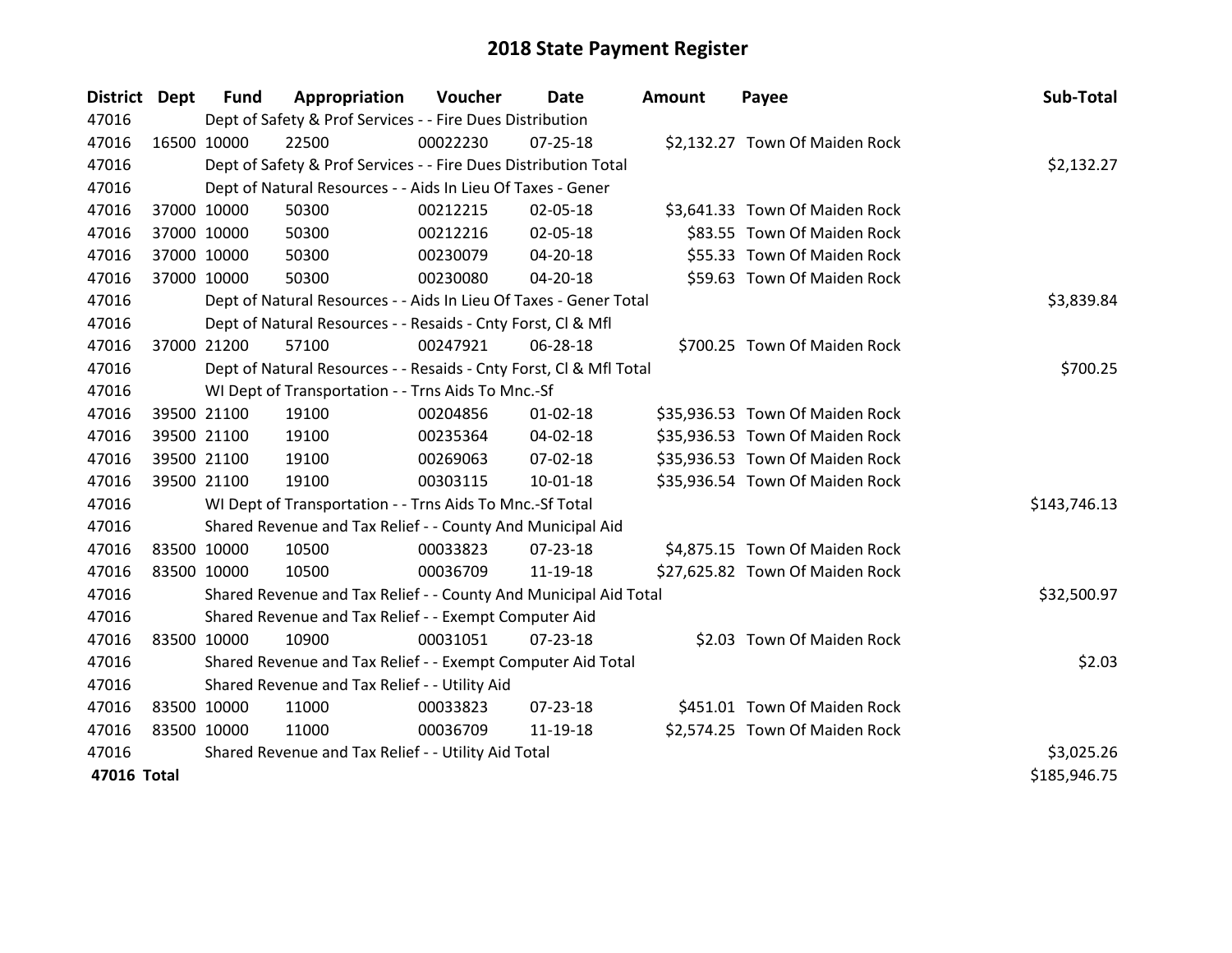| District Dept |             | Fund        | Appropriation                                                      | Voucher     | <b>Date</b>    | <b>Amount</b> | Payee                       | Sub-Total    |
|---------------|-------------|-------------|--------------------------------------------------------------------|-------------|----------------|---------------|-----------------------------|--------------|
| 47018         |             |             | Dept of Safety & Prof Services - - Fire Dues Distribution          |             |                |               |                             |              |
| 47018         |             | 16500 10000 | 22500                                                              | 00022231    | 07-24-18       |               | \$4,371.88 Town Of Martell  |              |
| 47018         |             |             | Dept of Safety & Prof Services - - Fire Dues Distribution Total    |             |                |               |                             | \$4,371.88   |
| 47018         |             |             | Dept of Natural Resources - - Aids In Lieu Of Taxes - Gener        |             |                |               |                             |              |
| 47018         | 37000       | 10000       | 50300                                                              | 00212217    | 02-05-18       |               | \$2,248.67 Town Of Martell  |              |
| 47018         |             |             | Dept of Natural Resources - - Aids In Lieu Of Taxes - Gener Total  |             | \$2,248.67     |               |                             |              |
| 47018         |             |             | Dept of Natural Resources - - Resaids - Cnty Forst, CI & Mfl       |             |                |               |                             |              |
| 47018         |             | 37000 21200 | 57100                                                              | 00247922    | 06-28-18       |               | \$298.29 Town Of Martell    |              |
| 47018         |             |             | Dept of Natural Resources - - Resaids - Cnty Forst, CI & Mfl Total |             | \$298.29       |               |                             |              |
| 47018         |             |             | WI Dept of Transportation - - Trns Aids To Mnc.-Sf                 |             |                |               |                             |              |
| 47018         |             | 39500 21100 | 19100                                                              | 00204857    | $01 - 02 - 18$ |               | \$32,376.92 Town Of Martell |              |
| 47018         |             | 39500 21100 | 19100                                                              | 00235365    | $04 - 02 - 18$ |               | \$32,376.92 Town Of Martell |              |
| 47018         |             | 39500 21100 | 19100                                                              | 00269064    | 07-02-18       |               | \$32,376.92 Town Of Martell |              |
| 47018         |             | 39500 21100 | 19100                                                              | 00303116    | $10 - 01 - 18$ |               | \$32,376.93 Town Of Martell |              |
| 47018         |             |             | WI Dept of Transportation - - Trns Aids To Mnc.-Sf Total           |             |                |               |                             | \$129,507.69 |
| 47018         |             |             | WI Dept of Transportation - - Loc Rd Imp Prg St Fd                 |             |                |               |                             |              |
| 47018         |             | 39500 21100 | 27800                                                              | 00333381    | 12-19-18       |               | \$24,351.08 Town Of Martell |              |
| 47018         |             |             | WI Dept of Transportation - - Loc Rd Imp Prg St Fd Total           |             |                |               |                             | \$24,351.08  |
| 47018         |             |             | Shared Revenue and Tax Relief - - County And Municipal Aid         |             |                |               |                             |              |
| 47018         | 83500 10000 |             | 10500                                                              | 00033824    | $07 - 23 - 18$ |               | \$3,040.77 Town Of Martell  |              |
| 47018         |             | 83500 10000 | 10500                                                              | 00036710    | 11-19-18       |               | \$17,231.06 Town Of Martell |              |
| 47018         |             |             | Shared Revenue and Tax Relief - - County And Municipal Aid Total   | \$20,271.83 |                |               |                             |              |
| 47018         |             |             | Shared Revenue and Tax Relief - - Exempt Computer Aid              |             |                |               |                             |              |
| 47018         |             | 83500 10000 | 10900                                                              | 00031052    | 07-23-18       |               | \$48.71 Town Of Martell     |              |
| 47018         |             |             | Shared Revenue and Tax Relief - - Exempt Computer Aid Total        |             |                |               |                             | \$48.71      |
| 47018 Total   |             |             |                                                                    |             |                |               |                             | \$181,098.15 |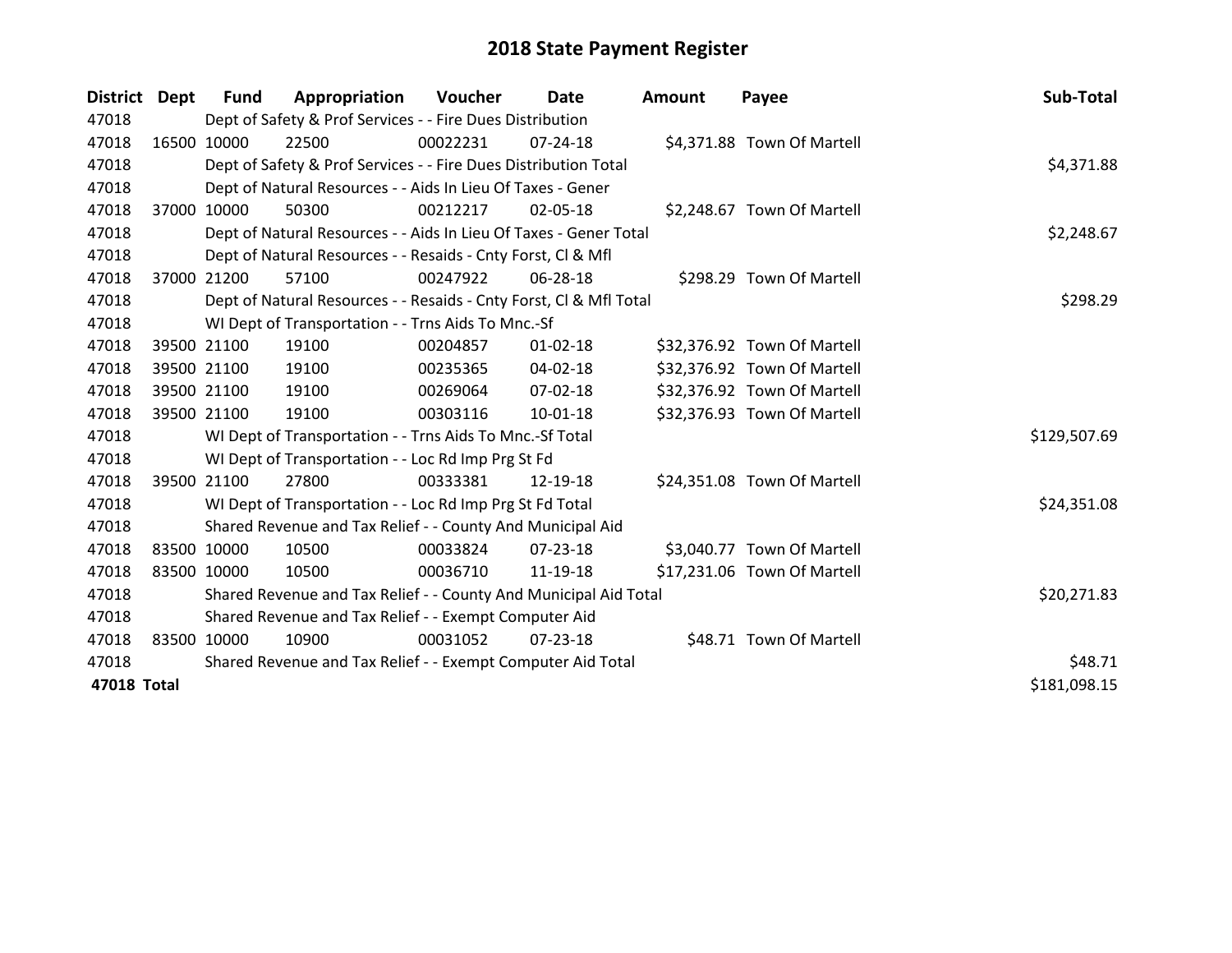| <b>District</b> | Dept  | Fund        | Appropriation                                                      | Voucher  | Date           | Amount | Payee                         | Sub-Total    |
|-----------------|-------|-------------|--------------------------------------------------------------------|----------|----------------|--------|-------------------------------|--------------|
| 47020           |       |             | Dept of Safety & Prof Services - - Fire Dues Distribution          |          |                |        |                               |              |
| 47020           |       | 16500 10000 | 22500                                                              | 00022232 | 07-25-18       |        | \$9,831.09 Town Of Oak Grove  |              |
| 47020           |       |             | Dept of Safety & Prof Services - - Fire Dues Distribution Total    |          |                |        |                               | \$9,831.09   |
| 47020           |       |             | Dept of Natural Resources - - Resaids - Cnty Forst, CI & Mfl       |          |                |        |                               |              |
| 47020           | 37000 | 21200       | 57100                                                              | 00247923 | 06-28-18       |        | \$244.17 Town Of Oak Grove    |              |
| 47020           |       |             | Dept of Natural Resources - - Resaids - Cnty Forst, Cl & Mfl Total |          |                |        |                               | \$244.17     |
| 47020           |       |             | WI Dept of Transportation - - Trns Aids To Mnc.-Sf                 |          |                |        |                               |              |
| 47020           |       | 39500 21100 | 19100                                                              | 00204858 | $01 - 02 - 18$ |        | \$35,733.46 Town Of Oak Grove |              |
| 47020           |       | 39500 21100 | 19100                                                              | 00235366 | 04-02-18       |        | \$35,733.46 Town Of Oak Grove |              |
| 47020           |       | 39500 21100 | 19100                                                              | 00269065 | $07 - 02 - 18$ |        | \$35,733.46 Town Of Oak Grove |              |
| 47020           |       | 39500 21100 | 19100                                                              | 00303117 | 10-01-18       |        | \$35,733.49 Town Of Oak Grove |              |
| 47020           |       |             | WI Dept of Transportation - - Trns Aids To Mnc.-Sf Total           |          |                |        |                               | \$142,933.87 |
| 47020           |       |             | Shared Revenue and Tax Relief - - County And Municipal Aid         |          |                |        |                               |              |
| 47020           |       | 83500 10000 | 10500                                                              | 00033825 | 07-23-18       |        | \$2,497.73 Town Of Oak Grove  |              |
| 47020           |       | 83500 10000 | 10500                                                              | 00036711 | 11-19-18       |        | \$14,499.95 Town Of Oak Grove |              |
| 47020           |       |             | Shared Revenue and Tax Relief - - County And Municipal Aid Total   |          |                |        |                               | \$16,997.68  |
| 47020           |       |             | Shared Revenue and Tax Relief - - Exempt Computer Aid              |          |                |        |                               |              |
| 47020           |       | 83500 10000 | 10900                                                              | 00031053 | 07-23-18       |        | \$8.12 Town Of Oak Grove      |              |
| 47020           |       |             | Shared Revenue and Tax Relief - - Exempt Computer Aid Total        |          |                |        |                               | \$8.12       |
| 47020           |       |             | Shared Revenue and Tax Relief - - Utility Aid                      |          |                |        |                               |              |
| 47020           |       | 83500 10000 | 11000                                                              | 00036711 | 11-19-18       |        | \$364.42 Town Of Oak Grove    |              |
| 47020           |       |             | Shared Revenue and Tax Relief - - Utility Aid Total                |          |                |        |                               | \$364.42     |
| 47020 Total     |       |             |                                                                    |          |                |        |                               | \$170,379.35 |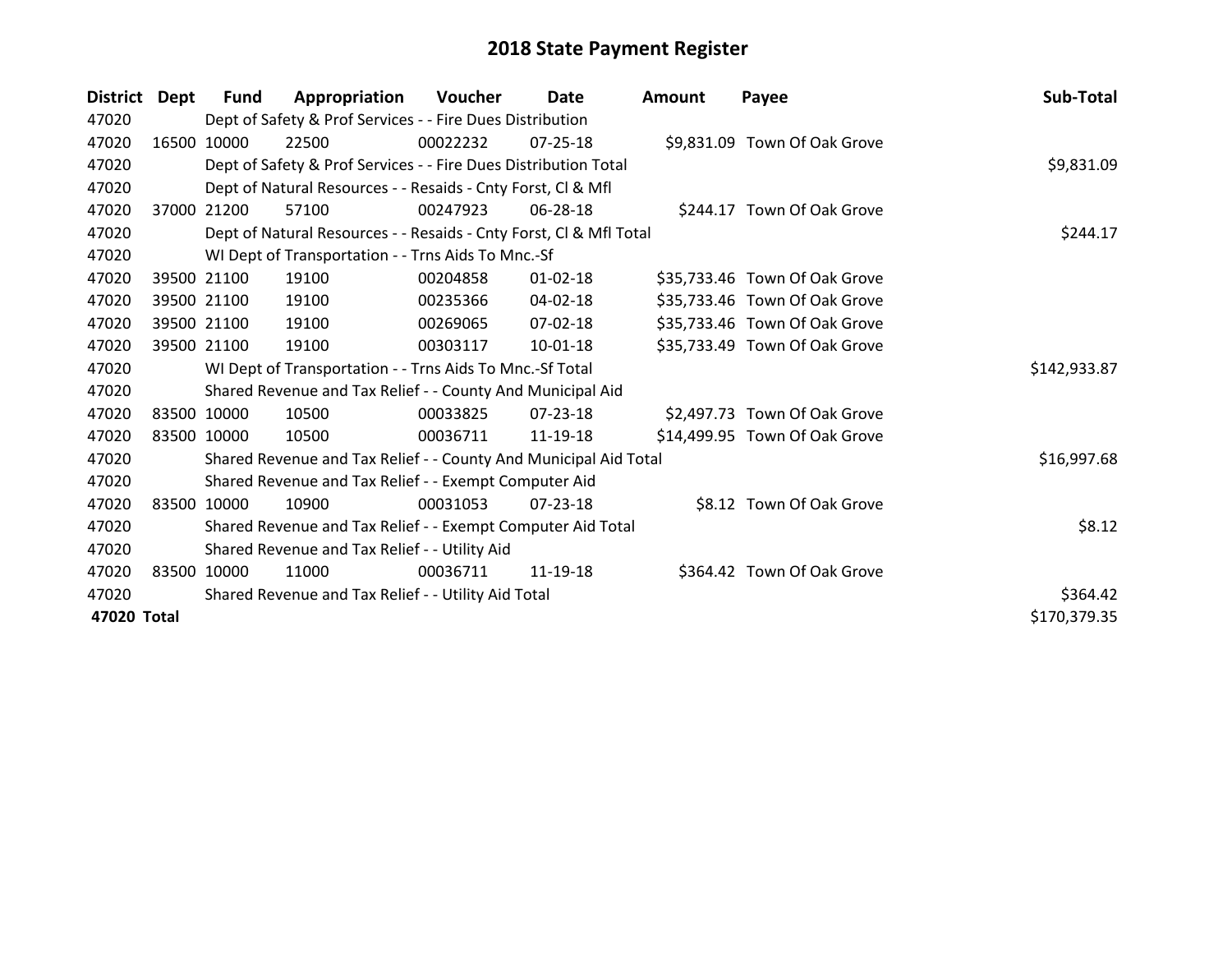| District Dept |             | <b>Fund</b> | Appropriation                                                      | Voucher  | Date           | <b>Amount</b> | Payee                           | Sub-Total    |
|---------------|-------------|-------------|--------------------------------------------------------------------|----------|----------------|---------------|---------------------------------|--------------|
| 47022         |             |             | Dept of Safety & Prof Services - - Fire Dues Distribution          |          |                |               |                                 |              |
| 47022         | 16500 10000 |             | 22500                                                              | 00022233 | $07 - 25 - 18$ |               | \$9,187.77 Town Of River Falls  |              |
| 47022         |             |             | Dept of Safety & Prof Services - - Fire Dues Distribution Total    |          |                |               |                                 | \$9,187.77   |
| 47022         |             |             | Dept of Natural Resources - - Aids In Lieu Of Taxes - Gener        |          |                |               |                                 |              |
| 47022         |             | 37000 10000 | 50300                                                              | 00212235 | 02-05-18       |               | \$17,429.35 Town Of River Falls |              |
| 47022         |             | 37000 10000 | 50300                                                              | 00212236 | 02-05-18       |               | \$1,153.89 Town Of River Falls  |              |
| 47022         |             |             | Dept of Natural Resources - - Aids In Lieu Of Taxes - Gener Total  |          |                |               |                                 | \$18,583.24  |
| 47022         |             |             | Dept of Natural Resources - - Resaids - Cnty Forst, Cl & Mfl       |          |                |               |                                 |              |
| 47022         |             | 37000 21200 | 57100                                                              | 00247924 | 06-28-18       |               | \$450.91 Town Of River Falls    |              |
| 47022         |             |             | Dept of Natural Resources - - Resaids - Cnty Forst, Cl & Mfl Total |          |                |               |                                 | \$450.91     |
| 47022         |             |             | Dept of Natural Resources - - Fin Asst For Responsible Units       |          |                |               |                                 |              |
| 47022         |             | 37000 27400 | 67000                                                              | 00235365 | $05 - 11 - 18$ |               | \$6,315.36 Town Of River Falls  |              |
| 47022         |             |             | Dept of Natural Resources - - Fin Asst For Responsible Units Total |          |                |               |                                 | \$6,315.36   |
| 47022         |             |             | WI Dept of Transportation - - Trns Aids To Mnc.-Sf                 |          |                |               |                                 |              |
| 47022         |             | 39500 21100 | 19100                                                              | 00204859 | $01 - 02 - 18$ |               | \$35,846.94 Town Of River Falls |              |
| 47022         |             | 39500 21100 | 19100                                                              | 00235367 | 04-02-18       |               | \$35,846.94 Town Of River Falls |              |
| 47022         |             | 39500 21100 | 19100                                                              | 00269066 | 07-02-18       |               | \$35,846.94 Town Of River Falls |              |
| 47022         |             | 39500 21100 | 19100                                                              | 00303118 | $10 - 01 - 18$ |               | \$35,846.96 Town Of River Falls |              |
| 47022         |             |             | WI Dept of Transportation - - Trns Aids To Mnc.-Sf Total           |          |                |               |                                 | \$143,387.78 |
| 47022         |             |             | Department of Revenue - - Payments For Municipal Svcs              |          |                |               |                                 |              |
| 47022         |             | 56600 10000 | 50100                                                              | 00026876 | $01 - 31 - 18$ |               | \$44.42 Town Of River Falls     |              |
| 47022         |             |             | Department of Revenue - - Payments For Municipal Svcs Total        |          |                |               |                                 | \$44.42      |
| 47022         |             |             | Shared Revenue and Tax Relief - - County And Municipal Aid         |          |                |               |                                 |              |
| 47022         | 83500 10000 |             | 10500                                                              | 00033826 | 07-23-18       |               | \$4,192.09 Town Of River Falls  |              |
| 47022         | 83500 10000 |             | 10500                                                              | 00036712 | 11-19-18       |               | \$23,755.15 Town Of River Falls |              |
| 47022         |             |             | Shared Revenue and Tax Relief - - County And Municipal Aid Total   |          |                |               |                                 | \$27,947.24  |
| 47022         |             |             | Shared Revenue and Tax Relief - - Exempt Computer Aid              |          |                |               |                                 |              |
| 47022         | 83500 10000 |             | 10900                                                              | 00031054 | $07 - 23 - 18$ |               | \$50.74 Town Of River Falls     |              |
| 47022         |             |             | Shared Revenue and Tax Relief - - Exempt Computer Aid Total        |          |                |               |                                 | \$50.74      |
| 47022         |             |             | Shared Revenue and Tax Relief - - Utility Aid                      |          |                |               |                                 |              |
| 47022         | 83500 10000 |             | 11000                                                              | 00033826 | 07-23-18       |               | \$150.26 Town Of River Falls    |              |
| 47022         | 83500 10000 |             | 11000                                                              | 00036712 | 11-19-18       |               | \$858.24 Town Of River Falls    |              |
| 47022         |             |             | Shared Revenue and Tax Relief - - Utility Aid Total                |          |                |               |                                 | \$1,008.50   |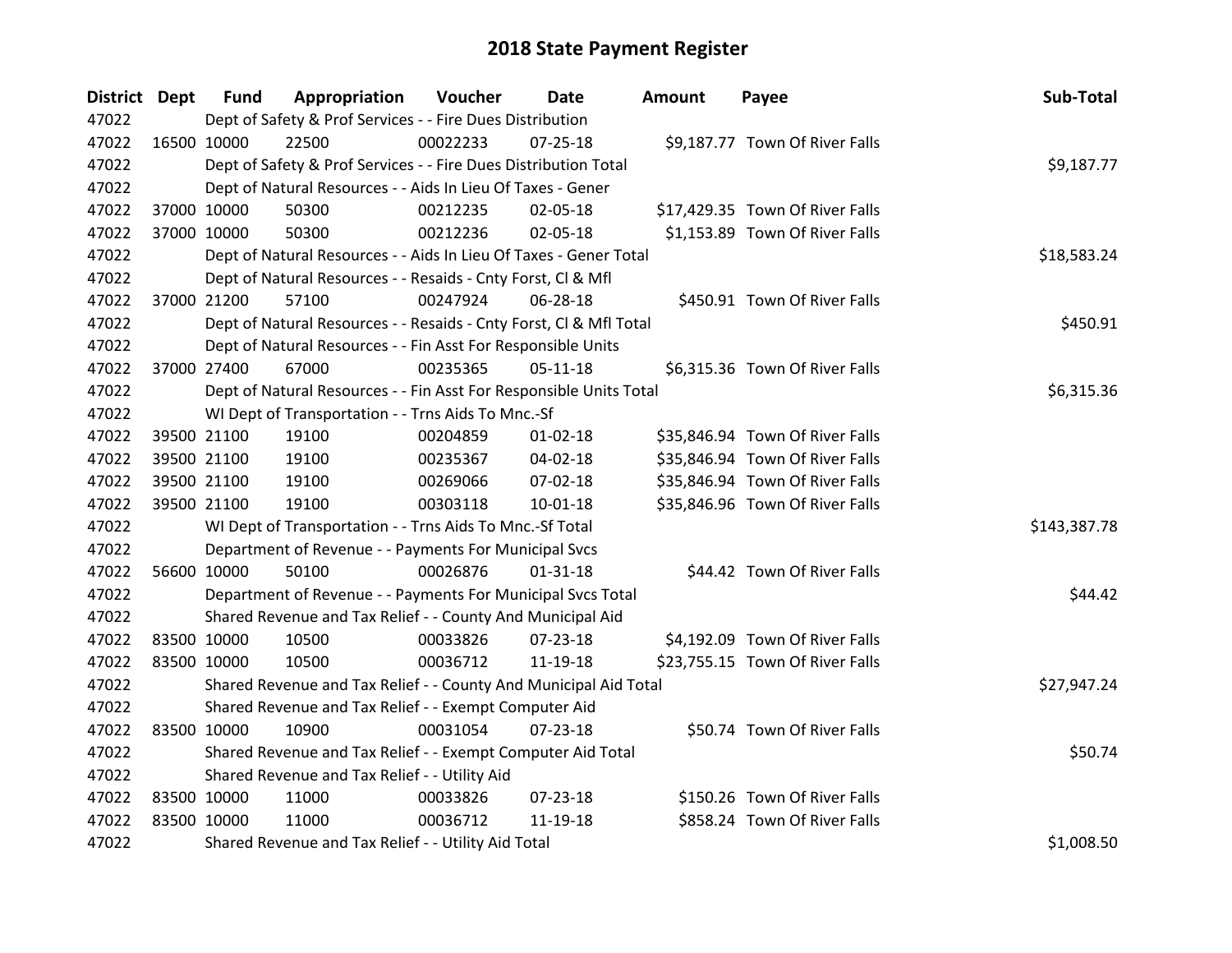|             | District Dept Fund Appropriation | Voucher | <b>Date</b> | Amount | Payee | Sub-Total    |
|-------------|----------------------------------|---------|-------------|--------|-------|--------------|
| 47022 Total |                                  |         |             |        |       | \$206,975.96 |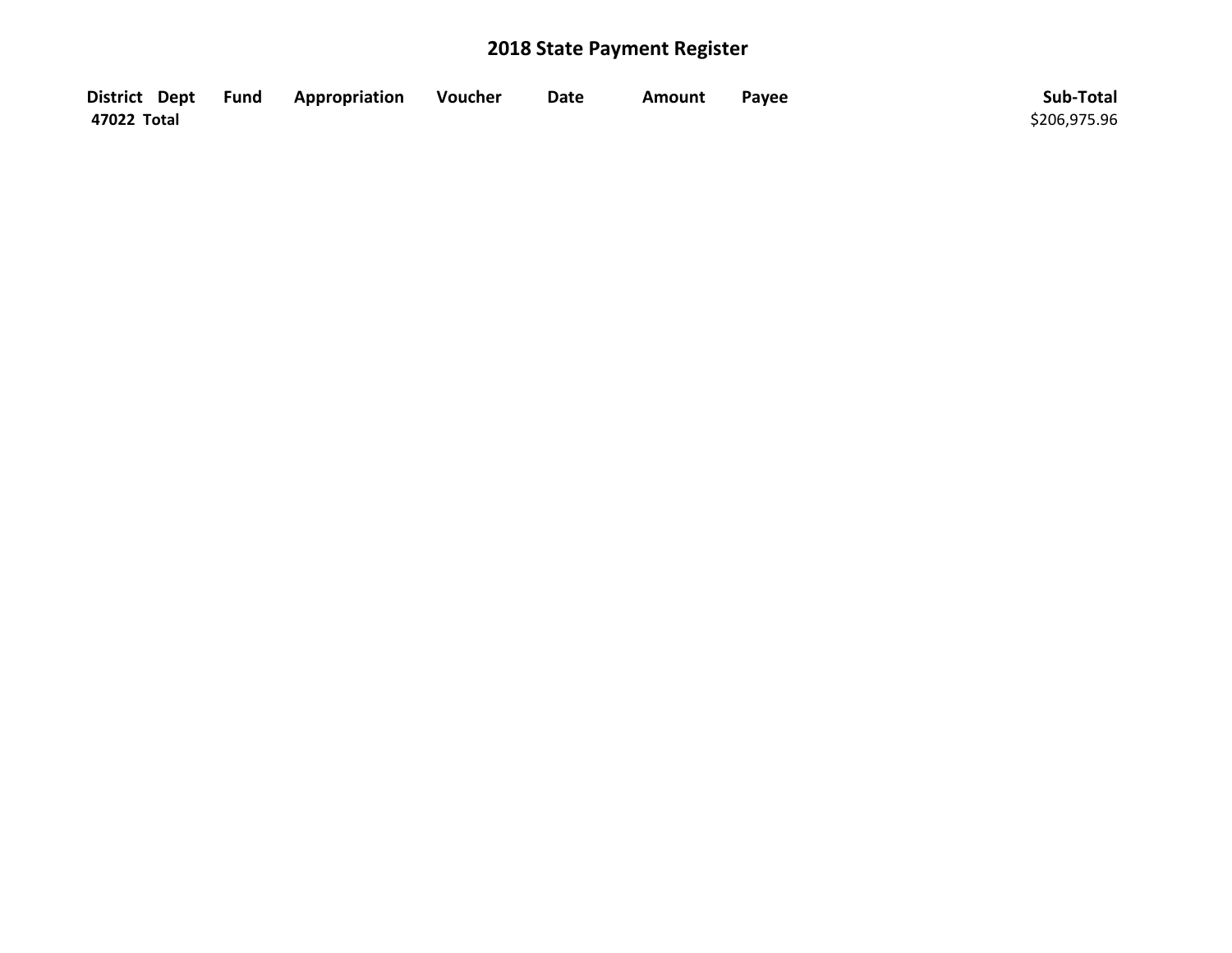| <b>District</b> | Dept        | <b>Fund</b> | Appropriation                                                         | Voucher  | Date           | <b>Amount</b> | Payee                         | Sub-Total    |
|-----------------|-------------|-------------|-----------------------------------------------------------------------|----------|----------------|---------------|-------------------------------|--------------|
| 47024           |             |             | Dept of Safety & Prof Services - - Fire Dues Distribution             |          |                |               |                               |              |
| 47024           | 16500 10000 |             | 22500                                                                 | 00022234 | $07 - 25 - 18$ |               | \$1,324.47 Town Of Rock Elm   |              |
| 47024           |             |             | Dept of Safety & Prof Services - - Fire Dues Distribution Total       |          |                |               |                               | \$1,324.47   |
| 47024           |             |             | Dept of Natural Resources - - Resaids - Cnty Forst, Cl & Mfl          |          |                |               |                               |              |
| 47024           |             | 37000 21200 | 57100                                                                 | 00247925 | 06-28-18       |               | \$621.98 Town Of Rock Elm     |              |
| 47024           |             |             | Dept of Natural Resources - - Resaids - Cnty Forst, Cl & Mfl Total    |          |                |               |                               | \$621.98     |
| 47024           |             |             | WI Dept of Transportation - - Trns Aids To Mnc.-Sf                    |          |                |               |                               |              |
| 47024           |             | 39500 21100 | 19100                                                                 | 00204860 | $01 - 02 - 18$ |               | \$25,192.00 Town Of Rock Elm  |              |
| 47024           |             | 39500 21100 | 19100                                                                 | 00235368 | 04-02-18       |               | \$25,192.00 Town Of Rock Elm  |              |
| 47024           |             | 39500 21100 | 19100                                                                 | 00269067 | 07-02-18       |               | \$25,192.00 Town Of Rock Elm  |              |
| 47024           |             | 39500 21100 | 19100                                                                 | 00303119 | 10-01-18       |               | \$25,192.02 Town Of Rock Elm  |              |
| 47024           |             |             | WI Dept of Transportation - - Trns Aids To Mnc.-Sf Total              |          |                |               |                               | \$100,768.02 |
| 47024           |             |             | WI Dept of Transportation - - Local Rds, Grants Sf                    |          |                |               |                               |              |
| 47024           |             | 39500 21100 | 27000                                                                 | 00292361 | 08-30-18       |               | \$238,816.12 Town Of Rock Elm |              |
| 47024           |             |             | WI Dept of Transportation - - Local Rds, Grants Sf Total              |          |                |               |                               | \$238,816.12 |
| 47024           |             |             | Shared Revenue and Tax Relief - - Expenditure Restraint Program       |          |                |               |                               |              |
| 47024           | 83500 10000 |             | 10100                                                                 | 00033827 | 07-23-18       |               | \$1,317.83 Town Of Rock Elm   |              |
| 47024           |             |             | Shared Revenue and Tax Relief - - Expenditure Restraint Program Total |          |                |               |                               | \$1,317.83   |
| 47024           |             |             | Shared Revenue and Tax Relief - - County And Municipal Aid            |          |                |               |                               |              |
| 47024           | 83500 10000 |             | 10500                                                                 | 00033827 | $07 - 23 - 18$ |               | \$3,959.98 Town Of Rock Elm   |              |
| 47024           |             | 83500 10000 | 10500                                                                 | 00036713 | 11-19-18       |               | \$22,439.87 Town Of Rock Elm  |              |
| 47024           |             |             | Shared Revenue and Tax Relief - - County And Municipal Aid Total      |          |                |               |                               | \$26,399.85  |
| 47024           |             |             | Shared Revenue and Tax Relief - - Exempt Computer Aid                 |          |                |               |                               |              |
| 47024           |             | 83500 10000 | 10900                                                                 | 00031055 | $07 - 23 - 18$ |               | \$40.59 Town Of Rock Elm      |              |
| 47024           |             |             | Shared Revenue and Tax Relief - - Exempt Computer Aid Total           |          |                |               |                               | \$40.59      |
| 47024           |             |             | Shared Revenue and Tax Relief - - Utility Aid                         |          |                |               |                               |              |
| 47024           |             | 83500 10000 | 11000                                                                 | 00033827 | 07-23-18       |               | \$615.19 Town Of Rock Elm     |              |
| 47024           | 83500 10000 |             | 11000                                                                 | 00036713 | 11-19-18       |               | \$3,759.29 Town Of Rock Elm   |              |
| 47024           |             |             | Shared Revenue and Tax Relief - - Utility Aid Total                   |          |                |               |                               | \$4,374.48   |
| 47024 Total     |             |             |                                                                       |          |                |               |                               | \$373,663.34 |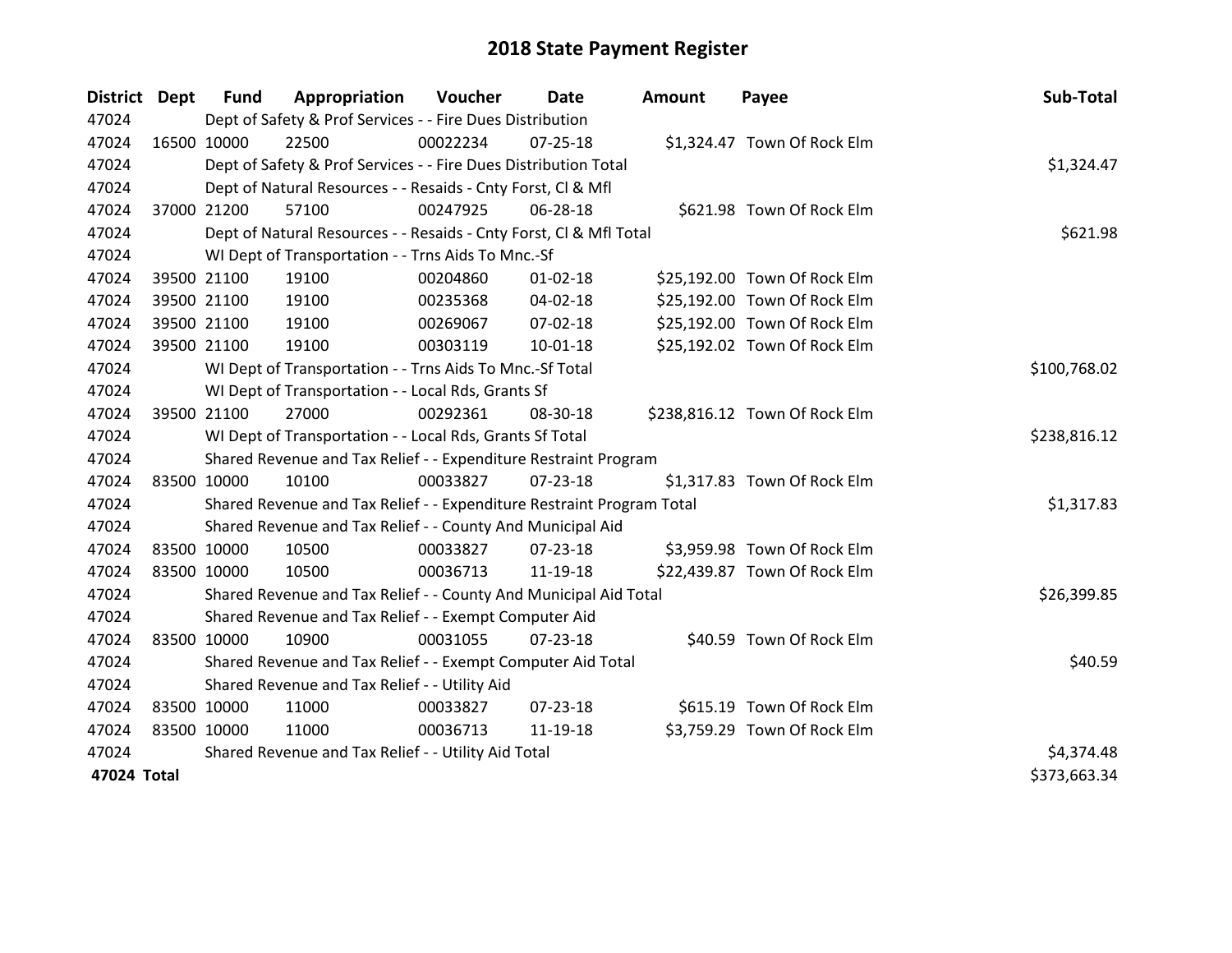| District Dept |             | Fund        | Appropriation                                                         | Voucher     | Date           | <b>Amount</b> | Payee                     | Sub-Total    |
|---------------|-------------|-------------|-----------------------------------------------------------------------|-------------|----------------|---------------|---------------------------|--------------|
| 47026         |             |             | Dept of Safety & Prof Services - - Fire Dues Distribution             |             |                |               |                           |              |
| 47026         |             | 16500 10000 | 22500                                                                 | 00022235    | 07-25-18       |               | \$1,505.49 Town Of Salem  |              |
| 47026         |             |             | Dept of Safety & Prof Services - - Fire Dues Distribution Total       |             |                |               |                           | \$1,505.49   |
| 47026         |             |             | Dept of Natural Resources - - Aids In Lieu Of Taxes - Gener           |             |                |               |                           |              |
| 47026         |             | 37000 10000 | 50300                                                                 | 00230206    | 04-20-18       |               | \$31.29 Town Of Salem     |              |
| 47026         |             |             | Dept of Natural Resources - - Aids In Lieu Of Taxes - Gener Total     |             |                |               |                           | \$31.29      |
| 47026         |             |             | Dept of Natural Resources - - Resaids - Cnty Forst, CI & Mfl          |             |                |               |                           |              |
| 47026         | 37000       | 21200       | 57100                                                                 | 00247926    | 06-28-18       |               | \$512.93 Town Of Salem    |              |
| 47026         |             |             | Dept of Natural Resources - - Resaids - Cnty Forst, Cl & Mfl Total    |             |                |               |                           | \$512.93     |
| 47026         |             |             | WI Dept of Transportation - - Trns Aids To Mnc.-Sf                    |             |                |               |                           |              |
| 47026         |             | 39500 21100 | 19100                                                                 | 00204861    | $01 - 02 - 18$ |               | \$32,012.60 Town Of Salem |              |
| 47026         |             | 39500 21100 | 19100                                                                 | 00235369    | 04-02-18       |               | \$32,012.60 Town Of Salem |              |
| 47026         |             | 39500 21100 | 19100                                                                 | 00269068    | $07 - 02 - 18$ |               | \$32,012.60 Town Of Salem |              |
| 47026         |             | 39500 21100 | 19100                                                                 | 00303120    | 10-01-18       |               | \$32,012.60 Town Of Salem |              |
| 47026         |             |             | WI Dept of Transportation - - Trns Aids To Mnc.-Sf Total              |             |                |               |                           | \$128,050.40 |
| 47026         |             |             | Shared Revenue and Tax Relief - - Expenditure Restraint Program       |             |                |               |                           |              |
| 47026         |             | 83500 10000 | 10100                                                                 | 00033828    | 07-23-18       |               | \$2,801.47 Town Of Salem  |              |
| 47026         |             |             | Shared Revenue and Tax Relief - - Expenditure Restraint Program Total |             |                |               |                           | \$2,801.47   |
| 47026         |             |             | Shared Revenue and Tax Relief - - County And Municipal Aid            |             |                |               |                           |              |
| 47026         | 83500 10000 |             | 10500                                                                 | 00033828    | 07-23-18       |               | \$3,546.69 Town Of Salem  |              |
| 47026         |             | 83500 10000 | 10500                                                                 | 00036714    | 11-19-18       |               | \$20,097.88 Town Of Salem |              |
| 47026         |             |             | Shared Revenue and Tax Relief - - County And Municipal Aid Total      | \$23,644.57 |                |               |                           |              |
| 47026         |             |             | Shared Revenue and Tax Relief - - Exempt Computer Aid                 |             |                |               |                           |              |
| 47026         | 83500 10000 |             | 10900                                                                 | 00031056    | 07-23-18       |               | \$38.56 Town Of Salem     |              |
| 47026         |             |             | Shared Revenue and Tax Relief - - Exempt Computer Aid Total           |             |                |               |                           | \$38.56      |
| 47026 Total   |             |             |                                                                       |             |                |               |                           | \$156,584.71 |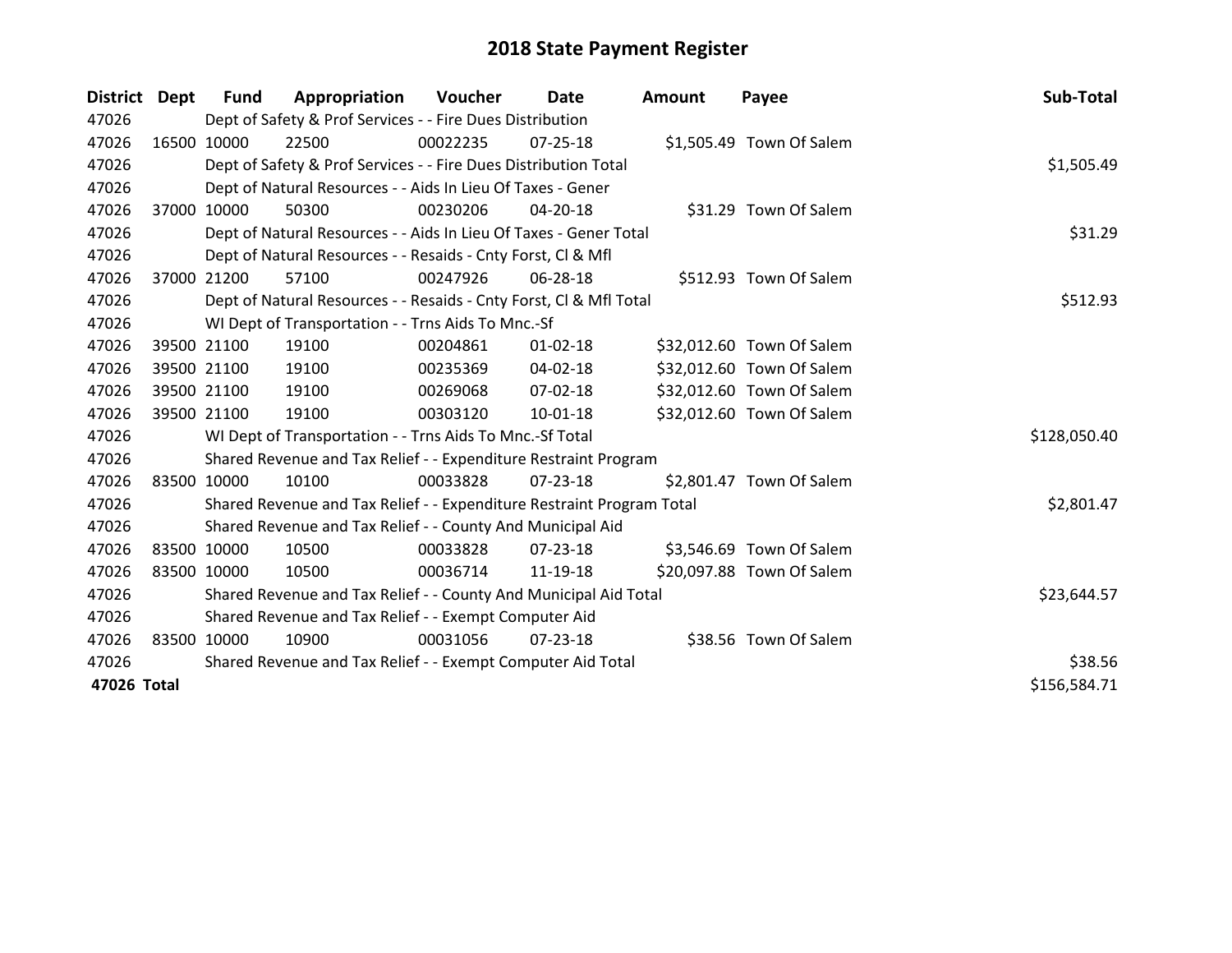| <b>District</b> | Dept  | Fund        | Appropriation                                                      | <b>Voucher</b> | <b>Date</b>    | <b>Amount</b> | Payee                           | Sub-Total    |
|-----------------|-------|-------------|--------------------------------------------------------------------|----------------|----------------|---------------|---------------------------------|--------------|
| 47028           |       |             | Dept of Safety & Prof Services - - Fire Dues Distribution          |                |                |               |                                 |              |
| 47028           |       | 16500 10000 | 22500                                                              | 00022236       | 07-25-18       |               | \$1,786.66 Town Of Spring Lake  |              |
| 47028           |       |             | Dept of Safety & Prof Services - - Fire Dues Distribution Total    |                |                |               |                                 | \$1,786.66   |
| 47028           |       |             | Dept of Natural Resources - - Resaids - Cnty Forst, Cl & Mfl       |                |                |               |                                 |              |
| 47028           | 37000 | 21200       | 57100                                                              | 00247927       | 06-28-18       |               | \$482.26 Town Of Spring Lake    |              |
| 47028           |       |             | Dept of Natural Resources - - Resaids - Cnty Forst, Cl & Mfl Total |                |                |               |                                 | \$482.26     |
| 47028           |       |             | WI Dept of Transportation - - Trns Aids To Mnc.-Sf                 |                |                |               |                                 |              |
| 47028           |       | 39500 21100 | 19100                                                              | 00204862       | $01 - 02 - 18$ |               | \$25,120.33 Town Of Spring Lake |              |
| 47028           |       | 39500 21100 | 19100                                                              | 00235370       | 04-02-18       |               | \$25,120.33 Town Of Spring Lake |              |
| 47028           |       | 39500 21100 | 19100                                                              | 00269069       | 07-02-18       |               | \$25,120.33 Town Of Spring Lake |              |
| 47028           |       | 39500 21100 | 19100                                                              | 00303121       | $10 - 01 - 18$ |               | \$25,120.35 Town Of Spring Lake |              |
| 47028           |       |             | WI Dept of Transportation - - Trns Aids To Mnc.-Sf Total           |                |                |               |                                 | \$100,481.34 |
| 47028           |       |             | Shared Revenue and Tax Relief - - County And Municipal Aid         |                |                |               |                                 |              |
| 47028           |       | 83500 10000 | 10500                                                              | 00033829       | $07 - 23 - 18$ |               | \$5,892.23 Town Of Spring Lake  |              |
| 47028           |       | 83500 10000 | 10500                                                              | 00036715       | 11-19-18       |               | \$33,389.32 Town Of Spring Lake |              |
| 47028           |       |             | Shared Revenue and Tax Relief - - County And Municipal Aid Total   |                |                |               |                                 | \$39,281.55  |
| 47028           |       |             | Shared Revenue and Tax Relief - - Exempt Computer Aid              |                |                |               |                                 |              |
| 47028           |       | 83500 10000 | 10900                                                              | 00031057       | $07 - 23 - 18$ |               | \$1.01 Town Of Spring Lake      |              |
| 47028           |       |             | Shared Revenue and Tax Relief - - Exempt Computer Aid Total        |                |                |               |                                 | \$1.01       |
| 47028           |       |             | Shared Revenue and Tax Relief - - Utility Aid                      |                |                |               |                                 |              |
| 47028           |       | 83500 10000 | 11000                                                              | 00033829       | $07 - 23 - 18$ |               | \$31.24 Town Of Spring Lake     |              |
| 47028           |       | 83500 10000 | 11000                                                              | 00036715       | 11-19-18       |               | \$324.99 Town Of Spring Lake    |              |
| 47028           |       |             | Shared Revenue and Tax Relief - - Utility Aid Total                |                |                |               |                                 | \$356.23     |
| 47028 Total     |       |             |                                                                    |                |                |               |                                 | \$142,389.05 |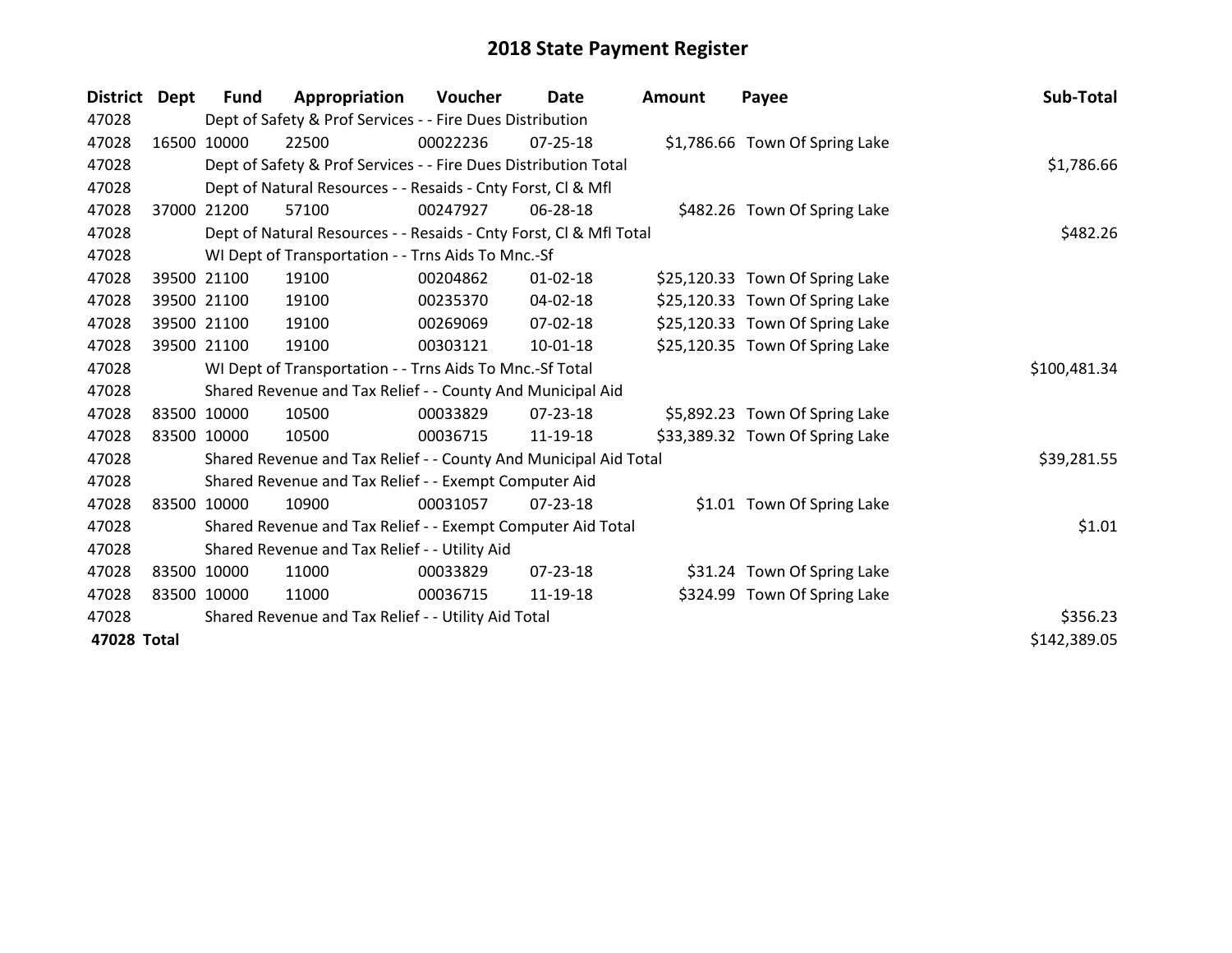| District Dept |             | <b>Fund</b> | Appropriation                                                      | Voucher  | <b>Date</b>    | <b>Amount</b> | Payee                       | Sub-Total    |
|---------------|-------------|-------------|--------------------------------------------------------------------|----------|----------------|---------------|-----------------------------|--------------|
| 47030         |             |             | Dept of Safety & Prof Services - - Fire Dues Distribution          |          |                |               |                             |              |
| 47030         | 16500 10000 |             | 22500                                                              | 00022237 | $07 - 25 - 18$ |               | \$7,239.13 Town Of Trenton  |              |
| 47030         |             |             | Dept of Safety & Prof Services - - Fire Dues Distribution Total    |          |                |               |                             | \$7,239.13   |
| 47030         |             |             | Dept of Natural Resources - - Aids In Lieu Of Taxes - Gener        |          |                |               |                             |              |
| 47030         |             | 37000 10000 | 50300                                                              | 00212240 | 02-05-18       |               | \$1,118.71 Town Of Trenton  |              |
| 47030         |             | 37000 10000 | 50300                                                              | 00212241 | 02-05-18       |               | \$534.64 Town Of Trenton    |              |
| 47030         |             | 37000 10000 | 50300                                                              | 00230264 | $04 - 20 - 18$ |               | \$54.75 Town Of Trenton     |              |
| 47030         |             |             | Dept of Natural Resources - - Aids In Lieu Of Taxes - Gener Total  |          |                |               |                             | \$1,708.10   |
| 47030         |             |             | Dept of Natural Resources - - Resaids - Cnty Forst, CI & Mfl       |          |                |               |                             |              |
| 47030         |             | 37000 21200 | 57100                                                              | 00247928 | 06-28-18       |               | \$202.21 Town Of Trenton    |              |
| 47030         |             |             | Dept of Natural Resources - - Resaids - Cnty Forst, Cl & Mfl Total |          |                |               |                             | \$202.21     |
| 47030         |             |             | Dept of Natural Resources - - Aids In Lieu Of Taxes - Sum S        |          |                |               |                             |              |
| 47030         |             | 37000 21200 | 57900                                                              | 00230263 | 04-20-18       |               | \$224.35 Town Of Trenton    |              |
| 47030         |             |             | Dept of Natural Resources - - Aids In Lieu Of Taxes - Sum S Total  |          |                |               |                             | \$224.35     |
| 47030         |             |             | WI Dept of Transportation - - Trns Aids To Mnc.-Sf                 |          |                |               |                             |              |
| 47030         |             | 39500 21100 | 19100                                                              | 00204863 | $01 - 02 - 18$ |               | \$31,439.24 Town Of Trenton |              |
| 47030         |             | 39500 21100 | 19100                                                              | 00235371 | 04-02-18       |               | \$31,439.24 Town Of Trenton |              |
| 47030         |             | 39500 21100 | 19100                                                              | 00269070 | 07-02-18       |               | \$31,439.24 Town Of Trenton |              |
| 47030         |             | 39500 21100 | 19100                                                              | 00303122 | $10-01-18$     |               | \$31,439.24 Town Of Trenton |              |
| 47030         |             |             | WI Dept of Transportation - - Trns Aids To Mnc.-Sf Total           |          |                |               |                             | \$125,756.96 |
| 47030         |             |             | Shared Revenue and Tax Relief - - County And Municipal Aid         |          |                |               |                             |              |
| 47030         | 83500 10000 |             | 10500                                                              | 00033830 | $07 - 23 - 18$ |               | \$3,808.53 Town Of Trenton  |              |
| 47030         | 83500 10000 |             | 10500                                                              | 00036716 | 11-19-18       |               | \$21,581.67 Town Of Trenton |              |
| 47030         |             |             | Shared Revenue and Tax Relief - - County And Municipal Aid Total   |          |                |               |                             | \$25,390.20  |
| 47030         |             |             | Shared Revenue and Tax Relief - - Exempt Computer Aid              |          |                |               |                             |              |
| 47030         | 83500 10000 |             | 10900                                                              | 00031058 | $07 - 23 - 18$ |               | \$470.82 Town Of Trenton    |              |
| 47030         |             |             | Shared Revenue and Tax Relief - - Exempt Computer Aid Total        |          |                |               |                             | \$470.82     |
| 47030         |             |             | Shared Revenue and Tax Relief - - Utility Aid                      |          |                |               |                             |              |
| 47030         | 83500 10000 |             | 11000                                                              | 00033830 | 07-23-18       |               | \$557.50 Town Of Trenton    |              |
| 47030         | 83500 10000 |             | 11000                                                              | 00036716 | 11-19-18       |               | \$3,100.90 Town Of Trenton  |              |
| 47030         |             |             | Shared Revenue and Tax Relief - - Utility Aid Total                |          |                |               |                             | \$3,658.40   |
| 47030 Total   |             |             |                                                                    |          |                |               |                             | \$164,650.17 |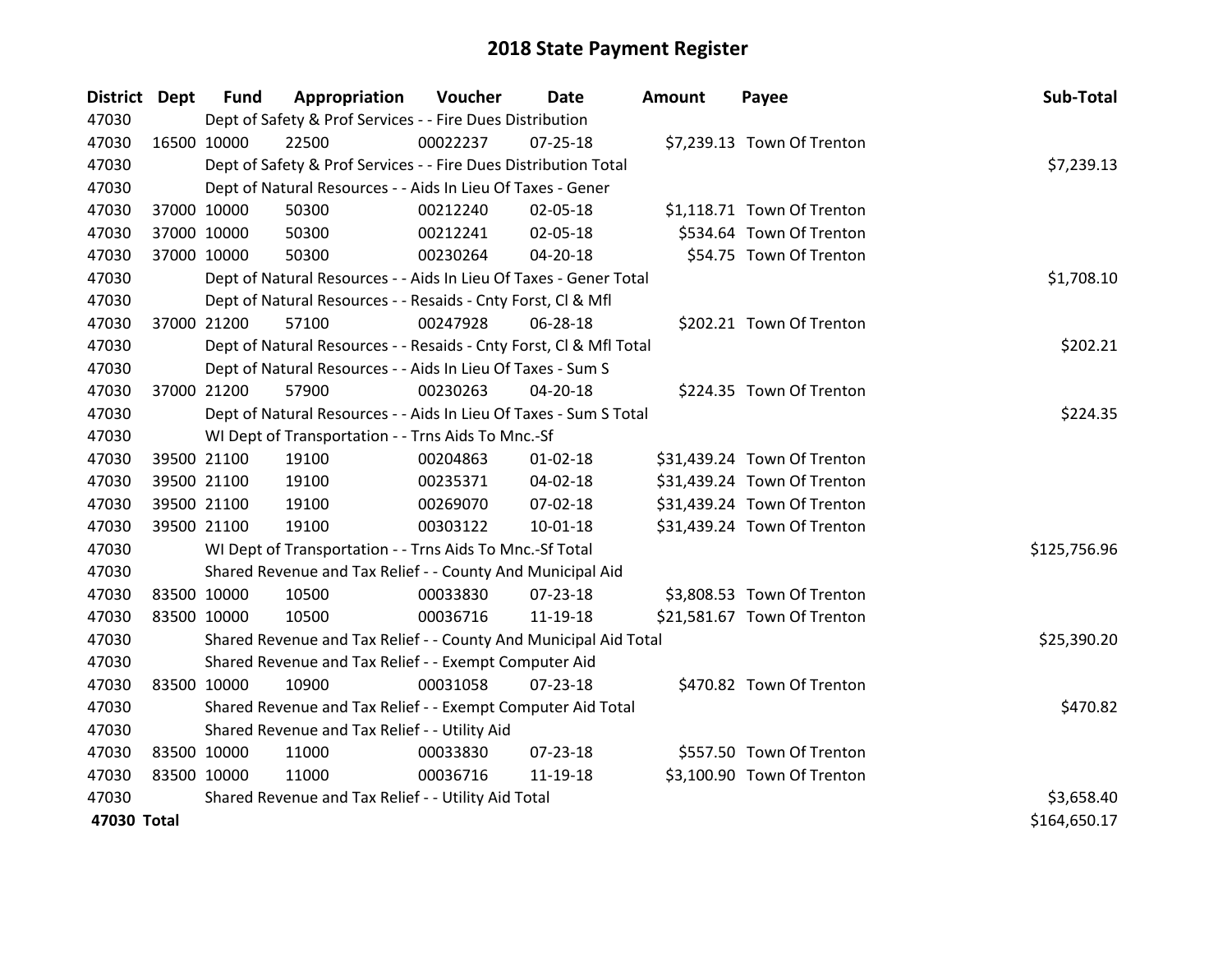| District Dept |             | <b>Fund</b>                                         | Appropriation                                                      | <b>Voucher</b> | Date           | <b>Amount</b> | Payee                         | Sub-Total    |
|---------------|-------------|-----------------------------------------------------|--------------------------------------------------------------------|----------------|----------------|---------------|-------------------------------|--------------|
| 47032         |             |                                                     | Dept of Safety & Prof Services - - Fire Dues Distribution          |                |                |               |                               |              |
| 47032         | 16500 10000 |                                                     | 22500                                                              | 00022238       | $07 - 25 - 18$ |               | \$5,724.76 Town Of Trimbelle  |              |
| 47032         |             |                                                     | Dept of Safety & Prof Services - - Fire Dues Distribution Total    |                |                |               |                               | \$5,724.76   |
| 47032         |             |                                                     | Dept of Natural Resources - - Resaids - Cnty Forst, CI & Mfl       |                |                |               |                               |              |
| 47032         |             | 37000 21200                                         | 57100                                                              | 00247929       | 06-28-18       |               | \$128.53 Town Of Trimbelle    |              |
| 47032         |             |                                                     | Dept of Natural Resources - - Resaids - Cnty Forst, Cl & Mfl Total |                | \$128.53       |               |                               |              |
| 47032         |             |                                                     | WI Dept of Transportation - - Trns Aids To Mnc.-Sf                 |                |                |               |                               |              |
| 47032         |             | 39500 21100                                         | 19100                                                              | 00204864       | $01 - 02 - 18$ |               | \$28,715.78 Town Of Trimbelle |              |
| 47032         |             | 39500 21100                                         | 19100                                                              | 00235372       | $04 - 02 - 18$ |               | \$28,715.78 Town Of Trimbelle |              |
| 47032         |             | 39500 21100                                         | 19100                                                              | 00269071       | $07 - 02 - 18$ |               | \$28,715.78 Town Of Trimbelle |              |
| 47032         |             | 39500 21100                                         | 19100                                                              | 00303123       | $10 - 01 - 18$ |               | \$28,715.78 Town Of Trimbelle |              |
| 47032         |             |                                                     | WI Dept of Transportation - - Trns Aids To Mnc.-Sf Total           |                |                |               |                               | \$114,863.12 |
| 47032         |             |                                                     | WI Dept of Transportation - - Loc Rd Imp Prg St Fd                 |                |                |               |                               |              |
| 47032         |             | 39500 21100                                         | 27800                                                              | 00316141       | 10-29-18       |               | \$22,070.89 Town Of Trimbelle |              |
| 47032         |             |                                                     | WI Dept of Transportation - - Loc Rd Imp Prg St Fd Total           |                |                |               |                               | \$22,070.89  |
| 47032         |             |                                                     | Shared Revenue and Tax Relief - - County And Municipal Aid         |                |                |               |                               |              |
| 47032         |             | 83500 10000                                         | 10500                                                              | 00033831       | $07 - 23 - 18$ |               | \$5,503.60 Town Of Trimbelle  |              |
| 47032         |             | 83500 10000                                         | 10500                                                              | 00036717       | 11-19-18       |               | \$31,187.07 Town Of Trimbelle |              |
| 47032         |             |                                                     | Shared Revenue and Tax Relief - - County And Municipal Aid Total   |                |                |               |                               | \$36,690.67  |
| 47032         |             |                                                     | Shared Revenue and Tax Relief - - Exempt Computer Aid              |                |                |               |                               |              |
| 47032         | 83500 10000 |                                                     | 10900                                                              | 00031059       | 07-23-18       |               | \$45.66 Town Of Trimbelle     |              |
| 47032         |             |                                                     | Shared Revenue and Tax Relief - - Exempt Computer Aid Total        |                |                |               |                               | \$45.66      |
| 47032         |             |                                                     | Shared Revenue and Tax Relief - - Utility Aid                      |                |                |               |                               |              |
| 47032         |             | 83500 10000                                         | 11000                                                              | 00033831       | $07 - 23 - 18$ |               | \$477.03 Town Of Trimbelle    |              |
| 47032         | 83500 10000 |                                                     | 11000                                                              | 00036717       | 11-19-18       |               | \$2,700.06 Town Of Trimbelle  |              |
| 47032         |             | Shared Revenue and Tax Relief - - Utility Aid Total | \$3,177.09                                                         |                |                |               |                               |              |
| 47032 Total   |             |                                                     |                                                                    |                |                |               |                               | \$182,700.72 |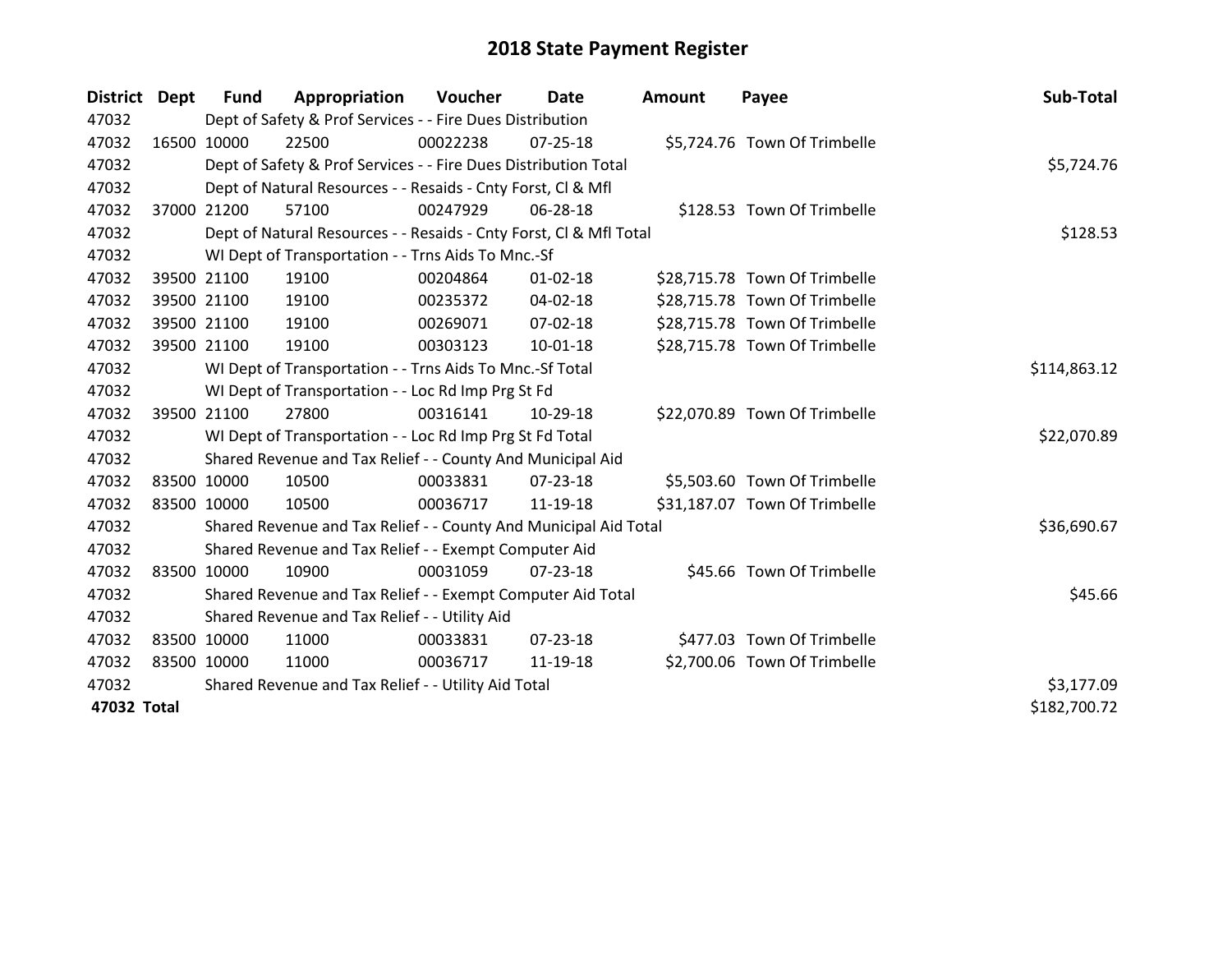| <b>District Dept</b> |             | <b>Fund</b> | Appropriation                                                      | Voucher  | <b>Date</b>    | <b>Amount</b> | Payee                     | Sub-Total    |
|----------------------|-------------|-------------|--------------------------------------------------------------------|----------|----------------|---------------|---------------------------|--------------|
| 47034                |             |             | Dept of Safety & Prof Services - - Fire Dues Distribution          |          |                |               |                           |              |
| 47034                | 16500 10000 |             | 22500                                                              | 00022239 | $07 - 25 - 18$ |               | \$1,961.48 Town Of Union  |              |
| 47034                |             |             | Dept of Safety & Prof Services - - Fire Dues Distribution Total    |          |                |               |                           | \$1,961.48   |
| 47034                |             |             | Dept of Natural Resources - - Aids In Lieu Of Taxes - Gener        |          |                |               |                           |              |
| 47034                |             | 37000 10000 | 50300                                                              | 00214050 | 02-13-18       |               | \$3,198.40 Town Of Union  |              |
| 47034                |             |             | Dept of Natural Resources - - Aids In Lieu Of Taxes - Gener Total  |          |                |               |                           | \$3,198.40   |
| 47034                |             |             | Dept of Natural Resources - - Resaids - Cnty Forst, CI & Mfl       |          |                |               |                           |              |
| 47034                | 37000 21200 |             | 57100                                                              | 00247930 | 06-28-18       |               | \$287.03 Town Of Union    |              |
| 47034                |             |             | Dept of Natural Resources - - Resaids - Cnty Forst, Cl & Mfl Total |          |                |               |                           | \$287.03     |
| 47034                |             |             | WI Dept of Transportation - - Disastr Damag Aid Sf                 |          |                |               |                           |              |
| 47034                | 39500 21100 |             | 17400                                                              | 00227042 | 03-02-18       |               | \$57,844.62 Town Of Union |              |
| 47034                |             |             | WI Dept of Transportation - - Disastr Damag Aid Sf Total           |          |                |               |                           | \$57,844.62  |
| 47034                |             |             | WI Dept of Transportation - - Trns Aids To Mnc.-Sf                 |          |                |               |                           |              |
| 47034                |             | 39500 21100 | 19100                                                              | 00204865 | $01 - 02 - 18$ |               | \$28,464.93 Town Of Union |              |
| 47034                |             | 39500 21100 | 19100                                                              | 00235373 | 04-02-18       |               | \$28,464.93 Town Of Union |              |
| 47034                | 39500 21100 |             | 19100                                                              | 00269072 | 07-02-18       |               | \$28,464.93 Town Of Union |              |
| 47034                |             | 39500 21100 | 19100                                                              | 00303124 | 10-01-18       |               | \$28,464.95 Town Of Union |              |
| 47034                |             |             | WI Dept of Transportation - - Trns Aids To Mnc.-Sf Total           |          |                |               |                           | \$113,859.74 |
| 47034                |             |             | WI Dept of Transportation - - Loc Rd Imp Prg St Fd                 |          |                |               |                           |              |
| 47034                | 39500 21100 |             | 27800                                                              | 00334851 | 12-21-18       |               | \$24,351.08 Town Of Union |              |
| 47034                |             |             | WI Dept of Transportation - - Loc Rd Imp Prg St Fd Total           |          |                |               |                           | \$24,351.08  |
| 47034                |             |             | Shared Revenue and Tax Relief - - County And Municipal Aid         |          |                |               |                           |              |
| 47034                | 83500 10000 |             | 10500                                                              | 00033832 | 07-23-18       |               | \$6,753.99 Town Of Union  |              |
| 47034                | 83500 10000 |             | 10500                                                              | 00036718 | 11-19-18       |               | \$38,272.59 Town Of Union |              |
| 47034                |             |             | Shared Revenue and Tax Relief - - County And Municipal Aid Total   |          |                |               |                           | \$45,026.58  |
| 47034                |             |             | Shared Revenue and Tax Relief - - Exempt Computer Aid              |          |                |               |                           |              |
| 47034                | 83500 10000 |             | 10900                                                              | 00031060 | $07 - 23 - 18$ |               | \$1.01 Town Of Union      |              |
| 47034                |             |             | Shared Revenue and Tax Relief - - Exempt Computer Aid Total        |          |                |               |                           | \$1.01       |
| 47034 Total          |             |             |                                                                    |          |                |               |                           | \$246,529.94 |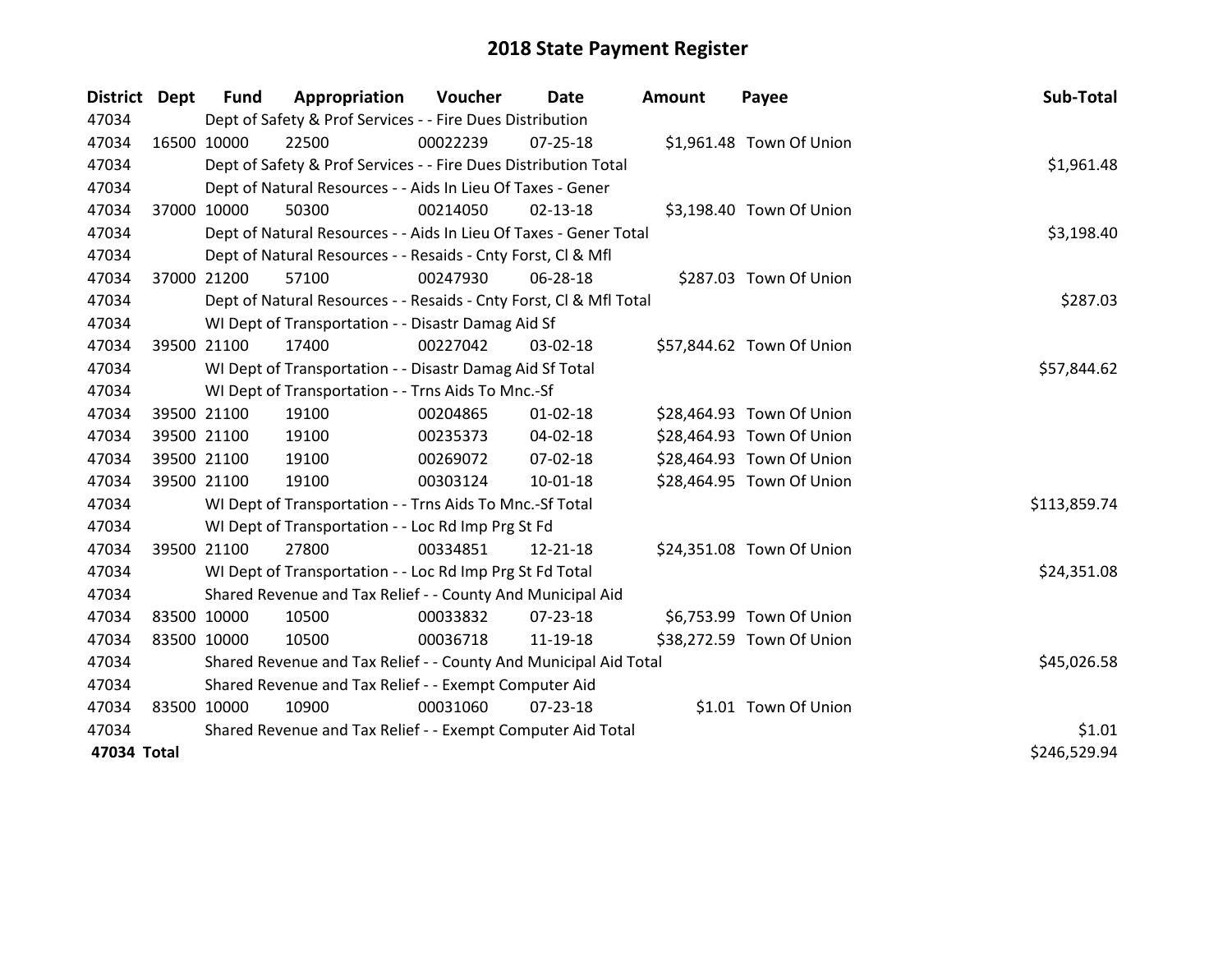| <b>District</b> | Dept | <b>Fund</b> | Appropriation                                                         | Voucher  | Date           | <b>Amount</b> | Payee                           | Sub-Total    |
|-----------------|------|-------------|-----------------------------------------------------------------------|----------|----------------|---------------|---------------------------------|--------------|
| 47106           |      |             | Dept of Safety & Prof Services - - Fire Dues Distribution             |          |                |               |                                 |              |
| 47106           |      | 16500 10000 | 22500                                                                 | 00022240 | 07-24-18       |               | \$709.17 Village Of Bay City    |              |
| 47106           |      |             | Dept of Safety & Prof Services - - Fire Dues Distribution Total       |          |                |               |                                 | \$709.17     |
| 47106           |      |             | Dept of Natural Resources - - Land Acquisition                        |          |                |               |                                 |              |
| 47106           |      | 37000 36300 | <b>TA100</b>                                                          | 00286491 | 12-21-18       |               | \$58,927.50 Village Of Bay City |              |
| 47106           |      |             | Dept of Natural Resources - - Land Acquisition Total                  |          |                |               |                                 | \$58,927.50  |
| 47106           |      |             | WI Dept of Transportation - - Trns Aids To Mnc.-Sf                    |          |                |               |                                 |              |
| 47106           |      | 39500 21100 | 19100                                                                 | 00204866 | $01 - 02 - 18$ |               | \$2,908.60 Village Of Bay City  |              |
| 47106           |      | 39500 21100 | 19100                                                                 | 00235374 | 04-02-18       |               | \$2,908.60 Village Of Bay City  |              |
| 47106           |      | 39500 21100 | 19100                                                                 | 00269073 | 07-02-18       |               | \$2,908.60 Village Of Bay City  |              |
| 47106           |      | 39500 21100 | 19100                                                                 | 00303125 | $10-01-18$     |               | \$2,908.63 Village Of Bay City  |              |
| 47106           |      |             | WI Dept of Transportation - - Trns Aids To Mnc.-Sf Total              |          |                |               |                                 | \$11,634.43  |
| 47106           |      |             | Shared Revenue and Tax Relief - - Expenditure Restraint Program       |          |                |               |                                 |              |
| 47106           |      | 83500 10000 | 10100                                                                 | 00033833 | $07 - 23 - 18$ |               | \$170.21 Village Of Bay City    |              |
| 47106           |      | 83500 10000 | 10100                                                                 | 00036719 | 11-19-18       |               | \$0.07 Village Of Bay City      |              |
| 47106           |      |             | Shared Revenue and Tax Relief - - Expenditure Restraint Program Total |          |                |               |                                 | \$170.28     |
| 47106           |      |             | Shared Revenue and Tax Relief - - County And Municipal Aid            |          |                |               |                                 |              |
| 47106           |      | 83500 10000 | 10500                                                                 | 00033833 | $07 - 23 - 18$ |               | \$12,143.42 Village Of Bay City |              |
| 47106           |      | 83500 10000 | 10500                                                                 | 00036719 | 11-19-18       |               | \$68,812.71 Village Of Bay City |              |
| 47106           |      |             | Shared Revenue and Tax Relief - - County And Municipal Aid Total      |          |                |               |                                 | \$80,956.13  |
| 47106           |      |             | Shared Revenue and Tax Relief - - Exempt Computer Aid                 |          |                |               |                                 |              |
| 47106           |      | 83500 10000 | 10900                                                                 | 00031061 | 07-23-18       |               | \$4.06 Village Of Bay City      |              |
| 47106           |      |             | Shared Revenue and Tax Relief - - Exempt Computer Aid Total           |          |                |               |                                 | \$4.06       |
| 47106           |      |             | Shared Revenue and Tax Relief - - Utility Aid                         |          |                |               |                                 |              |
| 47106           |      | 83500 10000 | 11000                                                                 | 00033833 | 07-23-18       |               | \$14.05 Village Of Bay City     |              |
| 47106           |      | 83500 10000 | 11000                                                                 | 00036719 | 11-19-18       |               | \$77.87 Village Of Bay City     |              |
| 47106           |      |             | Shared Revenue and Tax Relief - - Utility Aid Total                   |          |                |               |                                 | \$91.92      |
| 47106           |      |             | Shared Revenue and Tax Relief - - Lottery & Gaming Credit             |          |                |               |                                 |              |
| 47106           |      | 83500 52100 | 36300                                                                 | 00027538 | 03-26-18       |               | \$4,405.56 Village Of Bay City  |              |
| 47106           |      |             | Shared Revenue and Tax Relief - - Lottery & Gaming Credit Total       |          |                |               |                                 | \$4,405.56   |
| 47106 Total     |      |             |                                                                       |          |                |               |                                 | \$156,899.05 |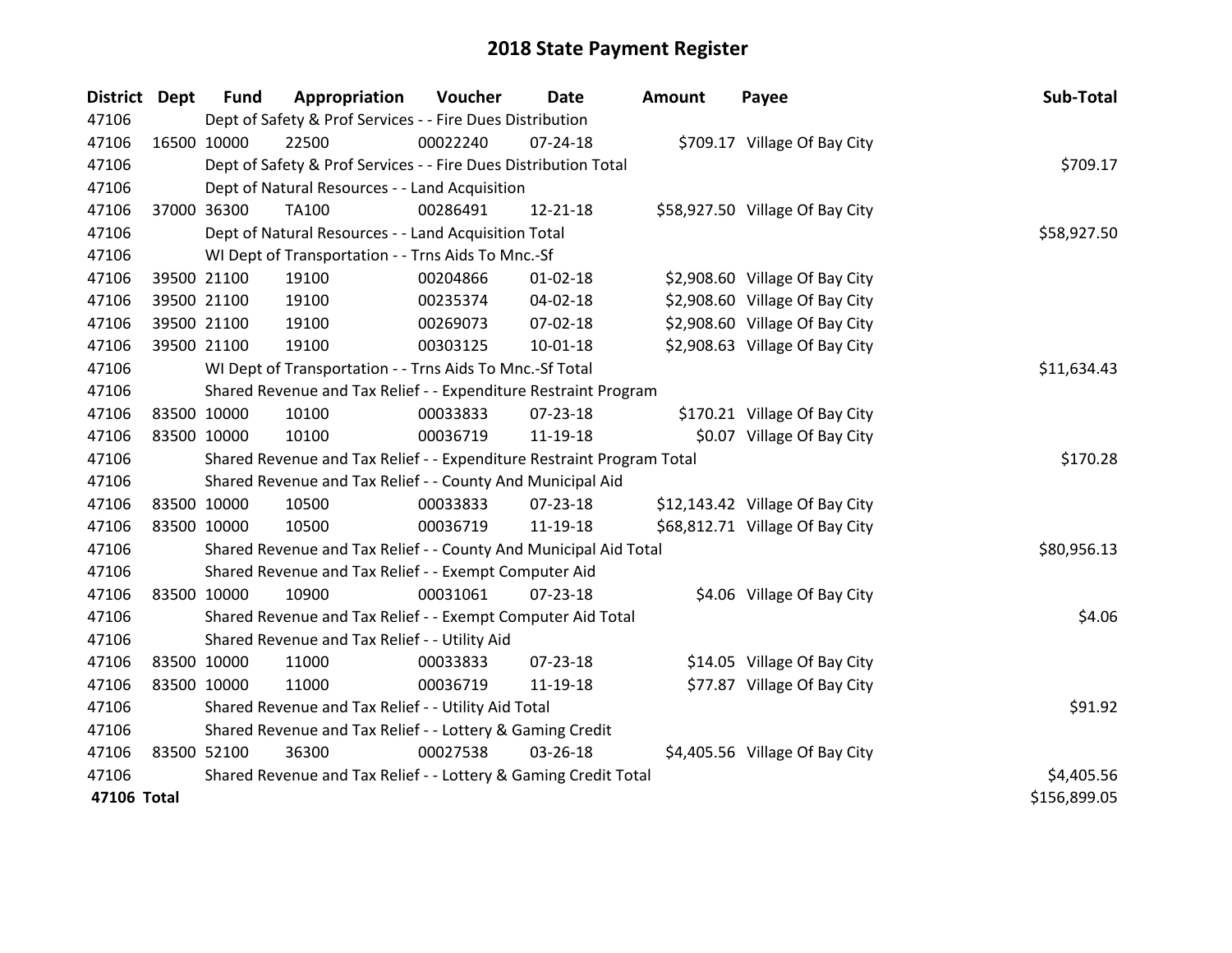| <b>District Dept</b> | <b>Fund</b> | Appropriation                                                                   | Voucher   | <b>Date</b>    | <b>Amount</b> | Payee                            | Sub-Total    |
|----------------------|-------------|---------------------------------------------------------------------------------|-----------|----------------|---------------|----------------------------------|--------------|
| 47121                |             | Dept of Safety & Prof Services - - Fire Dues Distribution                       |           |                |               |                                  |              |
| 47121                | 16500 10000 | 22500                                                                           | 00022241  | $07 - 25 - 18$ |               | \$7,972.74 Village Of Ellsworth  |              |
| 47121                |             | Dept of Safety & Prof Services - - Fire Dues Distribution Total                 |           |                |               |                                  | \$7,972.74   |
| 47121                |             | Dept of Natural Resources - - Gen Program Ops-State Funds-Fr                    |           |                |               |                                  |              |
| 47121                | 37000 21200 | 16600                                                                           | 00204758  | $01-03-18$     |               | \$430.52 Village Of Ellsworth    |              |
| 47121                |             | Dept of Natural Resources - - Gen Program Ops-State Funds-Fr Total              |           | \$430.52       |               |                                  |              |
| 47121                |             | Dept of Natural Resources - - General Program Operations --                     |           |                |               |                                  |              |
| 47121                | 37000 21200 | 25400                                                                           | 00211373  | $02 - 01 - 18$ |               | \$430.52 Village Of Ellsworth    |              |
| 47121                | 37000 21200 | 25400                                                                           | 00217279  | 03-01-18       |               | \$430.52 Village Of Ellsworth    |              |
| 47121                | 37000 21200 | 25400                                                                           | 00223122  | 03-29-18       |               | \$430.52 Village Of Ellsworth    |              |
| 47121                | 37000 21200 | 25400                                                                           | 00232735  | 05-01-18       |               | \$430.52 Village Of Ellsworth    |              |
| 47121                | 37000 21200 | 25400                                                                           | 00240598  | 06-01-18       |               | \$430.52 Village Of Ellsworth    |              |
| 47121                | 37000 21200 | 25400                                                                           | 00249260  | 07-03-18       |               | \$430.52 Village Of Ellsworth    |              |
| 47121                | 37000 21200 | 25400                                                                           | 00256327  | 08-01-18       |               | \$430.52 Village Of Ellsworth    |              |
| 47121                | 37000 21200 | 25400                                                                           | 00264305  | 09-04-18       |               | \$430.52 Village Of Ellsworth    |              |
| 47121                | 37000 21200 | 25400                                                                           | 00270333  | $10-01-18$     |               | \$430.52 Village Of Ellsworth    |              |
| 47121                | 37000 21200 | 25400                                                                           | 00277054  | 11-01-18       |               | \$430.52 Village Of Ellsworth    |              |
| 47121                | 37000 21200 | 25400                                                                           | 00282830  | 12-03-18       |               | \$430.52 Village Of Ellsworth    |              |
| 47121                | 37000 21200 | 25400                                                                           | 00287729  | 12-28-18       |               | \$430.52 Village Of Ellsworth    |              |
| 47121                |             | Dept of Natural Resources - - General Program Operations -- Total               |           |                |               |                                  | \$5,166.24   |
| 47121                |             | WI Dept of Transportation - - Trns Aids To Mnc.-Sf                              |           |                |               |                                  |              |
| 47121                | 39500 21100 | 19100                                                                           | 00204867  | $01 - 02 - 18$ |               | \$38,047.38 Village Of Ellsworth |              |
| 47121                | 39500 21100 | 19100                                                                           | 00235375  | 04-02-18       |               | \$38,047.38 Village Of Ellsworth |              |
| 47121                | 39500 21100 | 19100                                                                           | 00269074  | 07-02-18       |               | \$38,047.38 Village Of Ellsworth |              |
| 47121                | 39500 21100 | 19100                                                                           | 00303126  | $10 - 01 - 18$ |               | \$38,047.40 Village Of Ellsworth |              |
| 47121                |             | WI Dept of Transportation - - Trns Aids To Mnc.-Sf Total                        |           |                |               |                                  | \$152,189.54 |
| 47121                |             | Department of Health Services - - Prepaid Medical Transport Reimbursement       |           |                |               |                                  |              |
| 47121                | 43500 10000 | 16300                                                                           | AMBULANCE | 11-08-18       |               | \$10,870.42 Village Of Ellsworth |              |
| 47121                |             | Department of Health Services - - Prepaid Medical Transport Reimbursement Total |           |                |               |                                  | \$10,870.42  |
| 47121                |             | Department of Justice - - Law Enforcement Train, Local                          |           |                |               |                                  |              |
| 47121                | 45500 10000 | 23100                                                                           | 00052744  | 10-04-18       |               | \$960.00 Village Of Ellsworth    |              |
| 47121                |             | Department of Justice - - Law Enforcement Train, Local Total                    |           |                |               |                                  | \$960.00     |
| 47121                |             | Public Defender Board - - Transcript, Discovery And Int                         |           |                |               |                                  |              |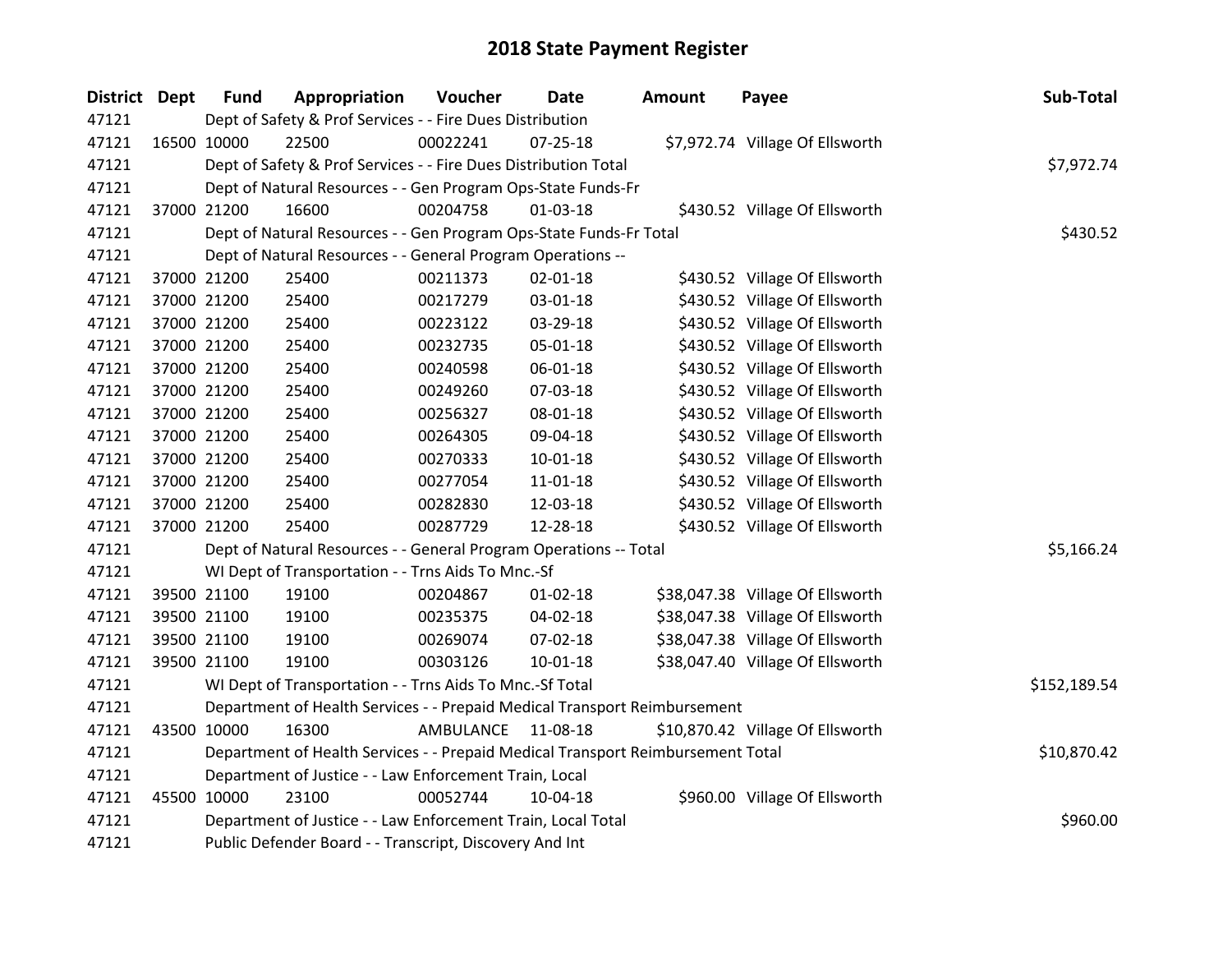| <b>District</b> | <b>Dept</b> | <b>Fund</b> | Appropriation                                                         | Voucher  | <b>Date</b>    | <b>Amount</b> | Payee                             | Sub-Total    |
|-----------------|-------------|-------------|-----------------------------------------------------------------------|----------|----------------|---------------|-----------------------------------|--------------|
| 47121           |             | 55000 10000 | 10600                                                                 | 00123468 | 01-09-18       |               | \$29.70 Village Of Ellsworth      |              |
| 47121           | 55000 10000 |             | 10600                                                                 | 00127075 | 02-05-18       |               | \$42.20 Village Of Ellsworth      |              |
| 47121           |             |             | Public Defender Board - - Transcript, Discovery And Int Total         |          |                |               |                                   | \$71.90      |
| 47121           |             |             | Department of Revenue - - Payments For Municipal Svcs                 |          |                |               |                                   |              |
| 47121           |             | 56600 10000 | 50100                                                                 | 00026877 | $01 - 31 - 18$ |               | \$194.38 Village Of Ellsworth     |              |
| 47121           |             |             | Department of Revenue - - Payments For Municipal Svcs Total           |          |                |               |                                   | \$194.38     |
| 47121           |             |             | Shared Revenue and Tax Relief - - Expenditure Restraint Program       |          |                |               |                                   |              |
| 47121           |             | 83500 10000 | 10100                                                                 | 00033834 | $07 - 23 - 18$ |               | \$21,782.17 Village Of Ellsworth  |              |
| 47121           |             | 83500 10000 | 10100                                                                 | 00036720 | 11-19-18       |               | \$0.07 Village Of Ellsworth       |              |
| 47121           |             |             | Shared Revenue and Tax Relief - - Expenditure Restraint Program Total |          |                |               |                                   | \$21,782.24  |
| 47121           |             |             | Shared Revenue and Tax Relief - - County And Municipal Aid            |          |                |               |                                   |              |
| 47121           |             | 83500 10000 | 10500                                                                 | 00033834 | $07 - 23 - 18$ |               | \$76,272.80 Village Of Ellsworth  |              |
| 47121           |             | 83500 10000 | 10500                                                                 | 00036720 | 11-19-18       |               | \$421,342.08 Village Of Ellsworth |              |
| 47121           |             |             | Shared Revenue and Tax Relief - - County And Municipal Aid Total      |          |                |               |                                   | \$497,614.88 |
| 47121           |             |             | Shared Revenue and Tax Relief - - Exempt Computer Aid                 |          |                |               |                                   |              |
| 47121           |             | 83500 10000 | 10900                                                                 | 00031062 | 07-23-18       |               | \$2,896.97 Village Of Ellsworth   |              |
| 47121           |             | 83500 10000 | 10900                                                                 | 00032457 | 07-23-18       |               | \$5,934.16 Village Of Ellsworth   |              |
| 47121           |             |             | Shared Revenue and Tax Relief - - Exempt Computer Aid Total           |          |                |               |                                   | \$8,831.13   |
| 47121           |             |             | Shared Revenue and Tax Relief - - Utility Aid                         |          |                |               |                                   |              |
| 47121           |             | 83500 10000 | 11000                                                                 | 00033834 | $07 - 23 - 18$ |               | \$1,197.68 Village Of Ellsworth   |              |
| 47121           |             | 83500 10000 | 11000                                                                 | 00036720 | 11-19-18       |               | \$7,952.16 Village Of Ellsworth   |              |
| 47121           |             |             | Shared Revenue and Tax Relief - - Utility Aid Total                   |          |                |               |                                   | \$9,149.84   |
| 47121           |             |             | Shared Revenue and Tax Relief - - Lottery & Gaming Credit             |          |                |               |                                   |              |
| 47121           |             | 83500 52100 | 36300                                                                 | 00027539 | 03-26-18       |               | \$3,348.14 Village Of Ellsworth   |              |
| 47121           |             |             | Shared Revenue and Tax Relief - - Lottery & Gaming Credit Total       |          |                |               |                                   | \$3,348.14   |
| 47121 Total     |             |             |                                                                       |          |                |               |                                   | \$718,581.97 |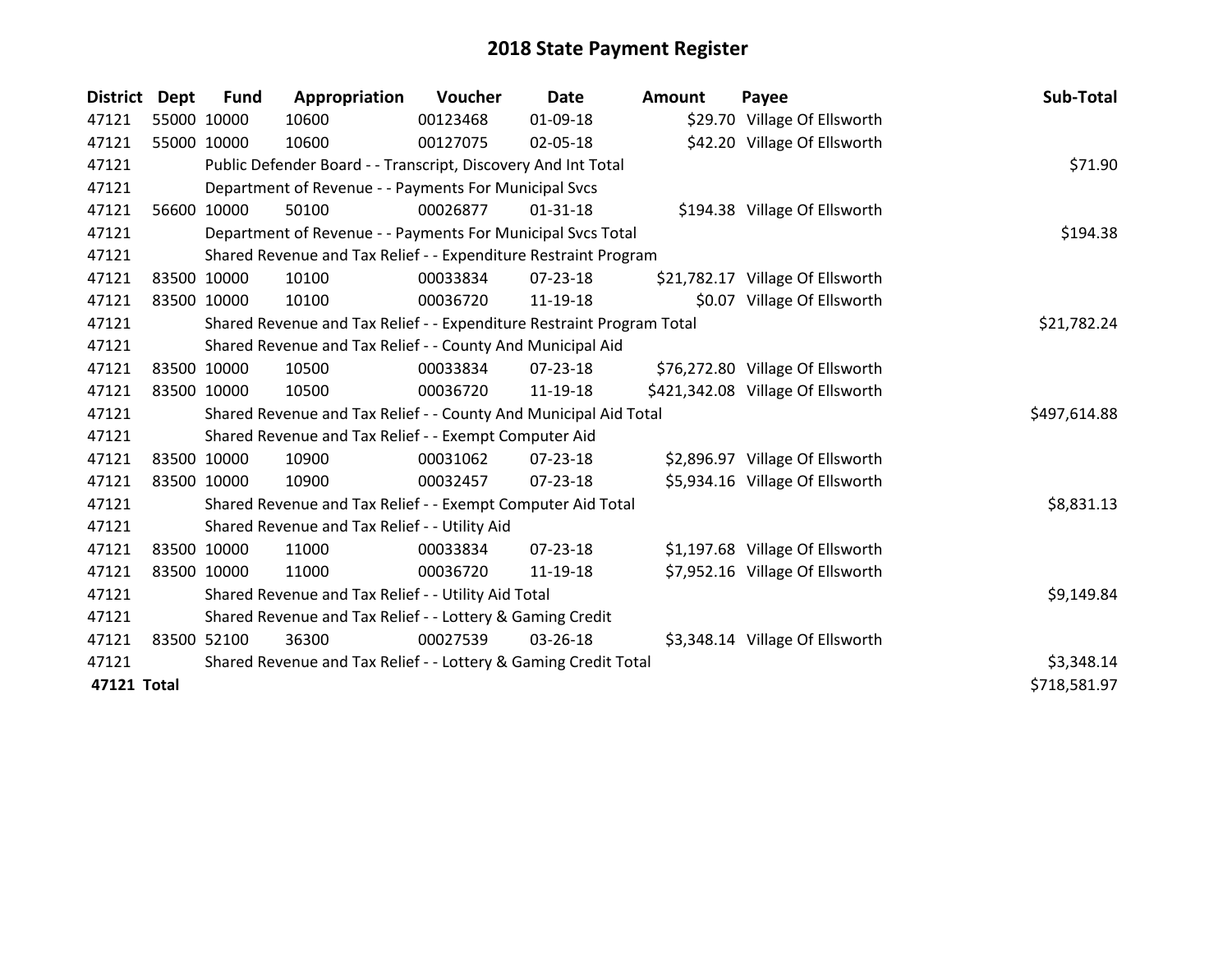| District Dept | <b>Fund</b> | Appropriation                                                      | Voucher  | <b>Date</b>    | Amount | Payee                           | Sub-Total    |
|---------------|-------------|--------------------------------------------------------------------|----------|----------------|--------|---------------------------------|--------------|
| 47122         |             | Dept of Safety & Prof Services - - Fire Dues Distribution          |          |                |        |                                 |              |
| 47122         | 16500 10000 | 22500                                                              | 00022242 | 07-25-18       |        | \$1,804.23 Village Of Elmwood   |              |
| 47122         |             | Dept of Safety & Prof Services - - Fire Dues Distribution Total    |          |                |        |                                 | \$1,804.23   |
| 47122         |             | Dept of Natural Resources - - Resaids - Cnty Forst, CI & Mfl       |          |                |        |                                 |              |
| 47122         | 37000 21200 | 57100                                                              | 00247931 | 06-28-18       |        | \$8.34 Village Of Elmwood       |              |
| 47122         |             | Dept of Natural Resources - - Resaids - Cnty Forst, CI & Mfl Total |          |                |        |                                 | \$8.34       |
| 47122         |             | WI Dept of Transportation - - Trns Aids To Mnc.-Sf                 |          |                |        |                                 |              |
| 47122         | 39500 21100 | 19100                                                              | 00204868 | $01 - 02 - 18$ |        | \$7,725.39 Village Of Elmwood   |              |
| 47122         | 39500 21100 | 19100                                                              | 00235376 | 04-02-18       |        | \$7,725.39 Village Of Elmwood   |              |
| 47122         | 39500 21100 | 19100                                                              | 00269075 | $07 - 02 - 18$ |        | \$7,725.39 Village Of Elmwood   |              |
| 47122         | 39500 21100 | 19100                                                              | 00303127 | 10-01-18       |        | \$7,725.39 Village Of Elmwood   |              |
| 47122         |             | WI Dept of Transportation - - Trns Aids To Mnc.-Sf Total           |          |                |        |                                 | \$30,901.56  |
| 47122         |             | Department of Justice - - Law Enforcement Train, Local             |          |                |        |                                 |              |
| 47122         | 45500 10000 | 23100                                                              | 00045172 | 04-30-18       |        | \$160.00 Village Of Elmwood     |              |
| 47122         |             | Department of Justice - - Law Enforcement Train, Local Total       |          |                |        |                                 | \$160.00     |
| 47122         |             | Shared Revenue and Tax Relief - - County And Municipal Aid         |          |                |        |                                 |              |
| 47122         | 83500 10000 | 10500                                                              | 00033835 | $07 - 23 - 18$ |        | \$30,211.82 Village Of Elmwood  |              |
| 47122         | 83500 10000 | 10500                                                              | 00036721 | 11-19-18       |        | \$171,200.33 Village Of Elmwood |              |
| 47122         |             | Shared Revenue and Tax Relief - - County And Municipal Aid Total   |          |                |        |                                 | \$201,412.15 |
| 47122         |             | Shared Revenue and Tax Relief - - Exempt Computer Aid              |          |                |        |                                 |              |
| 47122         | 83500 10000 | 10900                                                              | 00031063 | 07-23-18       |        | \$232.37 Village Of Elmwood     |              |
| 47122         | 83500 10000 | 10900                                                              | 00032458 | 07-23-18       |        | \$238.07 Village Of Elmwood     |              |
| 47122         |             | Shared Revenue and Tax Relief - - Exempt Computer Aid Total        |          |                |        |                                 | \$470.44     |
| 47122         |             | Shared Revenue and Tax Relief - - Utility Aid                      |          |                |        |                                 |              |
| 47122         | 83500 10000 | 11000                                                              | 00033835 | $07 - 23 - 18$ |        | \$176.16 Village Of Elmwood     |              |
| 47122         | 83500 10000 | 11000                                                              | 00036721 | 11-19-18       |        | \$1,002.76 Village Of Elmwood   |              |
| 47122         |             | Shared Revenue and Tax Relief - - Utility Aid Total                |          |                |        |                                 | \$1,178.92   |
| 47122 Total   |             |                                                                    |          |                |        |                                 | \$235,935.64 |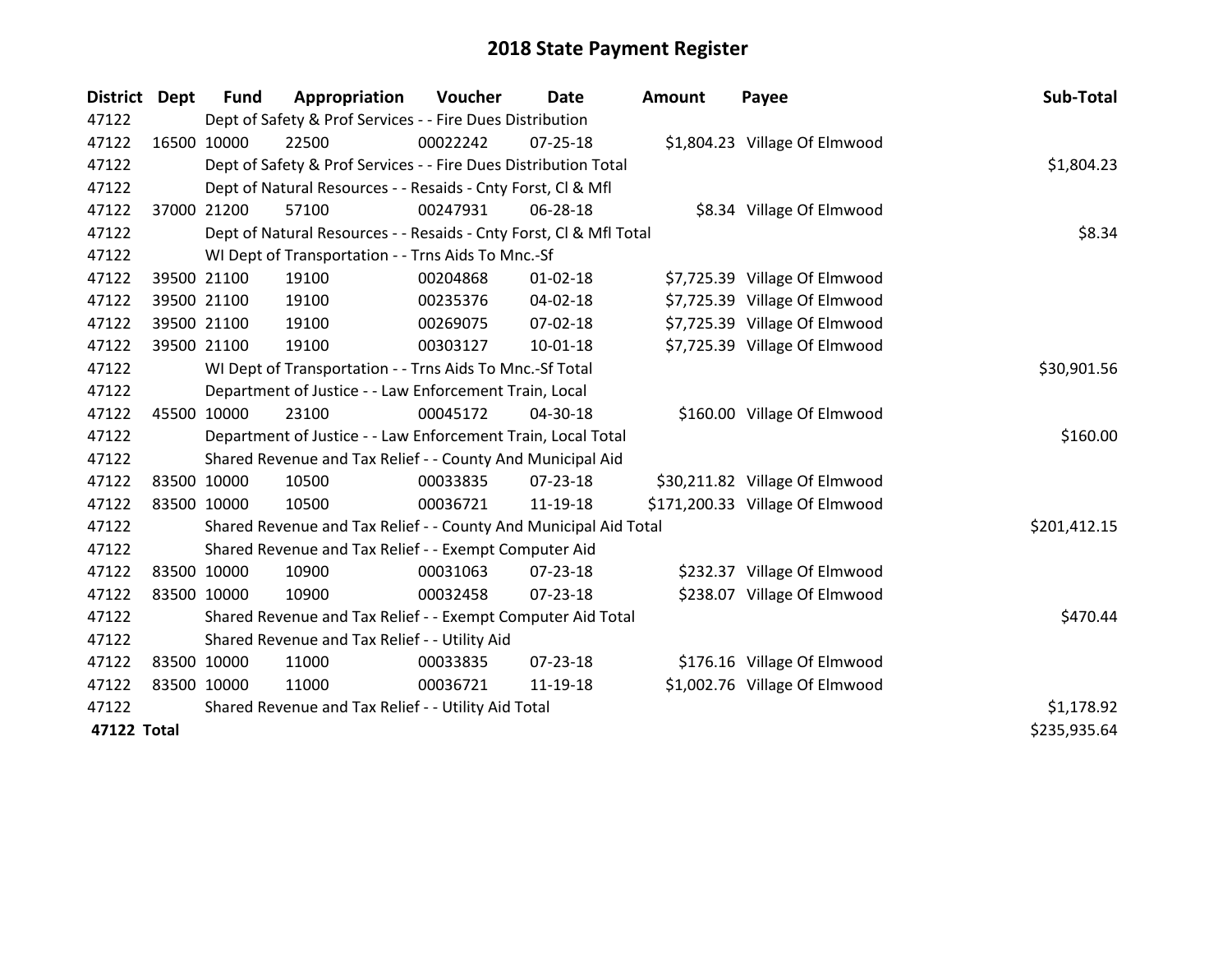| <b>District</b> | Dept | <b>Fund</b>                                           | Appropriation                                                                   | Voucher   | Date           | <b>Amount</b> | Payee                              | Sub-Total   |  |  |
|-----------------|------|-------------------------------------------------------|---------------------------------------------------------------------------------|-----------|----------------|---------------|------------------------------------|-------------|--|--|
| 47151           |      |                                                       | Dept of Safety & Prof Services - - Fire Dues Distribution                       |           |                |               |                                    |             |  |  |
| 47151           |      | 16500 10000                                           | 22500                                                                           | 00022243  | 07-24-18       |               | \$778.77 Village Of Maiden Rock    |             |  |  |
| 47151           |      |                                                       | Dept of Safety & Prof Services - - Fire Dues Distribution Total                 |           |                |               |                                    | \$778.77    |  |  |
| 47151           |      |                                                       | Dept of Natural Resources - - Resaids - Cnty Forst, Cl & Mfl                    |           |                |               |                                    |             |  |  |
| 47151           |      | 37000 21200                                           | 57100                                                                           | 00247932  | 06-28-18       |               | \$16.00 Village Of Maiden Rock     |             |  |  |
| 47151           |      |                                                       | Dept of Natural Resources - - Resaids - Cnty Forst, Cl & Mfl Total              |           |                |               |                                    | \$16.00     |  |  |
| 47151           |      |                                                       | WI Dept of Transportation - - Trns Aids To Mnc.-Sf                              |           |                |               |                                    |             |  |  |
| 47151           |      | 39500 21100                                           | 19100                                                                           | 00204869  | $01 - 02 - 18$ |               | \$1,802.96 Village Of Maiden Rock  |             |  |  |
| 47151           |      | 39500 21100                                           | 19100                                                                           | 00235377  | 04-02-18       |               | \$1,802.96 Village Of Maiden Rock  |             |  |  |
| 47151           |      | 39500 21100                                           | 19100                                                                           | 00269076  | $07 - 02 - 18$ |               | \$1,802.96 Village Of Maiden Rock  |             |  |  |
| 47151           |      | 39500 21100                                           | 19100                                                                           | 00303128  | $10 - 01 - 18$ |               | \$1,802.99 Village Of Maiden Rock  |             |  |  |
| 47151           |      |                                                       | WI Dept of Transportation - - Trns Aids To Mnc.-Sf Total                        |           |                |               |                                    | \$7,211.87  |  |  |
| 47151           |      |                                                       | WI Dept of Transportation - - Loc Rd Imp Prg St Fd                              |           |                |               |                                    |             |  |  |
| 47151           |      | 39500 21100                                           | 27800                                                                           | 00333459  | 12-19-18       |               | \$12,959.07 Village Of Maiden Rock |             |  |  |
| 47151           |      |                                                       | WI Dept of Transportation - - Loc Rd Imp Prg St Fd Total                        |           |                |               |                                    | \$12,959.07 |  |  |
| 47151           |      |                                                       | Department of Health Services - - Prepaid Medical Transport Reimbursement       |           |                |               |                                    |             |  |  |
| 47151           |      | 43500 10000                                           | 16300                                                                           | AMBULANCE | 11-08-18       |               | \$2,220.84 Village Of Maiden Rock  |             |  |  |
| 47151           |      |                                                       | Department of Health Services - - Prepaid Medical Transport Reimbursement Total |           |                |               |                                    | \$2,220.84  |  |  |
| 47151           |      |                                                       | Shared Revenue and Tax Relief - - Expenditure Restraint Program                 |           |                |               |                                    |             |  |  |
| 47151           |      | 83500 10000                                           | 10100                                                                           | 00033836  | $07 - 23 - 18$ |               | \$1,714.78 Village Of Maiden Rock  |             |  |  |
| 47151           |      |                                                       | Shared Revenue and Tax Relief - - Expenditure Restraint Program Total           |           |                |               |                                    | \$1,714.78  |  |  |
| 47151           |      |                                                       | Shared Revenue and Tax Relief - - County And Municipal Aid                      |           |                |               |                                    |             |  |  |
| 47151           |      | 83500 10000                                           | 10500                                                                           | 00033836  | $07 - 23 - 18$ |               | \$8,510.34 Village Of Maiden Rock  |             |  |  |
| 47151           |      | 83500 10000                                           | 10500                                                                           | 00036722  | 11-19-18       |               | \$46,004.45 Village Of Maiden Rock |             |  |  |
| 47151           |      |                                                       | Shared Revenue and Tax Relief - - County And Municipal Aid Total                |           |                |               |                                    | \$54,514.79 |  |  |
| 47151           |      | Shared Revenue and Tax Relief - - Exempt Computer Aid |                                                                                 |           |                |               |                                    |             |  |  |
| 47151           |      | 83500 10000                                           | 10900                                                                           | 00031064  | $07 - 23 - 18$ |               | \$4.06 Village Of Maiden Rock      |             |  |  |
| 47151           |      |                                                       | Shared Revenue and Tax Relief - - Exempt Computer Aid Total                     |           |                |               |                                    | \$4.06      |  |  |
| 47151 Total     |      |                                                       |                                                                                 |           |                |               |                                    | \$79,420.18 |  |  |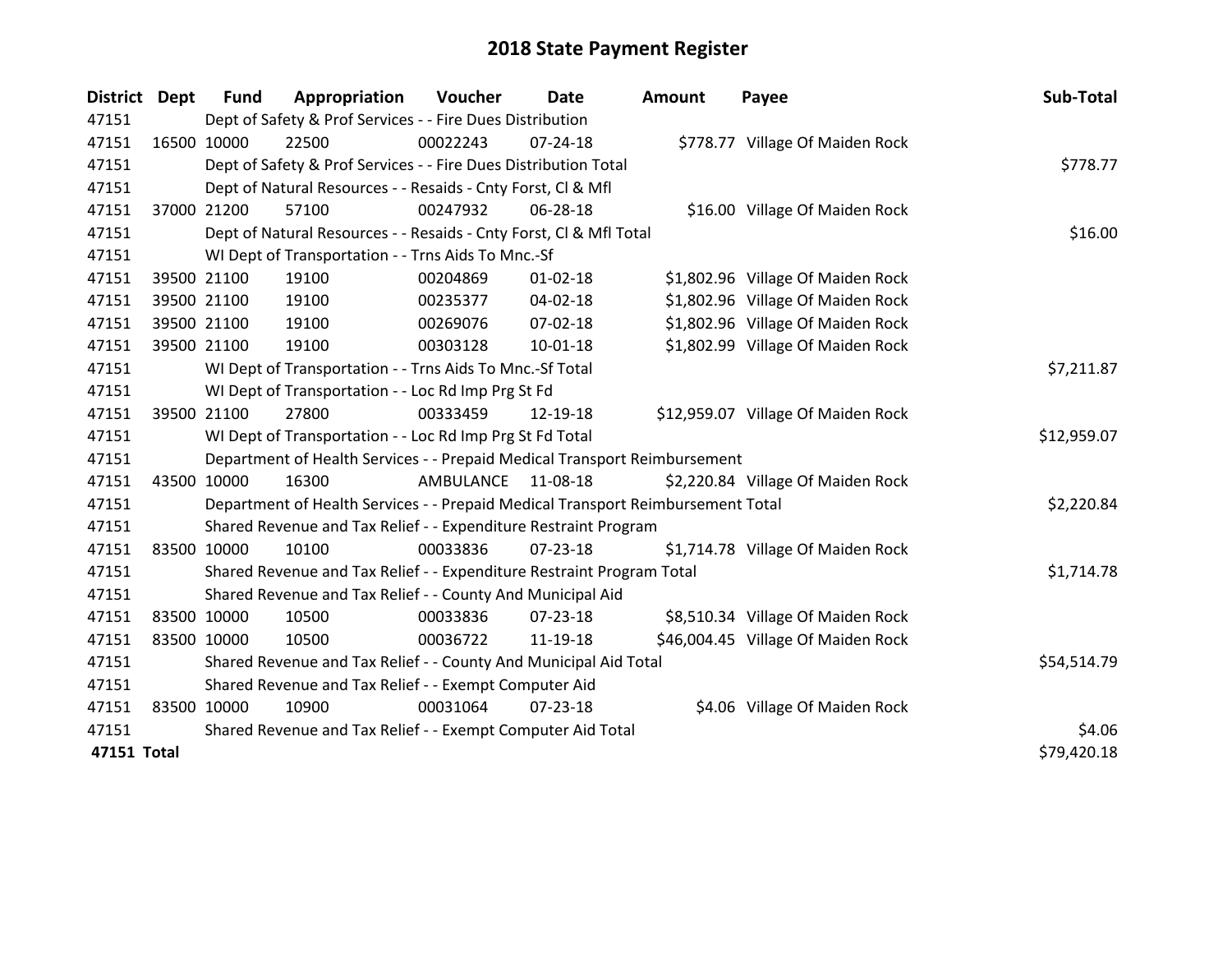| District Dept | <b>Fund</b>                                               | Appropriation                                                         | <b>Voucher</b> | <b>Date</b>    | <b>Amount</b> | Payee                             | Sub-Total    |
|---------------|-----------------------------------------------------------|-----------------------------------------------------------------------|----------------|----------------|---------------|-----------------------------------|--------------|
| 47171         |                                                           | Dept of Safety & Prof Services - - Fire Dues Distribution             |                |                |               |                                   |              |
| 47171         | 16500 10000                                               | 22500                                                                 | 00022244       | $07 - 25 - 18$ |               | \$1,243.26 Village Of Plum City   |              |
| 47171         |                                                           | Dept of Safety & Prof Services - - Fire Dues Distribution Total       |                |                |               |                                   | \$1,243.26   |
| 47171         |                                                           | WI Dept of Transportation - - Trns Aids To Mnc.-Sf                    |                |                |               |                                   |              |
| 47171         | 39500 21100                                               | 19100                                                                 | 00204870       | $01 - 02 - 18$ |               | \$7,730.68 Village Of Plum City   |              |
| 47171         | 39500 21100                                               | 19100                                                                 | 00235378       | $04 - 02 - 18$ |               | \$7,730.68 Village Of Plum City   |              |
| 47171         | 39500 21100                                               | 19100                                                                 | 00269077       | 07-02-18       |               | \$7,730.68 Village Of Plum City   |              |
| 47171         | 39500 21100                                               | 19100                                                                 | 00303129       | $10-01-18$     |               | \$7,730.69 Village Of Plum City   |              |
| 47171         |                                                           | WI Dept of Transportation - - Trns Aids To Mnc.-Sf Total              |                |                |               |                                   | \$30,922.73  |
| 47171         |                                                           | Shared Revenue and Tax Relief - - Expenditure Restraint Program       |                |                |               |                                   |              |
| 47171         | 83500 10000                                               | 10100                                                                 | 00033837       | $07 - 23 - 18$ |               | \$1,568.08 Village Of Plum City   |              |
| 47171         |                                                           | Shared Revenue and Tax Relief - - Expenditure Restraint Program Total |                |                |               |                                   | \$1,568.08   |
| 47171         |                                                           | Shared Revenue and Tax Relief - - County And Municipal Aid            |                |                |               |                                   |              |
| 47171         | 83500 10000                                               | 10500                                                                 | 00033837       | $07 - 23 - 18$ |               | \$22,086.95 Village Of Plum City  |              |
| 47171         | 83500 10000                                               | 10500                                                                 | 00036723       | 11-19-18       |               | \$125,159.39 Village Of Plum City |              |
| 47171         |                                                           | Shared Revenue and Tax Relief - - County And Municipal Aid Total      |                |                |               |                                   | \$147,246.34 |
| 47171         |                                                           | Shared Revenue and Tax Relief - - Exempt Computer Aid                 |                |                |               |                                   |              |
| 47171         | 83500 10000                                               | 10900                                                                 | 00031065       | 07-23-18       |               | \$100.46 Village Of Plum City     |              |
| 47171         |                                                           | Shared Revenue and Tax Relief - - Exempt Computer Aid Total           |                |                |               |                                   | \$100.46     |
| 47171         |                                                           | Shared Revenue and Tax Relief - - Utility Aid                         |                |                |               |                                   |              |
| 47171         | 83500 10000                                               | 11000                                                                 | 00033837       | $07 - 23 - 18$ |               | \$0.58 Village Of Plum City       |              |
| 47171         | 83500 10000                                               | 11000                                                                 | 00036723       | 11-19-18       |               | \$12.33 Village Of Plum City      |              |
| 47171         |                                                           | Shared Revenue and Tax Relief - - Utility Aid Total                   |                |                |               |                                   | \$12.91      |
| 47171         | Shared Revenue and Tax Relief - - Lottery & Gaming Credit |                                                                       |                |                |               |                                   |              |
| 47171         | 83500 52100                                               | 36300                                                                 | 00027540       | 03-26-18       |               | \$1,122.36 Village Of Plum City   |              |
| 47171         |                                                           | Shared Revenue and Tax Relief - - Lottery & Gaming Credit Total       |                |                |               |                                   | \$1,122.36   |
| 47171 Total   |                                                           |                                                                       |                |                |               |                                   | \$182,216.14 |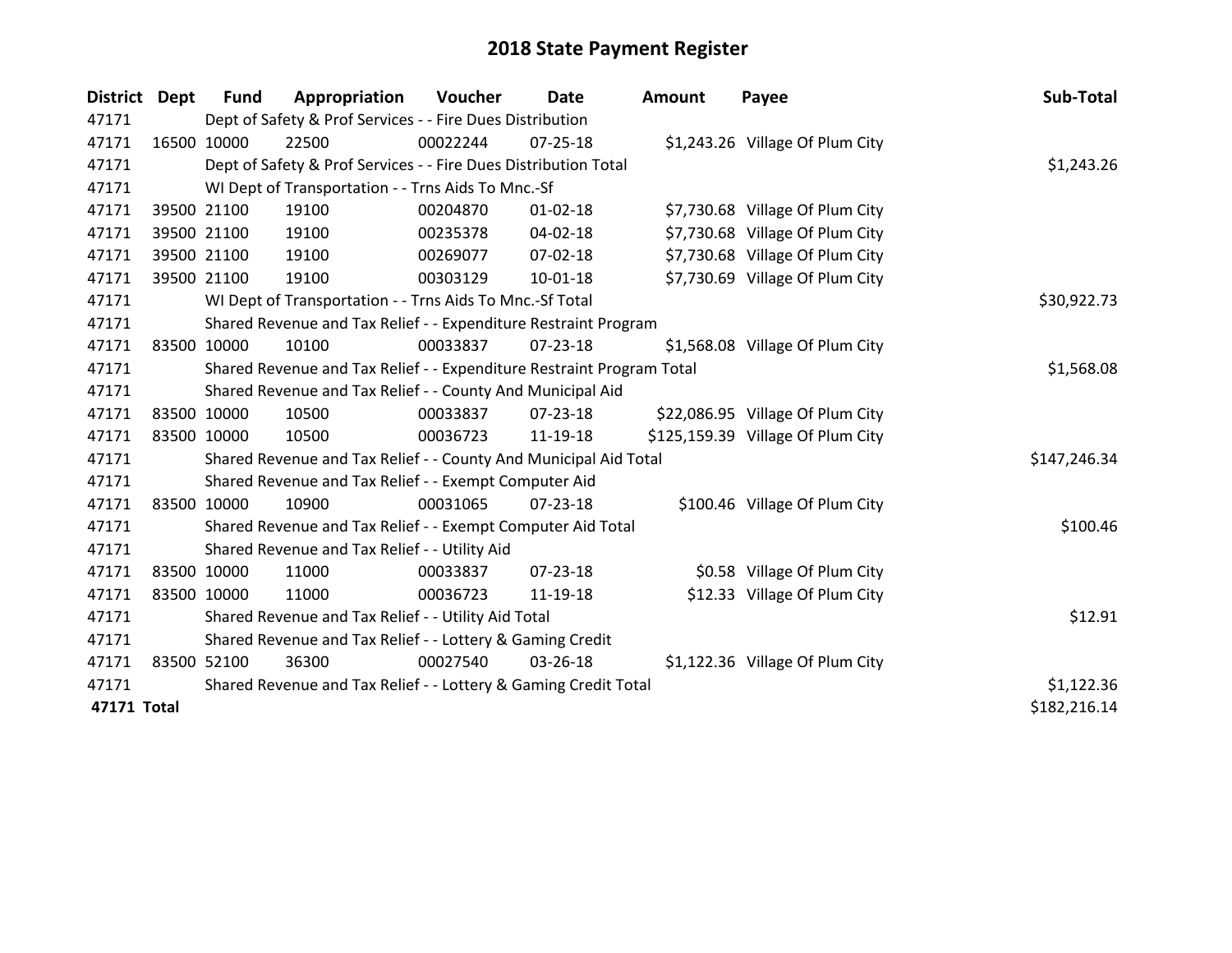| District Dept |             | <b>Fund</b>                                               | Appropriation                                                        | Voucher  | <b>Date</b>    | Amount | Payee                                 | Sub-Total    |
|---------------|-------------|-----------------------------------------------------------|----------------------------------------------------------------------|----------|----------------|--------|---------------------------------------|--------------|
| 47181         |             | Dept of Safety & Prof Services - - Fire Dues Distribution |                                                                      |          |                |        |                                       |              |
| 47181         |             | 16500 10000                                               | 22500                                                                | 00022245 | $07 - 24 - 18$ |        | \$3,242.29 Village Of Spring Valley   |              |
| 47181         |             |                                                           | Dept of Safety & Prof Services - - Fire Dues Distribution Total      |          |                |        |                                       | \$3,242.29   |
| 47181         |             |                                                           | Dept of Natural Resources - - Resaids - Cnty Forst, Cl & Mfl         |          |                |        |                                       |              |
| 47181         |             | 37000 21200                                               | 57100                                                                | 00247933 | 06-28-18       |        | \$45.03 Village Of Spring Valley      |              |
| 47181         |             |                                                           | Dept of Natural Resources - - Resaids - Cnty Forst, Cl & Mfl Total   |          |                |        |                                       | \$45.03      |
| 47181         |             |                                                           | WI Dept of Transportation - - Trns Aids To Mnc.-Sf                   |          |                |        |                                       |              |
| 47181         |             | 39500 21100                                               | 19100                                                                | 00204871 | $01 - 02 - 18$ |        | \$15,838.51 Village Of Spring Valley  |              |
| 47181         |             | 39500 21100                                               | 19100                                                                | 00235379 | 04-02-18       |        | \$15,838.51 Village Of Spring Valley  |              |
| 47181         |             | 39500 21100                                               | 19100                                                                | 00269078 | 07-02-18       |        | \$15,838.51 Village Of Spring Valley  |              |
| 47181         |             | 39500 21100                                               | 19100                                                                | 00303130 | 10-01-18       |        | \$15,838.51 Village Of Spring Valley  |              |
| 47181         |             |                                                           | WI Dept of Transportation - - Trns Aids To Mnc.-Sf Total             |          |                |        |                                       | \$63,354.04  |
| 47181         |             |                                                           | Department of Justice - - Law Enforcement Train, Local               |          |                |        |                                       |              |
| 47181         | 45500 10000 |                                                           | 23100                                                                | 00053756 | 10-25-18       |        | \$480.00 Village Of Spring Valley     |              |
| 47181         |             |                                                           | Department of Justice - - Law Enforcement Train, Local Total         |          |                |        |                                       | \$480.00     |
| 47181         |             |                                                           | Department of Administration - - Federal Aid, Local Assistance       |          |                |        |                                       |              |
| 47181         |             | 50500 10000                                               | 74300                                                                | 00092257 | 11-26-18       |        | \$337,713.46 Village Of Spring Valley |              |
| 47181         |             |                                                           | Department of Administration - - Federal Aid, Local Assistance Total |          |                |        |                                       | \$337,713.46 |
| 47181         |             |                                                           | Public Defender Board - - Transcript, Discovery And Int              |          |                |        |                                       |              |
| 47181         | 55000 10000 |                                                           | 10600                                                                | 00157483 | 08-21-18       |        | \$8.40 Village Of Spring Valley       |              |
| 47181         |             |                                                           | Public Defender Board - - Transcript, Discovery And Int Total        |          |                |        |                                       | \$8.40       |
| 47181         |             |                                                           | Shared Revenue and Tax Relief - - County And Municipal Aid           |          |                |        |                                       |              |
| 47181         | 83500 10000 |                                                           | 10500                                                                | 00033838 | $07 - 23 - 18$ |        | \$26,665.02 Village Of Spring Valley  |              |
| 47181         |             | 83500 10000                                               | 10500                                                                | 00036724 | 11-19-18       |        | \$151,101.77 Village Of Spring Valley |              |
| 47181         |             |                                                           | Shared Revenue and Tax Relief - - County And Municipal Aid Total     |          |                |        |                                       | \$177,766.79 |
| 47181         |             |                                                           | Shared Revenue and Tax Relief - - Exempt Computer Aid                |          |                |        |                                       |              |
| 47181         | 83500 10000 |                                                           | 10900                                                                | 00031066 | 07-23-18       |        | \$427.19 Village Of Spring Valley     |              |
| 47181         | 83500 10000 |                                                           | 10900                                                                | 00032459 | $07 - 23 - 18$ |        | \$274.33 Village Of Spring Valley     |              |
| 47181         |             |                                                           | Shared Revenue and Tax Relief - - Exempt Computer Aid Total          |          |                |        |                                       | \$701.52     |
| 47181         |             |                                                           | Shared Revenue and Tax Relief - - Lottery & Gaming Credit            |          |                |        |                                       |              |
| 47181         | 83500 52100 |                                                           | 36300                                                                | 00027541 | 03-26-18       |        | \$2,343.88 Village Of Spring Valley   |              |
| 47181         |             |                                                           | Shared Revenue and Tax Relief - - Lottery & Gaming Credit Total      |          |                |        |                                       | \$2,343.88   |
| 47181 Total   |             |                                                           |                                                                      |          |                |        |                                       | \$585,655.41 |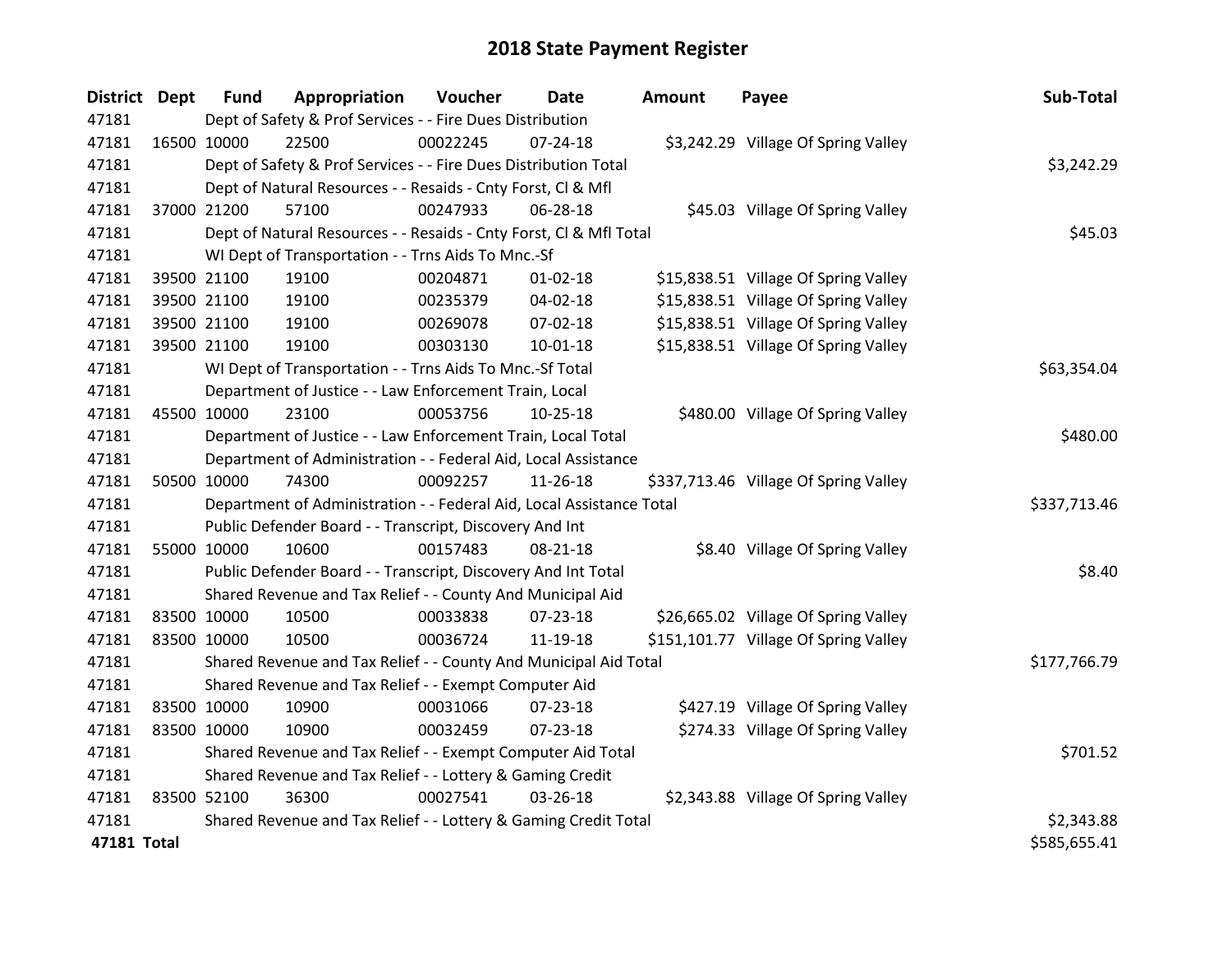| District Dept |             | <b>Fund</b>                                                  | Appropriation                                                         | Voucher     | <b>Date</b>    | <b>Amount</b> | Payee                          | Sub-Total    |
|---------------|-------------|--------------------------------------------------------------|-----------------------------------------------------------------------|-------------|----------------|---------------|--------------------------------|--------------|
| 47271         |             |                                                              | Dept of Safety & Prof Services - - Fire Dues Distribution             |             |                |               |                                |              |
| 47271         | 16500 10000 |                                                              | 22500                                                                 | 00017664    | $07 - 02 - 18$ |               | \$14,727.26 Prescott, City Of  |              |
| 47271         |             |                                                              | Dept of Safety & Prof Services - - Fire Dues Distribution Total       | \$14,727.26 |                |               |                                |              |
| 47271         |             |                                                              | WI Dept of Transportation - - Trns Aids To Mnc.-Sf                    |             |                |               |                                |              |
| 47271         |             | 39500 21100                                                  | 19100                                                                 | 00204872    | $01 - 02 - 18$ |               | \$55,181.30 Prescott, City Of  |              |
| 47271         |             | 39500 21100                                                  | 19100                                                                 | 00235380    | 04-02-18       |               | \$55,181.30 Prescott, City Of  |              |
| 47271         |             | 39500 21100                                                  | 19100                                                                 | 00269079    | 07-02-18       |               | \$55,181.30 Prescott, City Of  |              |
| 47271         |             | 39500 21100                                                  | 19100                                                                 | 00303131    | $10 - 01 - 18$ |               | \$55,181.33 Prescott, City Of  |              |
| 47271         |             |                                                              | WI Dept of Transportation - - Trns Aids To Mnc.-Sf Total              |             |                |               |                                | \$220,725.23 |
| 47271         |             |                                                              | WI Dept of Transportation - - Loc Rd Imp Prg St Fd                    |             |                |               |                                |              |
| 47271         |             | 39500 21100                                                  | 27800                                                                 | 00292363    | 08-30-18       |               | \$15,367.17 Prescott, City Of  |              |
| 47271         |             |                                                              | WI Dept of Transportation - - Loc Rd Imp Prg St Fd Total              |             |                |               |                                | \$15,367.17  |
| 47271         |             |                                                              | Department of Justice - - Law Enforcement Train, Local                |             |                |               |                                |              |
| 47271         |             | 45500 10000                                                  | 23100                                                                 | 00053656    | 10-18-18       |               | \$1,280.00 Prescott, City Of   |              |
| 47271         |             | Department of Justice - - Law Enforcement Train, Local Total | \$1,280.00                                                            |             |                |               |                                |              |
| 47271         |             |                                                              | Public Defender Board - - Transcript, Discovery And Int               |             |                |               |                                |              |
| 47271         |             | 55000 10000                                                  | 10600                                                                 | 00139657    | 04-30-18       |               | \$5.00 Prescott, City Of       |              |
| 47271         |             |                                                              | Public Defender Board - - Transcript, Discovery And Int Total         |             |                |               |                                | \$5.00       |
| 47271         |             |                                                              | Shared Revenue and Tax Relief - - Expenditure Restraint Program       |             |                |               |                                |              |
| 47271         | 83500 10000 |                                                              | 10100                                                                 | 00033839    | $07 - 23 - 18$ |               | \$59,334.87 Prescott, City Of  |              |
| 47271         |             |                                                              | Shared Revenue and Tax Relief - - Expenditure Restraint Program Total |             |                |               |                                | \$59,334.87  |
| 47271         |             |                                                              | Shared Revenue and Tax Relief - - County And Municipal Aid            |             |                |               |                                |              |
| 47271         |             | 83500 10000                                                  | 10500                                                                 | 00033839    | 07-23-18       |               | \$41,651.28 Prescott, City Of  |              |
| 47271         | 83500 10000 |                                                              | 10500                                                                 | 00036725    | 11-19-18       |               | \$236,023.93 Prescott, City Of |              |
| 47271         |             |                                                              | Shared Revenue and Tax Relief - - County And Municipal Aid Total      |             |                |               |                                | \$277,675.21 |
| 47271         |             |                                                              | Shared Revenue and Tax Relief - - Exempt Computer Aid                 |             |                |               |                                |              |
| 47271         | 83500 10000 |                                                              | 10900                                                                 | 00031067    | 07-23-18       |               | \$1,296.79 Prescott, City Of   |              |
| 47271         | 83500 10000 |                                                              | 10900                                                                 | 00032460    | $07 - 23 - 18$ |               | \$35,698.21 Prescott, City Of  |              |
| 47271         |             |                                                              | Shared Revenue and Tax Relief - - Exempt Computer Aid Total           |             |                |               |                                | \$36,995.00  |
| 47271         |             | Shared Revenue and Tax Relief - - Utility Aid                |                                                                       |             |                |               |                                |              |
| 47271         | 83500 10000 |                                                              | 11000                                                                 | 00033839    | 07-23-18       |               | \$5,439.08 Prescott, City Of   |              |
| 47271         | 83500 10000 |                                                              | 11000                                                                 | 00036725    | 11-19-18       |               | \$32,138.04 Prescott, City Of  |              |
| 47271         |             |                                                              | Shared Revenue and Tax Relief - - Utility Aid Total                   |             |                |               |                                | \$37,577.12  |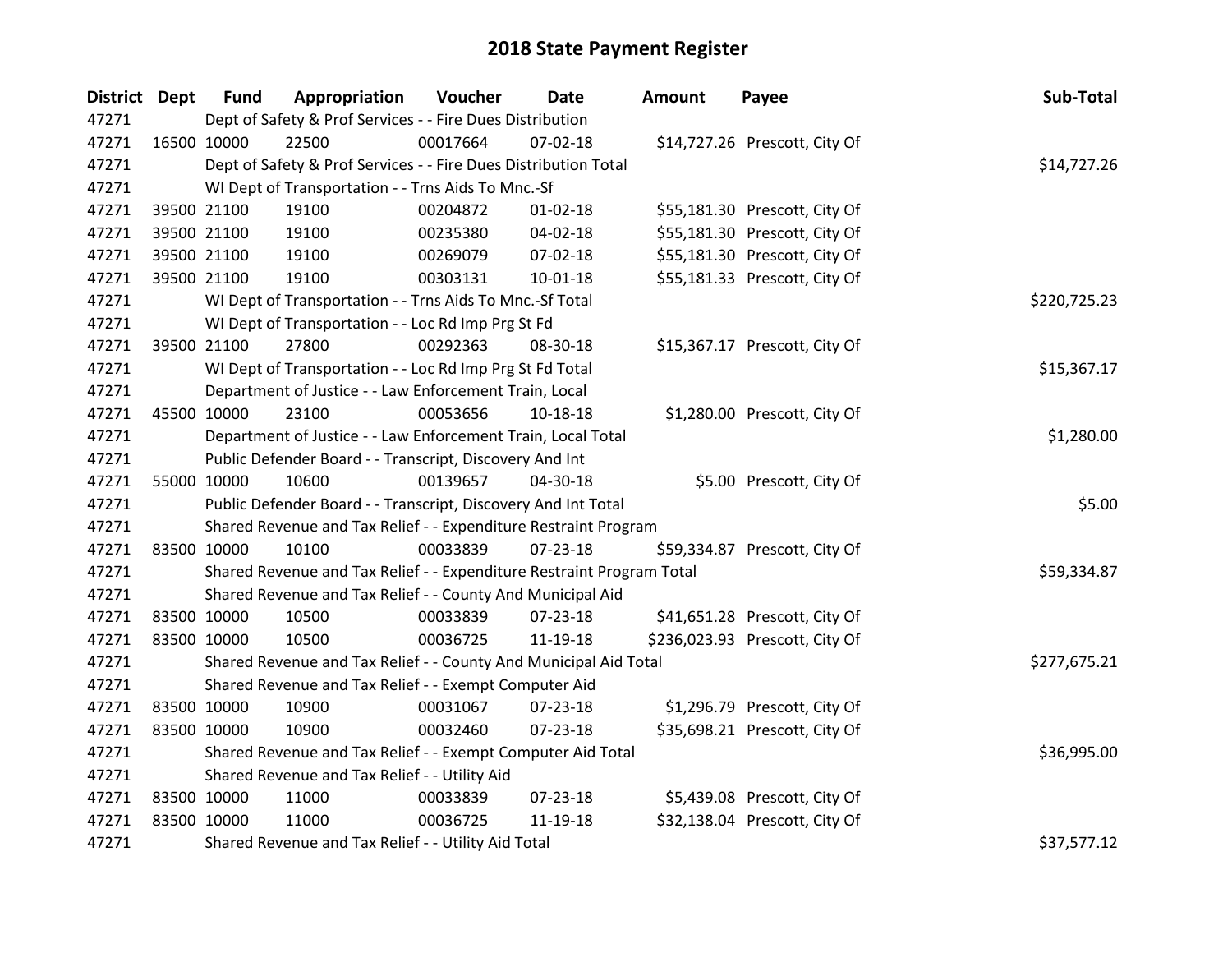| District Dept |                                                                 | <b>Fund</b> | Appropriation                                             | Voucher  | Date     | Amount | <b>Pavee</b>                 | Sub-Total    |
|---------------|-----------------------------------------------------------------|-------------|-----------------------------------------------------------|----------|----------|--------|------------------------------|--------------|
| 47271         |                                                                 |             | Shared Revenue and Tax Relief - - Lottery & Gaming Credit |          |          |        |                              |              |
| 47271         |                                                                 | 83500 52100 | 36300                                                     | 00027542 | 03-26-18 |        | \$4,516.14 Prescott, City Of |              |
| 47271         | Shared Revenue and Tax Relief - - Lottery & Gaming Credit Total |             |                                                           |          |          |        |                              |              |
| 47271 Total   |                                                                 |             |                                                           |          |          |        |                              | \$668,203.00 |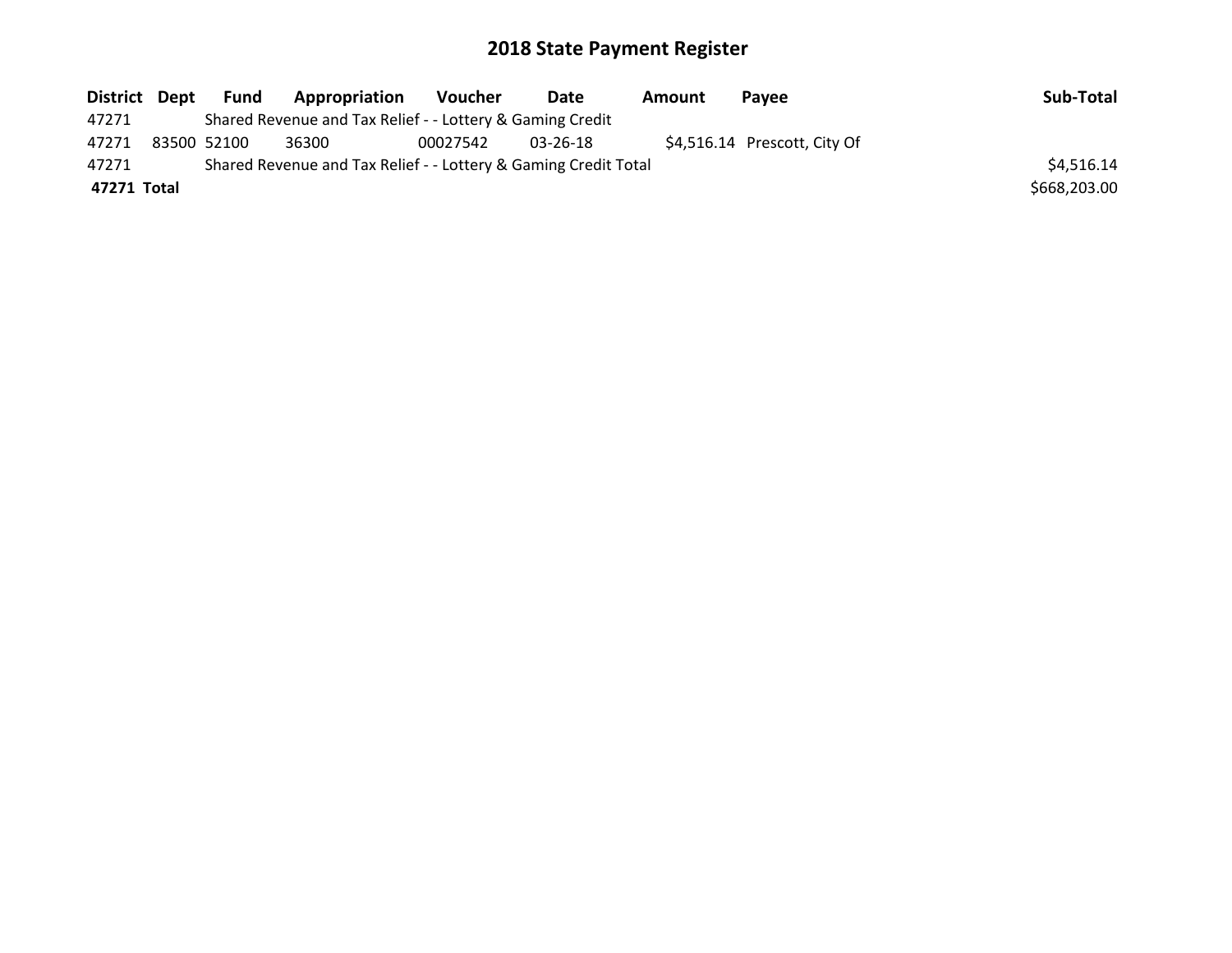| <b>District Dept</b> |                                                    | <b>Fund</b>                                               | Appropriation                                                     | Voucher  | Date           | <b>Amount</b> | Payee                            | Sub-Total    |
|----------------------|----------------------------------------------------|-----------------------------------------------------------|-------------------------------------------------------------------|----------|----------------|---------------|----------------------------------|--------------|
| 47276                |                                                    | Dept of Safety & Prof Services - - Fire Dues Distribution |                                                                   |          |                |               |                                  |              |
| 47276                |                                                    | 16500 10000                                               | 22500                                                             | 00017665 | $07 - 02 - 18$ |               | \$40,353.68 City Of River Falls  |              |
| 47276                |                                                    |                                                           | Dept of Safety & Prof Services - - Fire Dues Distribution Total   |          |                |               |                                  | \$40,353.68  |
| 47276                |                                                    |                                                           | Dept of Natural Resources - - Resaids - Fire Suppress Grant       |          |                |               |                                  |              |
| 47276                |                                                    | 37000 21200                                               | 54500                                                             | 00262199 | 08-30-18       |               | \$5,850.00 City Of River Falls   |              |
| 47276                |                                                    |                                                           | Dept of Natural Resources - - Resaids - Fire Suppress Grant Total |          |                |               |                                  | \$5,850.00   |
| 47276                |                                                    |                                                           | Dept of Natural Resources - - Rec & Resource Aids, Fed            |          |                |               |                                  |              |
| 47276                |                                                    | 37000 21200                                               | 58300                                                             | 00240276 | 05-30-18       |               | \$207,532.00 City Of River Falls |              |
| 47276                |                                                    |                                                           | Dept of Natural Resources - - Rec & Resource Aids, Fed Total      |          |                |               |                                  | \$207,532.00 |
| 47276                |                                                    |                                                           | Dept of Natural Resources - - Land Acquisition                    |          |                |               |                                  |              |
| 47276                |                                                    | 37000 36300                                               | <b>TA100</b>                                                      | 00240277 | 05-30-18       |               | \$31,268.00 City Of River Falls  |              |
| 47276                |                                                    |                                                           | Dept of Natural Resources - - Land Acquisition Total              |          |                |               |                                  | \$31,268.00  |
| 47276                |                                                    |                                                           | WI Dept of Transportation - - Conn Hwy Aids St Fds                |          |                |               |                                  |              |
| 47276                |                                                    | 39500 21100                                               | 16200                                                             | 00205613 | $01 - 02 - 18$ |               | \$4,922.72 City Of River Falls   |              |
| 47276                |                                                    | 39500 21100                                               | 16200                                                             | 00236121 | 04-02-18       |               | \$4,922.72 City Of River Falls   |              |
| 47276                |                                                    | 39500 21100                                               | 16200                                                             | 00269820 | 07-02-18       |               | \$4,922.72 City Of River Falls   |              |
| 47276                |                                                    | 39500 21100                                               | 16200                                                             | 00303872 | $10 - 01 - 18$ |               | \$4,922.74 City Of River Falls   |              |
| 47276                |                                                    |                                                           | WI Dept of Transportation - - Conn Hwy Aids St Fds Total          |          |                |               |                                  | \$19,690.90  |
| 47276                |                                                    |                                                           | WI Dept of Transportation - - Tc, Trns Oper Aid Sf                |          |                |               |                                  |              |
| 47276                |                                                    | 39500 21100                                               | 17700                                                             | 00262501 | 06-13-18       |               | \$13,758.00 City Of River Falls  |              |
| 47276                |                                                    | 39500 21100                                               | 17700                                                             | 00289453 | 08-24-18       |               | \$41,275.00 City Of River Falls  |              |
| 47276                |                                                    |                                                           | WI Dept of Transportation - - Tc, Trns Oper Aid Sf Total          |          |                |               |                                  | \$55,033.00  |
| 47276                |                                                    |                                                           | WI Dept of Transportation - - Trnst/Trns-Rel Aid F                |          |                |               |                                  |              |
| 47276                |                                                    | 39500 21100                                               | 18200                                                             | 00226408 | 03-01-18       |               | \$19,730.92 City Of River Falls  |              |
| 47276                |                                                    | 39500 21100                                               | 18200                                                             | 00298225 | 09-19-18       |               | \$25,321.10 City Of River Falls  |              |
| 47276                |                                                    | 39500 21100                                               | 18200                                                             | 00323499 | $11 - 15 - 18$ |               | \$23,174.60 City Of River Falls  |              |
| 47276                |                                                    | 39500 21100                                               | 18200                                                             | 00323500 | 11-15-18       |               | \$23,092.47 City Of River Falls  |              |
| 47276                |                                                    | 39500 21100                                               | 18200                                                             | 00323561 | $11 - 15 - 18$ |               | \$22,633.14 City Of River Falls  |              |
| 47276                |                                                    |                                                           | WI Dept of Transportation - - Trnst/Trns-Rel Aid F Total          |          |                |               |                                  | \$113,952.23 |
| 47276                | WI Dept of Transportation - - Trns Aids To Mnc.-Sf |                                                           |                                                                   |          |                |               |                                  |              |
| 47276                |                                                    | 39500 21100                                               | 19100                                                             | 00204873 | $01 - 02 - 18$ |               | \$168,294.72 City Of River Falls |              |
| 47276                |                                                    | 39500 21100                                               | 19100                                                             | 00235381 | 04-02-18       |               | \$168,294.72 City Of River Falls |              |
| 47276                |                                                    | 39500 21100                                               | 19100                                                             | 00269080 | 07-02-18       |               | \$168,294.72 City Of River Falls |              |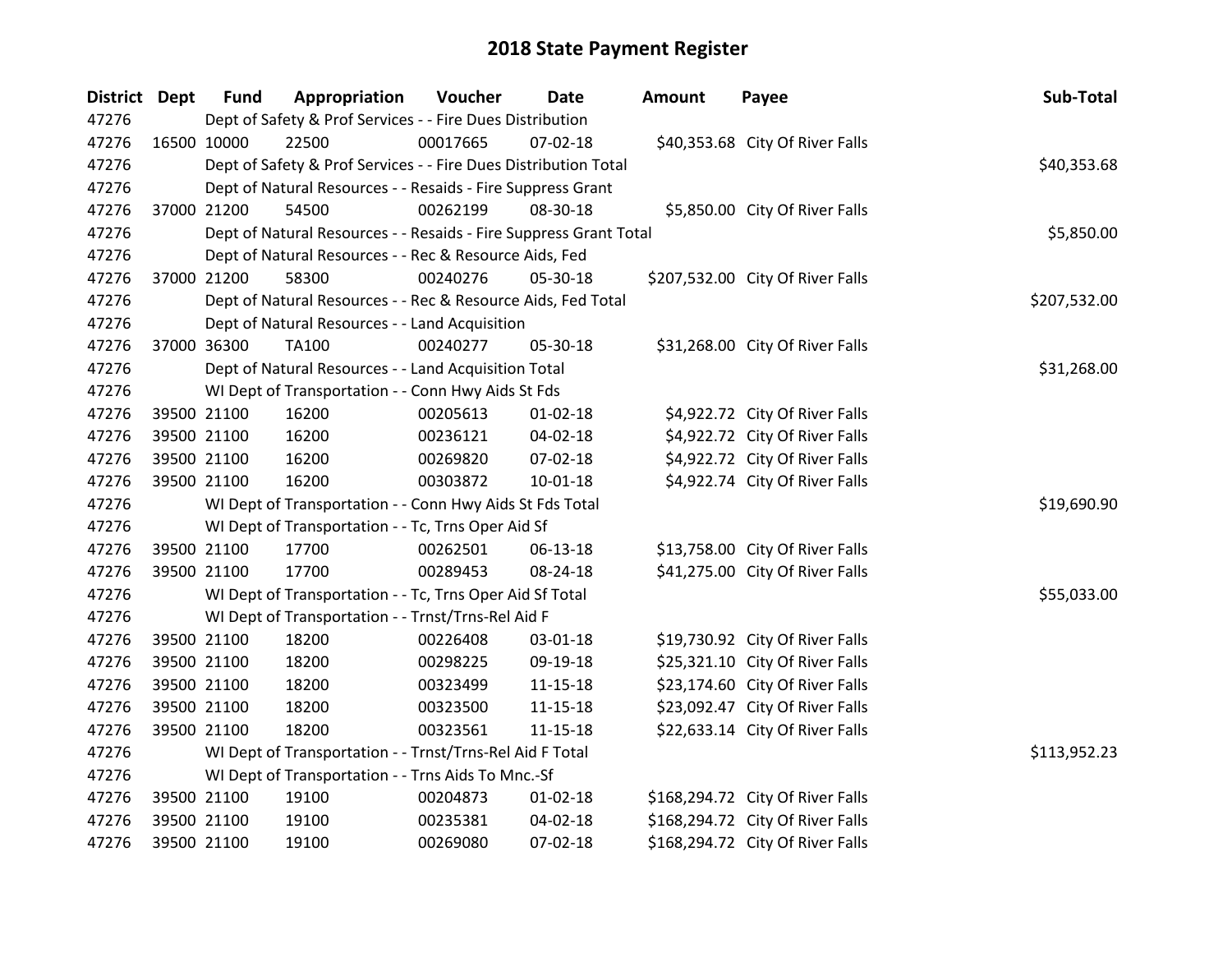| <b>District</b> | <b>Dept</b> | <b>Fund</b> | Appropriation                                                                   | Voucher            | Date           | <b>Amount</b> | Payee                            | Sub-Total    |
|-----------------|-------------|-------------|---------------------------------------------------------------------------------|--------------------|----------------|---------------|----------------------------------|--------------|
| 47276           |             | 39500 21100 | 19100                                                                           | 00303132           | $10 - 01 - 18$ |               | \$168,294.75 City Of River Falls |              |
| 47276           |             |             | WI Dept of Transportation - - Trns Aids To Mnc.-Sf Total                        |                    |                |               |                                  | \$673,178.91 |
| 47276           |             |             | WI Dept of Transportation - - Loc Rd Imp Prg St Fd                              |                    |                |               |                                  |              |
| 47276           |             | 39500 21100 | 27800                                                                           | 00282085           | 08-01-18       |               | \$15,249.90 City Of River Falls  |              |
| 47276           |             |             | WI Dept of Transportation - - Loc Rd Imp Prg St Fd Total                        |                    |                |               |                                  | \$15,249.90  |
| 47276           |             |             | Department of Health Services - - Emergency Medical Services, Ai                |                    |                |               |                                  |              |
| 47276           | 43500 10000 |             | 11900                                                                           | 00229431           | 08-31-18       |               | \$6,846.33 City Of River Falls   |              |
| 47276           |             |             | Department of Health Services - - Emergency Medical Services, Ai Total          |                    |                |               |                                  | \$6,846.33   |
| 47276           |             |             | Department of Health Services - - Prepaid Medical Transport Reimbursement       |                    |                |               |                                  |              |
| 47276           | 43500 10000 |             | 16300                                                                           | AMBULANCE 11-08-18 |                |               | \$32,319.03 City Of River Falls  |              |
| 47276           |             |             | Department of Health Services - - Prepaid Medical Transport Reimbursement Total |                    |                |               |                                  | \$32,319.03  |
| 47276           |             |             | Dept of Children and Families - - General Program Operations                    |                    |                |               |                                  |              |
| 47276           |             | 43700 10000 | 10100                                                                           | 00037854           | $04 - 10 - 18$ |               | \$0.65 City Of River Falls       |              |
| 47276           |             |             | Dept of Children and Families - - General Program Operations Total              |                    |                |               |                                  | \$0.65       |
| 47276           |             |             | Dept of Children and Families - - Cw Licensing Activities                       |                    |                |               |                                  |              |
| 47276           |             | 43700 10000 | 12800                                                                           | 00037854           | $04 - 10 - 18$ |               | \$2.45 City Of River Falls       |              |
| 47276           |             |             | Dept of Children and Families - - Cw Licensing Activities Total                 |                    |                |               |                                  | \$2.45       |
| 47276           |             |             | Dept of Children and Families - - State Foster Care And Adoption                |                    |                |               |                                  |              |
| 47276           | 43700 10000 |             | 15500                                                                           | 00037854           | $04-10-18$     |               | \$0.65 City Of River Falls       |              |
| 47276           |             |             | Dept of Children and Families - - State Foster Care And Adoption Total          |                    |                |               |                                  | \$0.65       |
| 47276           |             |             | Department of Justice - - Law Enforcement Train, Local                          |                    |                |               |                                  |              |
| 47276           | 45500 10000 |             | 23100                                                                           | 00053685           | 10-18-18       |               | \$3,680.00 City Of River Falls   |              |
| 47276           |             |             | Department of Justice - - Law Enforcement Train, Local Total                    |                    |                |               |                                  | \$3,680.00   |
| 47276           |             |             | Department of Administration - - Risk Mgmt - Worker'S Comp                      |                    |                |               |                                  |              |
| 47276           |             | 50500 16500 | 23200                                                                           | 00071937           | 02-05-18       |               | \$1,047.96 City Of River Falls   |              |
| 47276           |             |             | Department of Administration - - Risk Mgmt - Worker'S Comp Total                |                    |                |               |                                  | \$1,047.96   |
| 47276           |             |             | Public Defender Board - - Transcript, Discovery And Int                         |                    |                |               |                                  |              |
| 47276           |             | 55000 10000 | 10600                                                                           | 00129515           | $02 - 21 - 18$ |               | \$18.20 City Of River Falls      |              |
| 47276           |             |             | Public Defender Board - - Transcript, Discovery And Int Total                   |                    |                |               |                                  | \$18.20      |
| 47276           |             |             | Department of Revenue - - Payments For Municipal Svcs                           |                    |                |               |                                  |              |
| 47276           |             | 56600 10000 | 50100                                                                           | 00026878           | $01 - 31 - 18$ |               | \$262,081.55 City Of River Falls |              |
| 47276           |             |             | Department of Revenue - - Payments For Municipal Svcs Total                     |                    |                |               |                                  | \$262,081.55 |
| 47276           |             |             | Shared Revenue and Tax Relief - - County And Municipal Aid                      |                    |                |               |                                  |              |